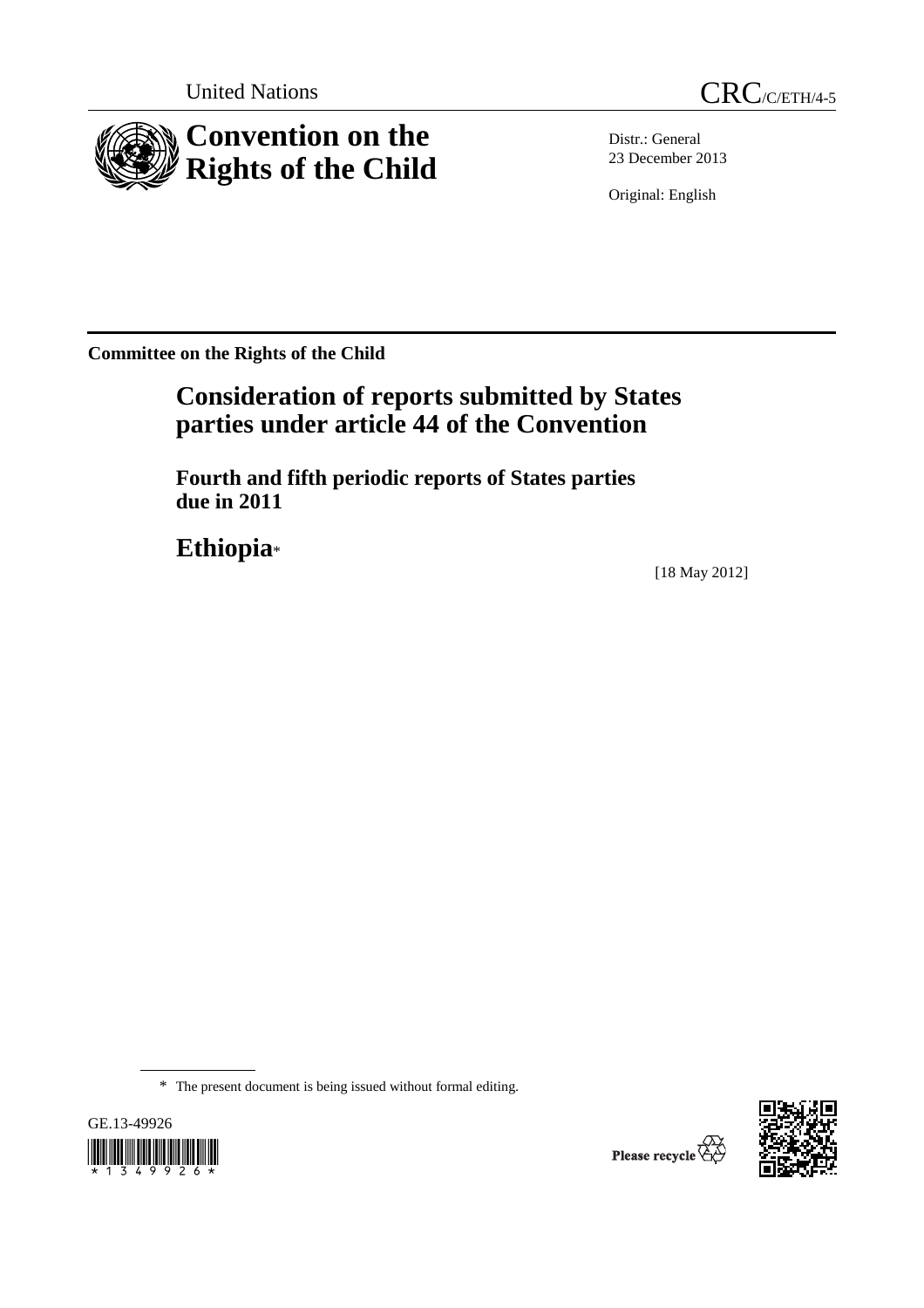## **CRC/C/ETH/4-5**

## Contents

|                 |                                                                    | Paragraphs  | Page |
|-----------------|--------------------------------------------------------------------|-------------|------|
|                 |                                                                    |             | 4    |
|                 |                                                                    |             | 7    |
| Ι.              |                                                                    | $1 - 10$    | 8    |
|                 | А.                                                                 | $1 - 6$     | 8    |
|                 | В.                                                                 | $7 - 10$    | 9    |
| $\mathbf{II}$ . |                                                                    | $11 - 66$   | 9    |
|                 | А.                                                                 | 12          | 9    |
|                 | В.                                                                 | $13 - 20$   | 9    |
|                 | C.                                                                 | $21 - 25$   | 11   |
|                 | D.                                                                 | $26 - 31$   | 12   |
|                 | Е.                                                                 | $32 - 54$   | 12   |
|                 | F.                                                                 | $55 - 56$   | 15   |
|                 | G.                                                                 | 57          | 15   |
|                 | H.                                                                 | 58-64       | 16   |
|                 | Ι.                                                                 | $65 - 66$   | 17   |
| Ш.              |                                                                    | 67          | 17   |
| IV.             |                                                                    | $68 - 83$   | 17   |
|                 | A.                                                                 | $68 - 71$   | 17   |
|                 | В.                                                                 | $72 - 74$   | 18   |
|                 | C.                                                                 | $75 - 77$   | 18   |
|                 | D.                                                                 | $78 - 83$   | 19   |
| V.              |                                                                    | $84 - 104$  | 19   |
|                 | A.                                                                 | 84          | 19   |
|                 | Β.                                                                 | $85 - 86$   | 19   |
|                 | C.                                                                 | $87 - 88$   | 20   |
|                 | D.                                                                 | 89-91       | 20   |
|                 | Е.                                                                 | $92 - 96$   | 20   |
|                 | Protection from torture or degrading treatment or punishment<br>F. | $97 - 104$  | 21   |
| VI.             |                                                                    | $105 - 149$ | 22   |
|                 |                                                                    | $107 - 111$ | 22   |
|                 | А.<br>Β.                                                           | $112 - 122$ | 23   |
|                 | C.                                                                 |             |      |
|                 |                                                                    | $123 - 124$ | 24   |
|                 | D.                                                                 | $125 - 127$ | 25   |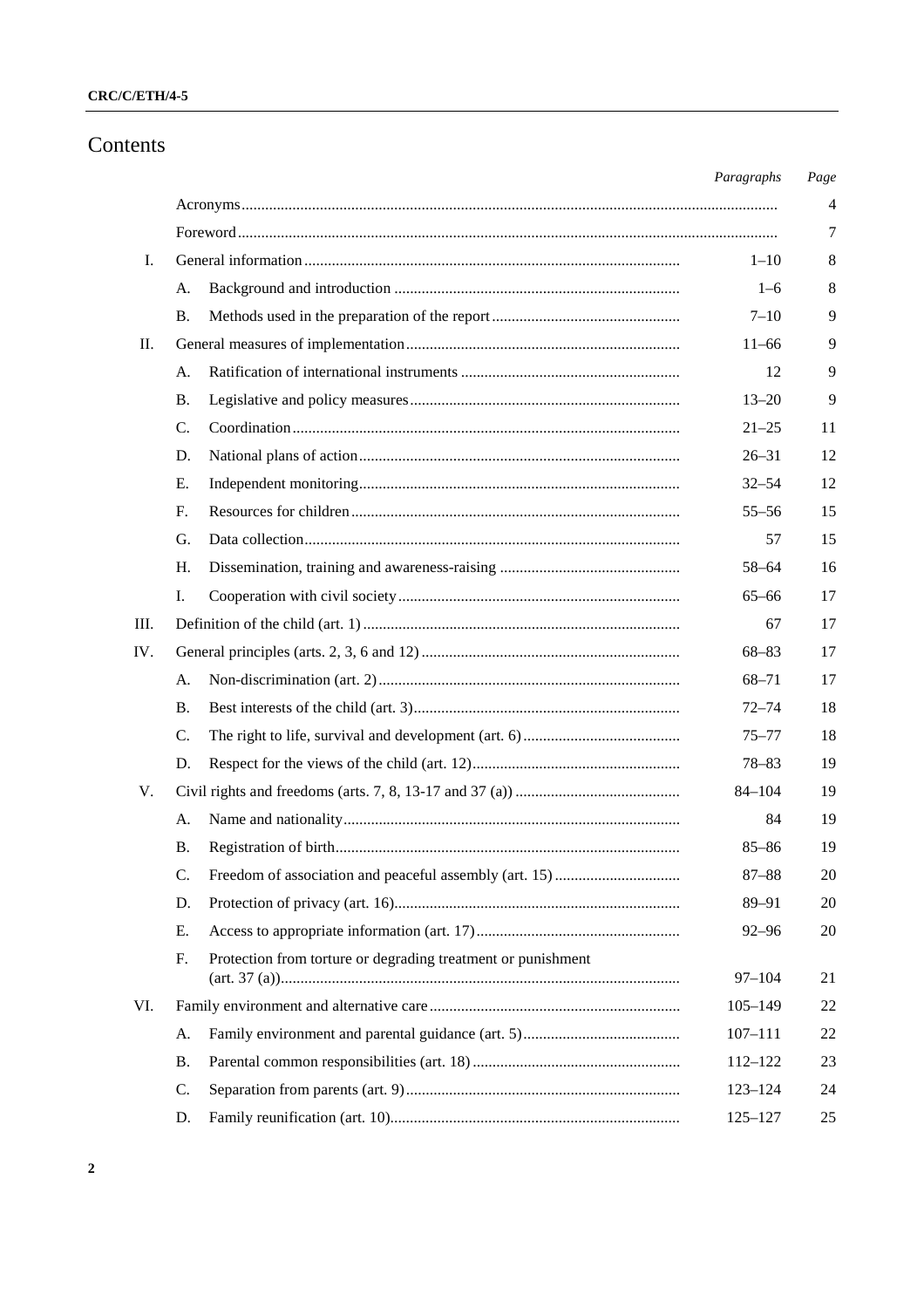### **CRC/C/ETH/4-5**

|             | E.          |                                                                          | 128         | 25 |
|-------------|-------------|--------------------------------------------------------------------------|-------------|----|
|             | $F_{\cdot}$ |                                                                          | 129-134     | 25 |
|             | G.          |                                                                          | 135         | 26 |
|             | H.          |                                                                          | 136-138     | 26 |
|             | Ι.          |                                                                          | 139         | 27 |
|             | J.          | Abuse and neglect (art. 19) and physical and psychological recovery      | $140 - 149$ | 27 |
| VII.        |             |                                                                          | 150-229     | 28 |
|             | A.          |                                                                          | $151 - 154$ | 28 |
|             | <b>B.</b>   |                                                                          | 155-220     | 30 |
|             | C.          |                                                                          | $221 - 229$ | 39 |
| <b>VIII</b> |             |                                                                          | 230-277     | 41 |
|             | А.          |                                                                          | $230 - 270$ | 41 |
|             | <b>B.</b>   | Rest, play, leisure, recreation and cultural and artistic activities     | $271 - 277$ | 47 |
| IX.         |             | Special protection measures (arts. 22, 32-36, 37 (b)-(d), 38, 39 and 40) | 278-318     | 48 |
|             | A.          |                                                                          | 281         | 48 |
|             | <b>B.</b>   |                                                                          | 282-283     | 49 |
|             | C.          |                                                                          | 284         | 50 |
|             | D.          |                                                                          | 285-298     | 51 |
|             | Е.          |                                                                          | 299-318     | 54 |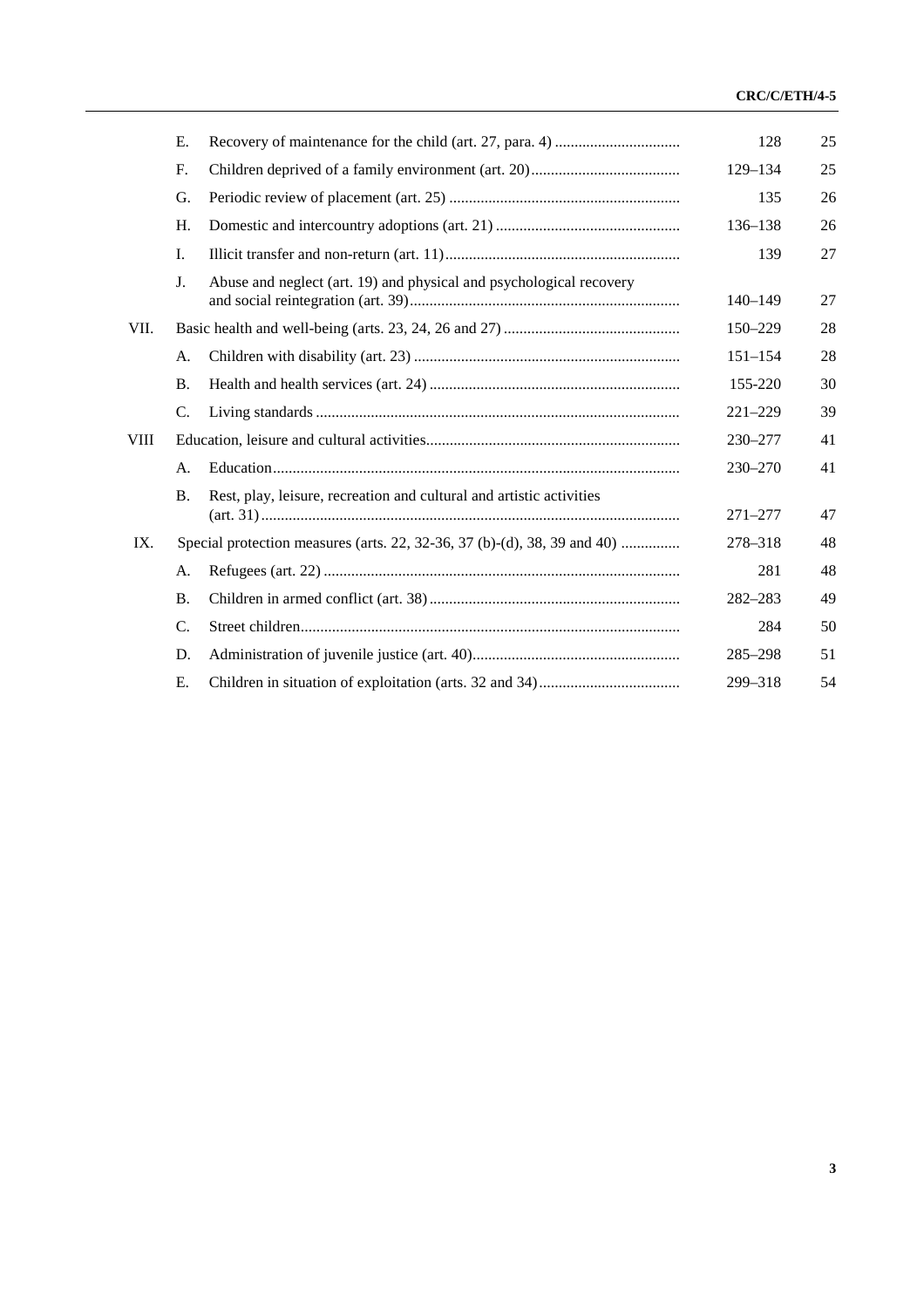# **Acronyms**

| <b>ACPF</b>    | The African Child Policy Forum                                                              |
|----------------|---------------------------------------------------------------------------------------------|
| <b>ANPPCAN</b> | African Network for the Prevention and Protection of the Child against<br>Abuse and Neglect |
| <b>APAP</b>    | Action of Professionals' Association for the Poor                                           |
| ARI            | <b>Acute Respiratory Infections</b>                                                         |
| <b>BCG</b>     | Bacilli Calmette Guerin                                                                     |
| <b>BEOC</b>    | Basic Emergency Obstetric Care                                                              |
| <b>BPR</b>     | <b>Business Process Re-engineering</b>                                                      |
| <b>CAS</b>     | <b>Country Assistance Strategy</b>                                                          |
| <b>CBCC</b>    | <b>Community Based Correction Centres</b>                                                   |
| CBHI           | <b>Community Based Health Insurance</b>                                                     |
| <b>CBN</b>     | <b>Community Based Nutrition</b>                                                            |
| CBO            | Community Based Organization                                                                |
| <b>CBR</b>     | <b>Community Based Rehabilitation</b>                                                       |
| $\bf{CCC}$     | <b>Community Care Coalitions</b>                                                            |
| <b>CDP</b>     | <b>Continuing Professional Development</b>                                                  |
| <b>CISWL</b>   | Children Who Come in Contact with Law Enforcement Agencies                                  |
| <b>CJPO</b>    | Child Justice Project Office                                                                |
| CPU            | <b>Children Protection Units</b>                                                            |
| <b>CRC</b>     | Convention on the Rights of Child                                                           |
| <b>CSA</b>     | <b>Central Statistics Agency</b>                                                            |
| <b>CSO</b>     | Civil Society Organizations                                                                 |
| <b>CSRP</b>    | Civil Service Reform Program                                                                |
| <b>CTE</b>     | College of Teacher Education                                                                |
| <b>DACA</b>    | Drug Administration and Control Authority                                                   |
| <b>DAPE</b>    | Drug Abuse Prevention Education                                                             |
| DIP            | <b>Democratic Institutions Program</b>                                                      |
| <b>DMS</b>     | Demography Health Survey                                                                    |
| <b>DOTS</b>    | Directly Observed Treatment Short Courses                                                   |
| DPT            | Diphtheria, Pertussis and Tetanus                                                           |
| <b>ECCE</b>    | Early Childhood Care and Education                                                          |
| <b>EDHS</b>    | Ethiopian Demography and Health Survey                                                      |
| EFA            | <b>Education</b> for All                                                                    |
| <b>EFPF</b>    | Ethiopian Federal Police Forces                                                             |
| <b>EHRC</b>    | The Ethiopian Human Rights Commission                                                       |
| <b>ELIC</b>    | English Language Improvement Center                                                         |
| <b>ELIP</b>    | English Language Improvement Program                                                        |
| <b>EOS</b>     | <b>Expanded Outreach Service</b>                                                            |
| EPI            | Expanded Program on Immunization                                                            |
| <b>ERIA</b>    | <b>Enhanced Routine Immunization Activities</b>                                             |
| <b>ESDP</b>    | <b>Education Sector Development Program</b>                                                 |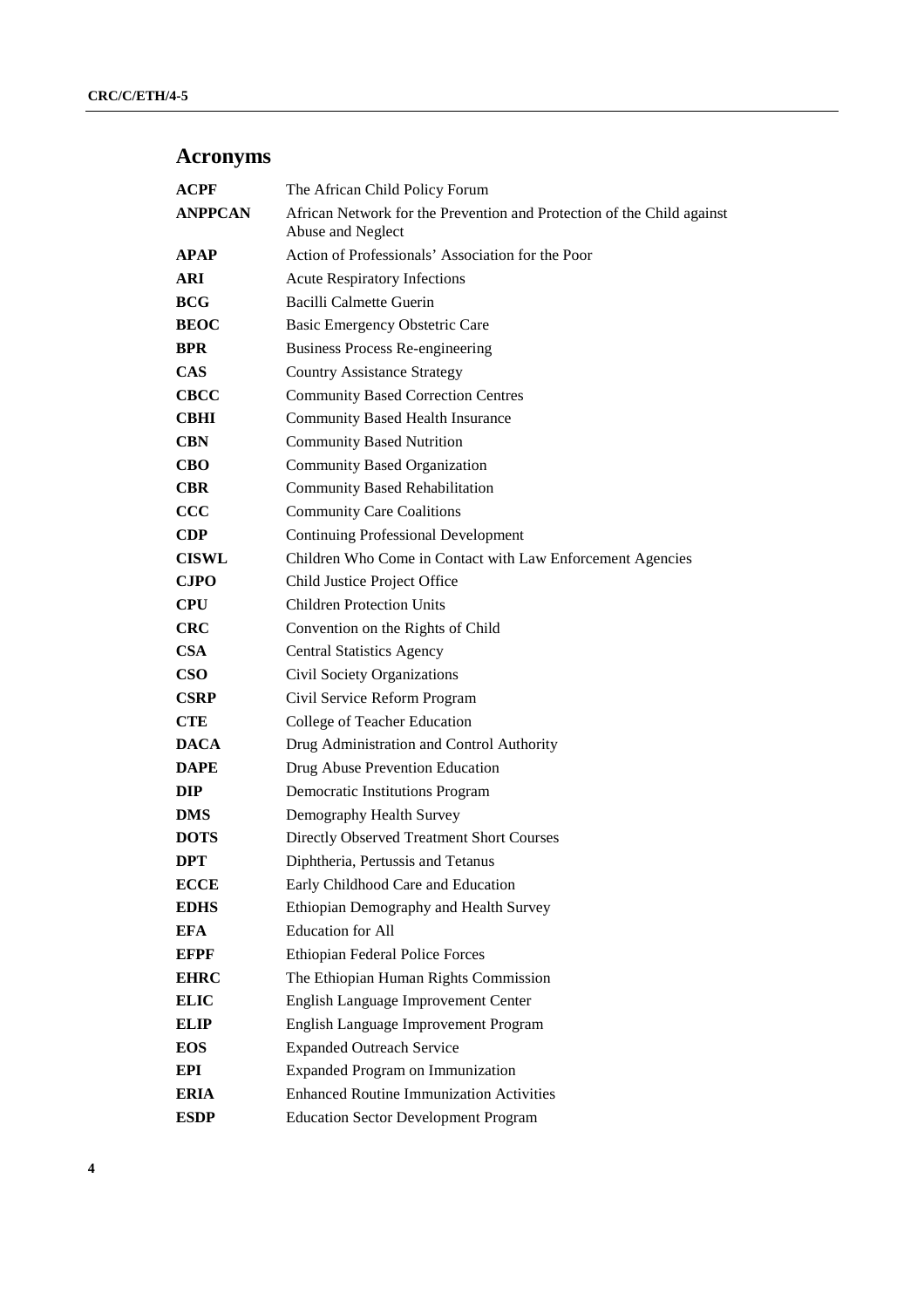| <b>EWLA</b>  | Ethiopian Women Lawyers' Association                      |
|--------------|-----------------------------------------------------------|
| <b>FDRE</b>  | Federal Democratic Republic of Ethiopia                   |
| <b>FFIC</b>  | <b>Federal First Instance Court</b>                       |
| FGM          | <b>Female Gentile Mutilation</b>                          |
| FHIA         | Federal Health Insurance Agency                           |
| <b>FMOH</b>  | Federal Ministry of Health                                |
| <b>FSC</b>   | Federal Supreme Court                                     |
| <b>FSCE</b>  | Forum on Sustainable Child Empowerment                    |
| <b>FSHIA</b> | Federal Social Health Insurance Agency                    |
| <b>FSP</b>   | Food Strategy Program                                     |
| <b>GDP</b>   | <b>Gross Domestic Product</b>                             |
| <b>GEQIP</b> | <b>General Education Quality Improvement</b>              |
| <b>GER</b>   | <b>Gross Enrolment Rate</b>                               |
| GOs          | Governmental Organizations                                |
| <b>GPI</b>   | Gender Parity Index                                       |
| <b>GTP</b>   | Growth and Transformation Plan                            |
| <b>HAPCO</b> | HIV/AIDS Prevention and Control Office                    |
| <b>HCT</b>   | HIV Counselling and Testing                               |
| <b>HDP</b>   | Higher Diploma Program                                    |
| <b>HEP</b>   | <b>Health Extension Program</b>                           |
| <b>HEW</b>   | <b>Health Extension Worker</b>                            |
| <b>HMIS</b>  | Health Management Information System                      |
| <b>HSDP</b>  | Health Sector Development Program                         |
| <b>HTP</b>   | <b>Harmful Traditional Practice</b>                       |
| <b>ICT</b>   | <b>Information Communication Technology</b>               |
| <b>IDA</b>   | <b>International Development Assistance</b>               |
| <b>IGA</b>   | Income Generating Activity                                |
| <b>ILO</b>   | International Labour Organization                         |
| <b>IMNCI</b> | Integrated Management of Neonatal and Childhood Illnesses |
| <b>IOM</b>   | International Organization for Migration                  |
| <b>ITN</b>   | <b>Insecticide Treated Net</b>                            |
| <b>IYCF</b>  | <b>Infant and Young Child Feeding</b>                     |
| JFA-PFE      | Justice for All and Prison Fellowship-Ethiopia            |
| <b>JICA</b>  | Japan International Cooperation Agency                    |
| <b>LAMP</b>  | Leadership and Management Program                         |
| <b>LLITN</b> | Long Lasting Insecticide Net                              |
| <b>MDG</b>   | Millennium Development Goals                              |
| <b>MDT</b>   | Multi Drug Therapy                                        |
| <b>MMR</b>   | Maternal Mortality Ratio                                  |
| <b>MOA</b>   | Ministry of Agriculture                                   |
| <b>MOCT</b>  | Ministry of Culture and Tourism                           |
| MOE          | Ministry of Education                                     |
| <b>MOFA</b>  | Ministry of Federal Affairs                               |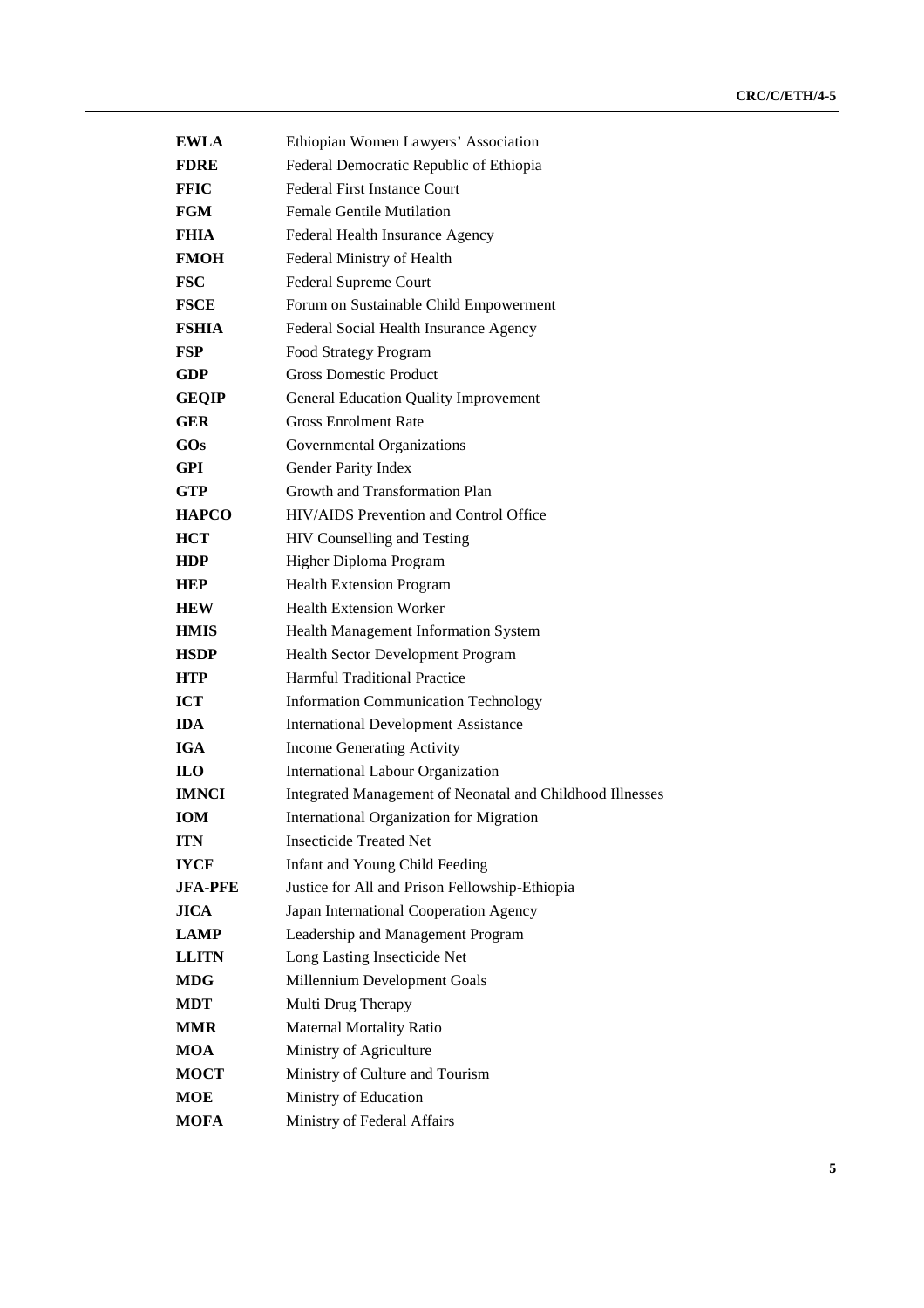| <b>MOFED</b>    | Ministry of Finance and Economic Development                                 |
|-----------------|------------------------------------------------------------------------------|
| MOH             | Ministry of Health                                                           |
| <b>MOJ</b>      | Ministry of Justice                                                          |
| <b>MOLSA</b>    | Ministry of Labour and Social Affairs                                        |
| <b>MOU</b>      | Memorandum of Understanding                                                  |
| <b>MOWCYA</b>   | Ministry of Women, Children and Youth Affairs                                |
| <b>MSE</b>      | Micro and Small Enterprises                                                  |
| <b>NER</b>      | <b>Net Enrolment Ratio</b>                                                   |
| <b>NEWA</b>     | Network of Ethiopian Women's Associations                                    |
| NGO             | Non-Governmental Organizations                                               |
| <b>NHA</b>      | National Health Account                                                      |
| <b>NNP</b>      | <b>National Nutrition Program</b>                                            |
| <b>NNP</b>      | <b>National Nutrition Program</b>                                            |
| <b>NNS</b>      | <b>National Nutrition Strategy</b>                                           |
| <b>NPA</b>      | National Plan of Action                                                      |
| <b>NPAEWFCL</b> | National Plan of Action on Elimination of the Worst Forms of Child<br>Labour |
| <b>OTP</b>      | Out-Patient Therapeutic                                                      |
| ovc             | Orphaned and Vulnerable Children                                             |
| <b>PASDEP</b>   | Plan for Accelerated Development to End Poverty                              |
| <b>PHCU</b>     | Primary Health Care Unit                                                     |
| <b>PHEW</b>     | <b>Pastoralist Health Extension Workers</b>                                  |
| <b>PMTCT</b>    | Prevention of Mother to Child Transmission                                   |
| <b>PSNP</b>     | Productive Safety Net Program                                                |
| <b>PTA</b>      | <b>Parent Teacher Association</b>                                            |
| RH.             | Reproductive Health                                                          |
| <b>RHB</b>      | Regional Health Bureau                                                       |
| <b>RTD</b>      | Real Time Dispatch                                                           |
| SAM.            | <b>Severe Acute Malnutrition</b>                                             |
| <b>SDPRPI</b>   | Sustainable Development and Poverty Reduction Plan I                         |
| SHI             | Social Health Insurance                                                      |
| SNE             | Special Needs Education                                                      |
| <b>SNNPR</b>    | Southern Nations Nationalities and Peoples' Region                           |
| STI             | <b>Sexually Transmitted Infection</b>                                        |
| TB              | Tuberculosis                                                                 |
| TPC             | Tuberculosis Prevention and Control                                          |
| TTI             | <b>Teacher Training Institution</b>                                          |
| TTTM            | Tsotawi Tekat Tekelakay Mahiber                                              |
| TVET            | <b>Technical and Vocational Education Training</b>                           |
| <b>VAC</b>      | Violence against Children                                                    |
| <b>VAWC</b>     | Violence against Women and Children                                          |
| <b>VCT</b>      | Voluntary HIV/AIDS Counselling and Testing                                   |
| WCPU            | Women and Children Protection Unit                                           |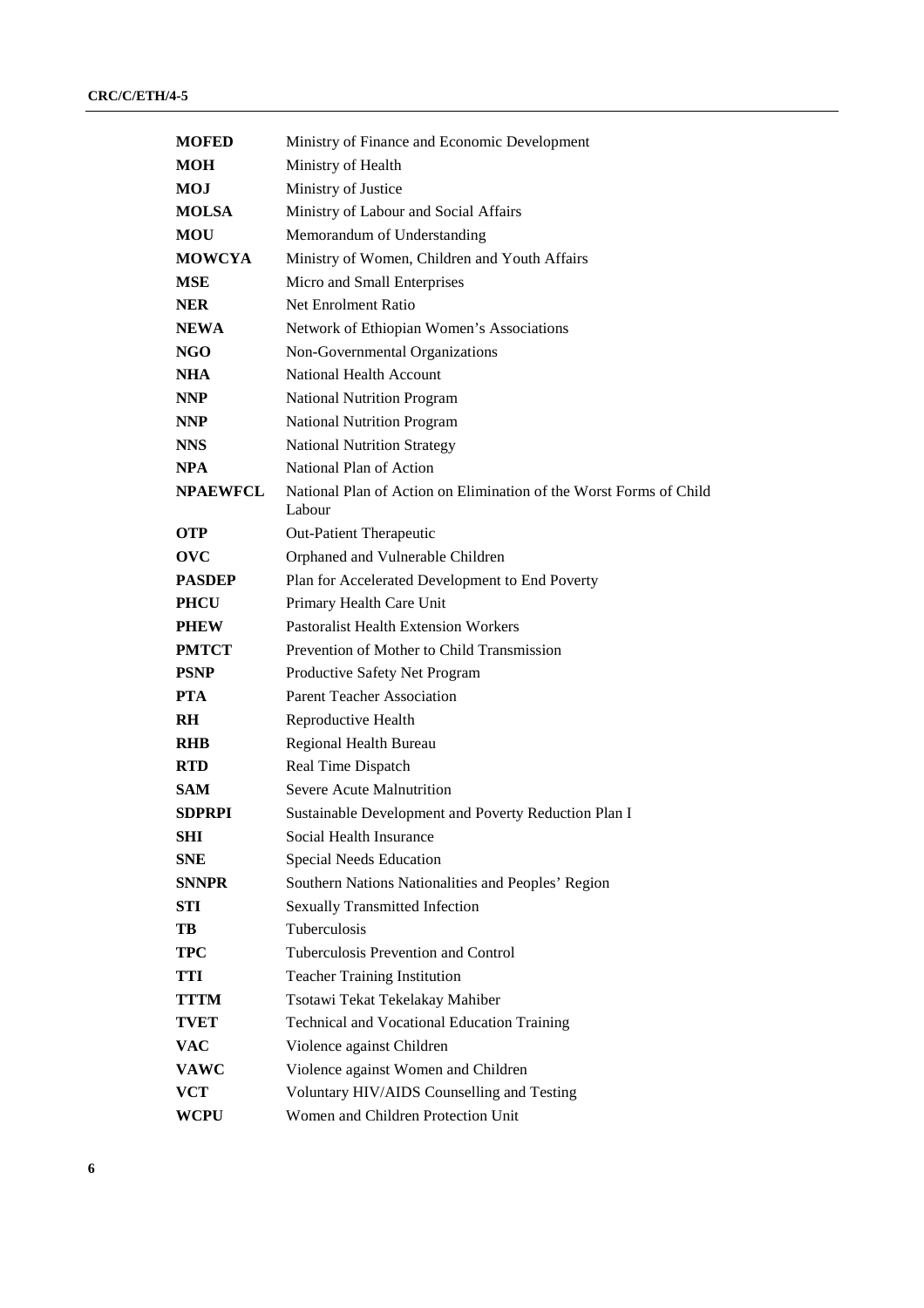## **Foreword**

The fourth and fifth consolidated periodic report of Ethiopia on the implementation of the Convention on the Rights of the Child (CRC) is in pursuance of Article 44 of this Convention. This report builds on the third periodic report and presents progress, some challenges, as well as the way forward, which the country has made in promoting and protecting children's rights guaranteed under the Convention. The report also seeks to highlight the general and specific measures adopted in the implementation of the Convention since the last report.

The Ethiopian Government believes that unless resources are available and communities and families are all committed, the rights set out for children in the CRC cannot be realised. For this reason, the State pledges to prioritize children's issues, commit resources and sensitise the community for ensuring the protection and realisation of children's rights in Ethiopia.

While drafting the report, emphasis was mainly placed on the recommendations of the Committee on the Rights of the Child made during the consideration of the previous reports. The report is also focused on the eight thematic areas of the Convention for reporting as provided by the guidelines for state party reporting.

The Committee will appreciate that every effort has been made to submit a national report that goes beyond the administrative duty to submit but also presents a balanced and objective account of the realities of the situation of Ethiopian children as well as the challenges faced by the State and society in implementing the provisions of the CRC.

The preparation of this report was facilitated by the Ministry of Women Children and Youth Affairs (MOWCYA).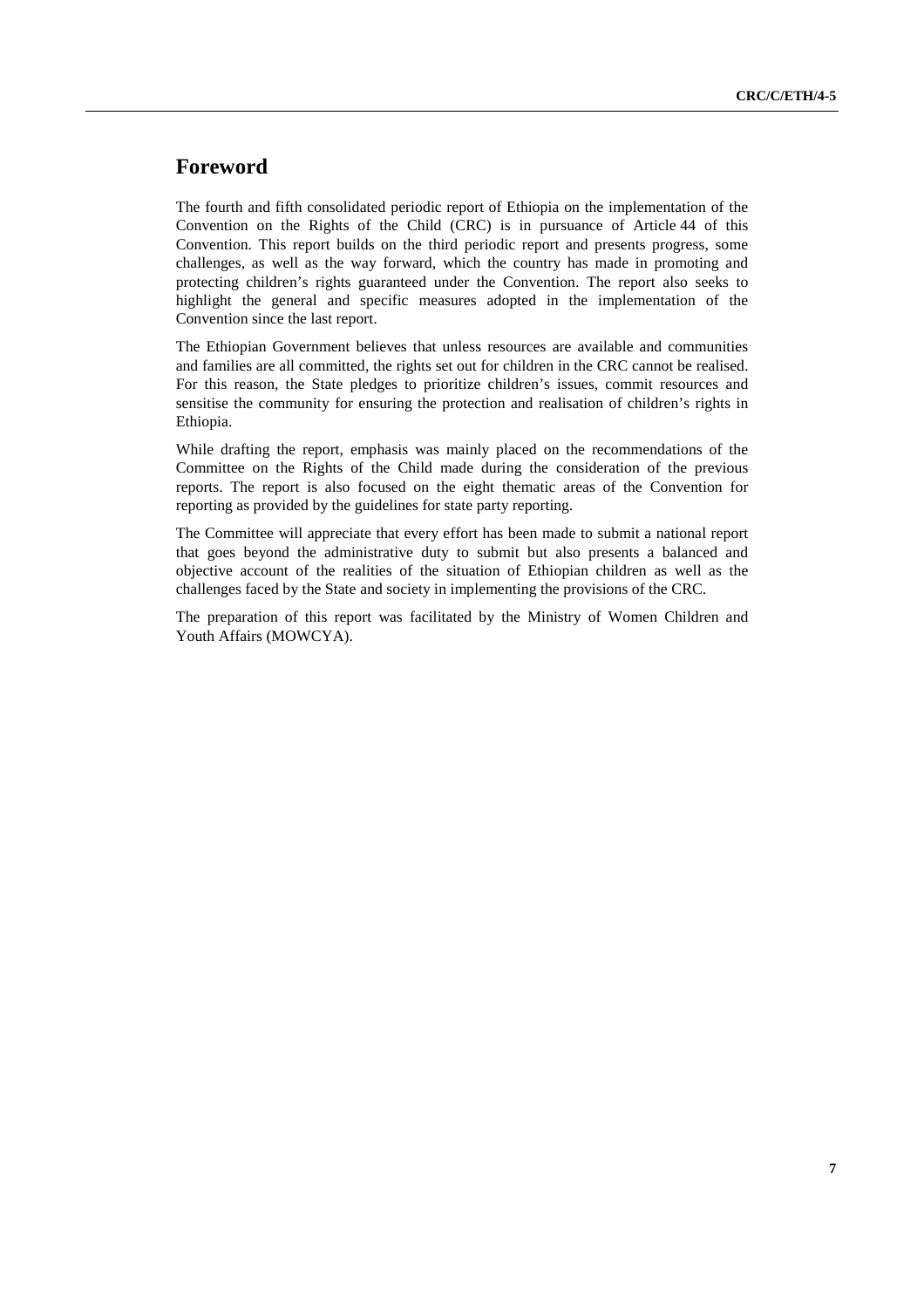## **I. General information**

### **A. Background and introduction**

1. Ethiopia is the 10th largest country in Africa covering 1,138,512 square kilometres. According to the national projection of the 2007 National Population and Housing Census, Ethiopia's population was projected to be 82,101,998 in 2011of which 41,431,989 are male and 40,670,009 are female (CSA National Statistics Abstract 2010). Children below the age of 18 years constitute 52.9% of the population (CSA National Census Report 2008). 84% of the population lives in rural areas (CSA 2007).

2. Agriculture is the mainstay of the economy accounting for 83.4% of the labour force, 43.2% of the Gross Domestic Product (GDP) and 80% of exports. The agriculture Development-Led Industrialization (ADLI) Strategy was adopted in 1993 to stimulate the country's economic growth, promote the development of the agricultural sector and improve the lives of farmers through increased productivity.

3. Ethiopia has made substantive economic progress complemented by a strong performance in the agriculture, industry (construction and manufacturing) and service sectors. The 2009/10 overall economic performance measured by growth in real GDP is 11.3%. The same period witnessed the average growth in agriculture, industry and service sectors were 10.3%, 10.2% and 13% respectively (MOFED Annual Report 2009/10). During the same period, health service coverage and school enrolment rates were remarkably improved at all levels due to the Government's focus (MOFED 2010).

4. The gross enrolment rate in primary education rose from 79.8% in 2005 to 94.2% in 2010. Primary health service coverage increased from 30% to 68%. Access to safe water coverage rose from 36% to 68.5% during the same period. The proportion of population living below poverty line has declined from 44.2% (MDG base) in 1999/2000 to 39% in 2008. Life expectancy at birth increased by almost 5 years from 51.8 year (UDH 2007/08) to 56.1 years (HDR 2010), and GNI per capita increased by a remarkable 75% between 2000 and 2010 (HDR 2010).

5. The 2005-2010 Plan for Accelerated and Sustained Development to End Poverty (PASDEP) recognized the relevance of human rights and endorsed the national action plans on gender equality and children. Furthermore, the Growth Transformation Plan 2010-2014 (GTP) represents a marked improvement and dedicates a separate chapter on children and women (UNICEF: 2011). These comprehensive poverty reduction strategies are continuing to succeed in registering constant decline in poverty levels, for instance from 49.5% in 1994 to 38.7% in 2004/05 and 29.2% in 2009/10 (MOFED 2010).

6. During the Sustainable Development and Poverty Reduction Plan I (SDPRPI) period (2002/03-2004/05), real GDP grew on average by about 5% per annum. However, during the first three years of PASDEP the country registered an average economic growth of 11.8% per annum with steady and strong positive performance in real GDP. This steady growth marks a significant progress, not only compared to the 7% annual growth target that would be required to meet the MDG, but also to realize Ethiopia's objective to become a middle-income country in the next two decades.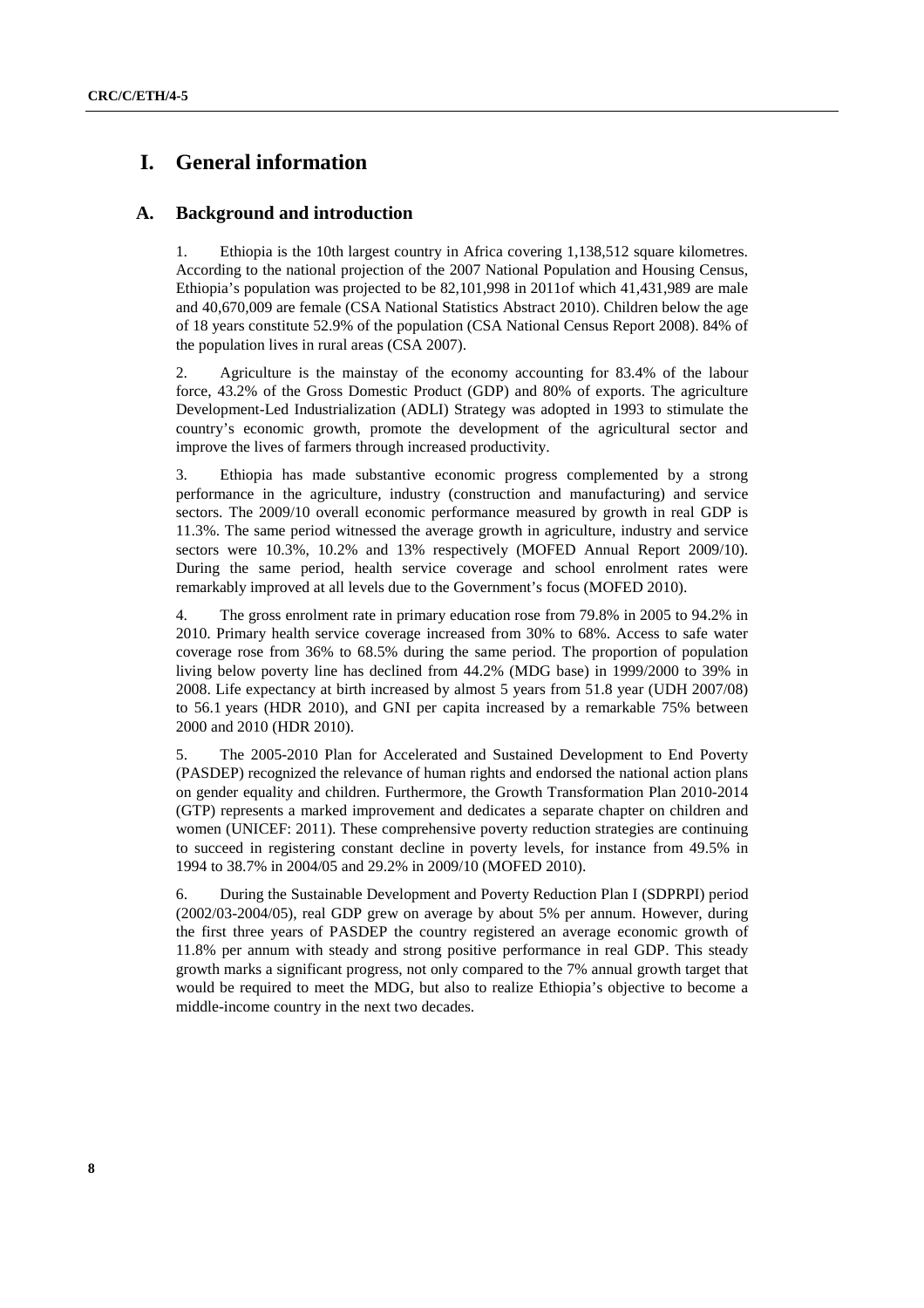### **B. Methods used in the preparation of the report**

7. The Ministry of Women, Children and Youth Affairs (MOWCYA), as per article 32 (10) of the Proclamation that defines powers and duties of the Federal Executive Organs (Proclamation No. 691/2010) is the main Government body in charge of coordinating and implementing the Child rights in the country and has responsibility to summit periodic reports on the implementation of CRC to the CRC Committee. In preparation of this report, the Ministry established and chaired a taskforce of experts drawn from the MOWCYA, Ministry of Labour and Social Affairs (MOLSA), Ministry of Education (MOE), Ministry of Justice (MOJ), Ministry of Finance and Economic Development (MOFED), Ministry of Foreign Affairs (MFA), Ministry of Health (MOH), Ministry of Federal Affairs(MOFA), Ministry of Agriculture (MOA), Ministry of Culture and Tourism (MOCT), Ethiopian Federal Police Forces (EFPF), Addis Ababa City Administration Police Commission (AACAPC), and Supreme Court Child Justice Project. The Directorate of Women and Children within the MOWCYA organized several consultations for the taskforce and distributed responsibilities and made preparation plans for the report.

8. Members of the taskforce were deployed for fact finding missions to regions and they held consultations with children's parliaments and national and international NGOs working on children care and support programs in all regions.

9. A three-day consultative meeting was organized by the MOWCYA to validate the zero draft in the presence of more than 100 participants from federal and regional sector bureaus and local and international NGOs. The report was reviewed in relation to the concluding observations on the country's last periodic report and latest reporting guidelines of the CRC Committee. Subsequently staff of Directorate of Women and Children within the MOWCYA proceeded with the finalization of the report by incorporating suggestions and comments forwarded during the validation meeting.

10. UNICEF supported the preparation of this report by availing required financial and technical resources.

## **II. General measures of implementation**

11. Ethiopia has made extensive efforts to implement the 2006 concluding observations of the Committee on the Rights of the Child on the third periodic report (CRC/C/129/Add.8), as well as other important additional measures not referred to in the observations. These are as follows.

### **A. Ratification of international instruments**

12. Ethiopia has undertaken some important steps towards ratification of some international instruments relevant to children. In an effort to protect and promote the rights of children with disabilities, Ethiopia ratified the Convention on the Rights of Persons with Disabilities (CRPD) on 7 July 2010. Furthermore, Ethiopia signed the Optional Protocol on the Involvement of Children in Armed Conflict on 28 September 2010.

### **B Legislative and policy measures**

13. Since the adoption of its Constitution in 1996, with a number of provisions relevant for children's rights (particularly article 36), the Federal Democratic Republic of Ethiopia (FDRE) has taken significant administrative, policy and law reform measures aimed at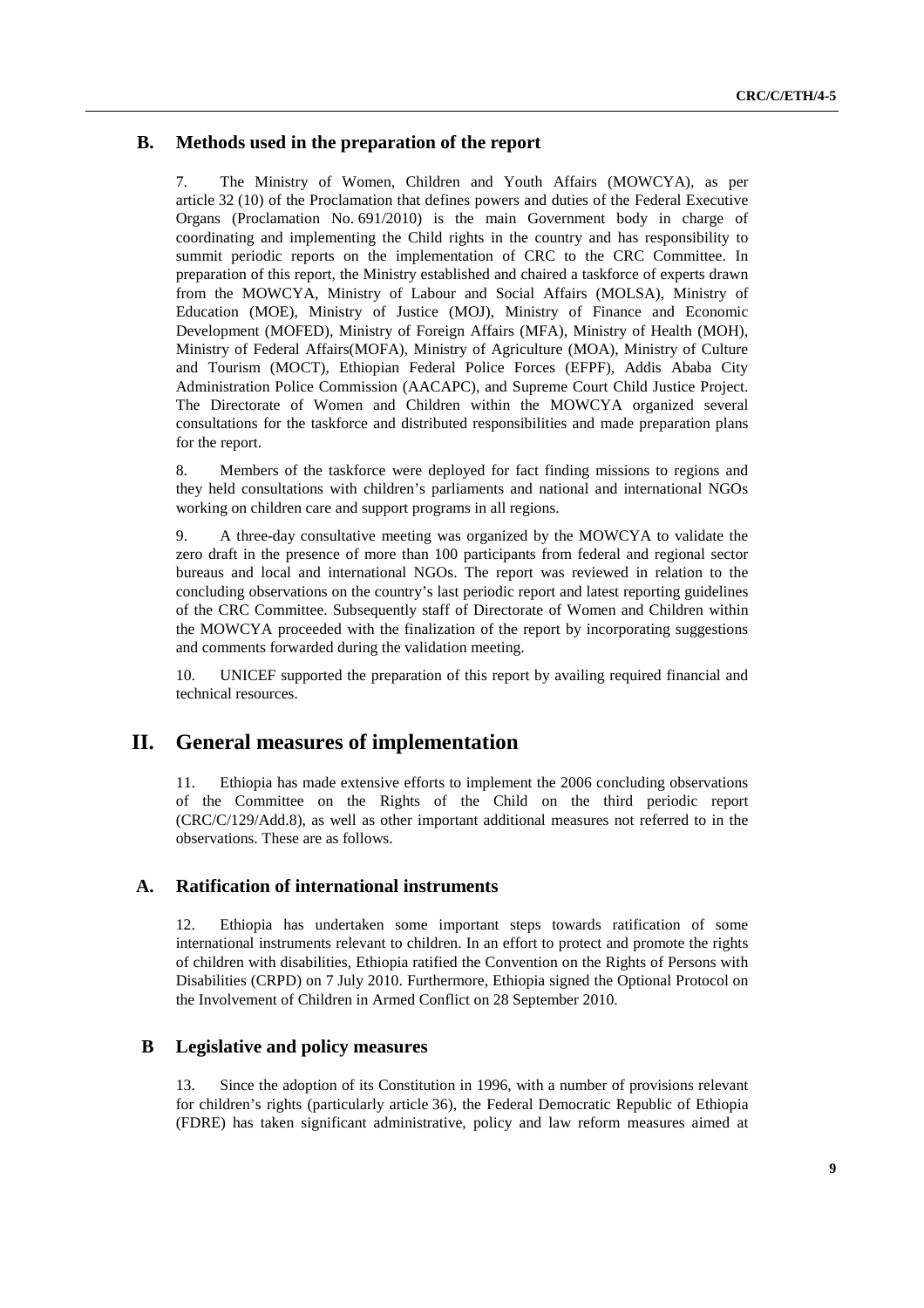ensuring compatibility of national laws with provisions of international human rights instruments that are relevant to the protection of the rights and welfare of children. A number of legislative and policy measures have been undertaken since Ethiopia's last report to the UN Committee on the Rights of the Child in 2005.

14. The Right to Employment of Persons with Disabilities Proclamation No. 568/2008 recognizes and protects the rights of persons with disabilities to be employed in any suitable job without discrimination. This Proclamation was reinforced by the Building and Construction Code on Barrier-Free Accessibility adopted in the same year to ensure accessibility. In addition to this, the Technical and Vocational Educational Training (TVET) requires that children and young people with disabilities are afforded special attention when enrolled in technical and vocational training.

15. Ethiopia has developed a draft Comprehensive National Child Policy with due consideration of the principles and provisions of the CRC and ACRWC to guide the work of various actors dealing with children and also promote the rights of children. The policy emphasizes on three central strategies, (1) development and growth, (2) prevention and protection, and (3) rehabilitation, care and support. The draft Comprehensive National Child Policy is finalized to be presented to the parliament.

16. The National Criminal Justice Policy issued in 2011 has incorporated various changes to address a number of gaps observed in the criminal justice systems and ensure compatibility with the provisions of the CRC and ACRWC. The policy devoted a separate section for care and special handling of victims of crimes and children in conflict with the law. For instance, section 6 of the policy focuses on the circumstances of vulnerable children, the rights of victims to participate in criminal investigation and procedures for charging and trial, legal protection and handling of children in conflict with the law, alternative remedial measures and establishment of special units for children. Most of these provisions provide protection to children who are victims of FGM, early marriage, child labour, neglect and abuse, to name few.

17. Following the adoption of the National Criminal Justice Policy, the Criminal Procedure Code (CPC) was revised and presented to the Federal Parliament for deliberation and enactment. The revised CPC incorporated significant measures to ensure children's access to protective and child friendly justice system. These include measures such as application of diversionary methods and setting up child friendly structures at various levels in the judicial process in line with international principles and standards.

18. In this regard, the Cassation Bench of the Federal Supreme Court passed a landmark decision by invoking the principle of the best interests of the child (article 3 of the CRC) when reversing the decision passed by lower courts on a child custody case, despite the fact that the relevant family law provides otherwise. The Cassation Bench has set precedence by recognizing the principle of "the best interest of the child" as the main standard to be considered when deciding on the issue of child custody and other issues affecting children.

19. The National Policy Framework for Early Childhood Care and Education (ECCE) was developed in 2010 to ensure the provision of good quality services to all children from birth to the age of seven. The Policy Framework was developed to ensure the rights of children to health care and nurturing in a safe, caring and stimulating environment to develop their full potential. The strategic objectives of the Policy Framework focus on establishing a coherent governance and program implementation structures for ECCE and also mainstreaming it in all relevant national policies and programs; promoting the development of accessible, equitable and quality ECCE services for children particularly to those with special needs and marginalized children; protecting young children from abuse and harmful practices; promoting and strengthening partnerships and collaboration among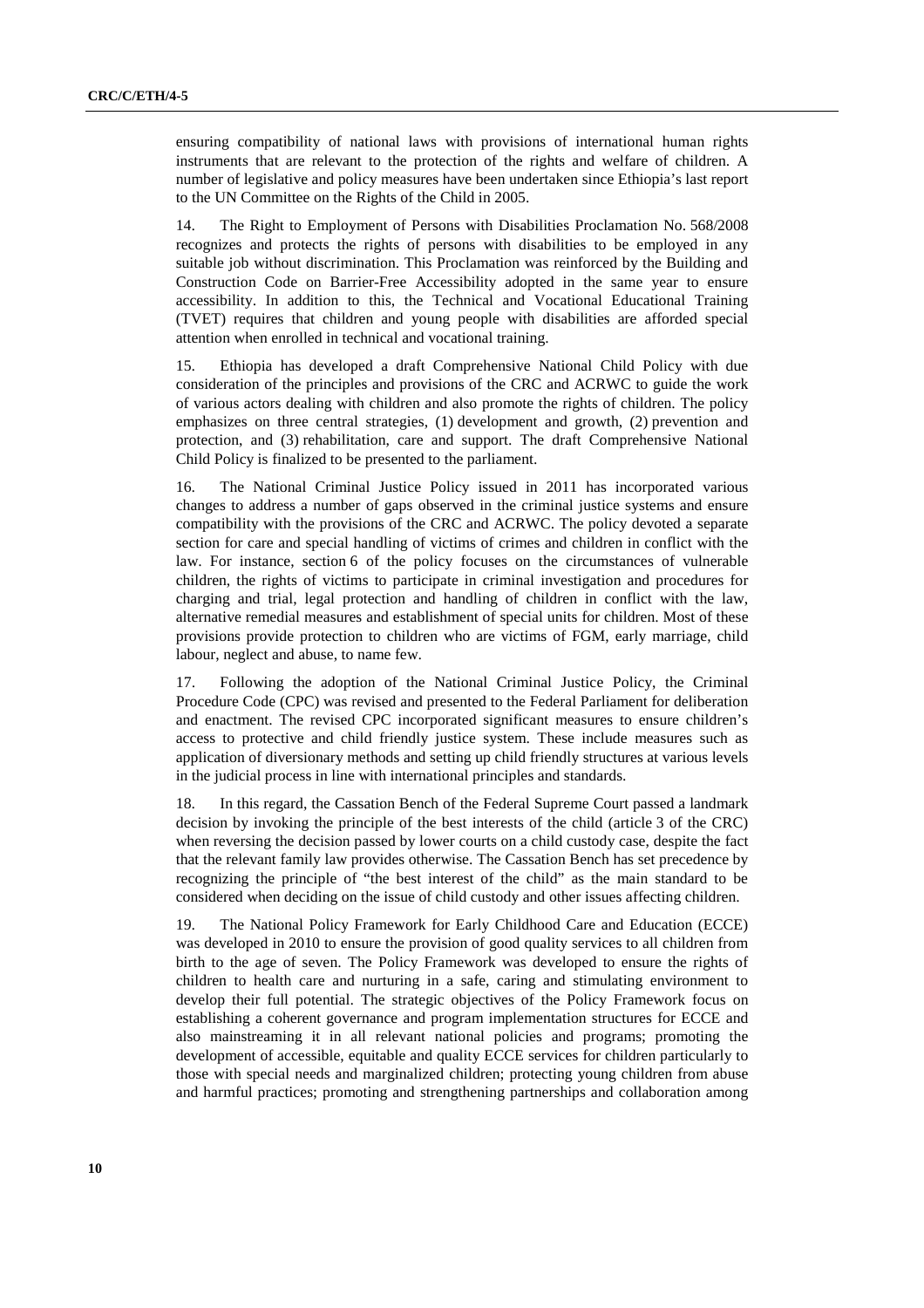all stakeholders required for mobilization of the necessary resources and ensuring effective delivery of services and programs for young children.

20. Ethiopia has spent about 6.5% of its GDP for social protection in order to supplement the effectiveness of investments in health, education and other sectors, the realization of the MDG and reduction of children's vulnerability to economic shocks and price surge in food items. In addition, a Social Protection Policy framework which is based on the African Union Social Policy Framework (AU SPF) is finalized to provide social protection programs in the country; for which specific implementation strategies, investment frameworks, institutional arrangements, national action plans and guidelines are being prepared.

### **C. Coordination**

21. MOWCYA is currently designated as the supreme authority to nationally coordinate activities on the rights of the child (Proclamation No. 691/2010). Accordingly, based on a Business Process Re-engineering (BPR) study, the Ministry restructured and re-equipped its human and financial resources to effectively execute its mandates.

22. The Ministry has setup various working strategies to coordinate and monitor the performance of the Federal Ministries and Regional Bureaus in accordance with the principles of CRC and ACRWC. One of the strategies was collecting annual plans and performance reports of Federal Ministries and Regional Bureaus, organizing common platforms for stakeholders to evaluate the overall performance and identifying challenges and solutions on a mid-term and annual basis.

23. The other strategy is building the capacity of all regional, Zonal and Woreda level Women, Children and Youth Affairs Bureaus to respond to their duties and mandates with regard to the protection of the rights of children. In relation to the financial resource allocation, the Ministry, as well as the Regional Offices are entitled to obtain funds from the Government, the UN and other donor agencies.

24. The Directive on the Responsibilities and Functions of Executive Committees of the Convention on the Rights of the Child issued by MOLSA in 1995 and amended in 2002 was further revised by MOWCYA in 2009/10. The Directive calls for the establishment of Federal/National, Regional, Zonal, Woreda and Kebele level CRC Executive Committees and an Inter-Ministerial Committee which has the overall mandate of overseeing the implementation of the CRC by coordinating, monitoring and evaluating efforts at both federal and regional levels. The Committee also provides policy support and mainstreaming CRC in sectoral strategies and development plans. Following the development of a National Orphans and Vulnerable Children (OVC) Plan of Action for 2004-2006, relevant actors have collectively taken measures towards an integrated, holistic and coordinated response to address the issue of OVC. In addition, a taskforce was established to oversee the work of all partners and has branched out to almost all regions and in some Zonal, Woreda and Kebele levels.

25. As a step to ensure the institutionalization, mainstreaming and coordination of the CRC, various coordinating structures are established and action plans are formulated and adopted. These structures are given the tasks to oversee the coordinated implementation of these national action plans. Some of the committees that collaboratively work to promote and protect the rights of the child include the National CRC Committee, National OVC Task Force, the National Steering Committee against Sexual Abuse and Exploitation of Children, the National Steering Committee on Child Labour, the Inter-Institutional Management Team Working on Gender Based Violence (GBV) and Violence against Women and Children, and the National Committee on Trafficking in Women and Children.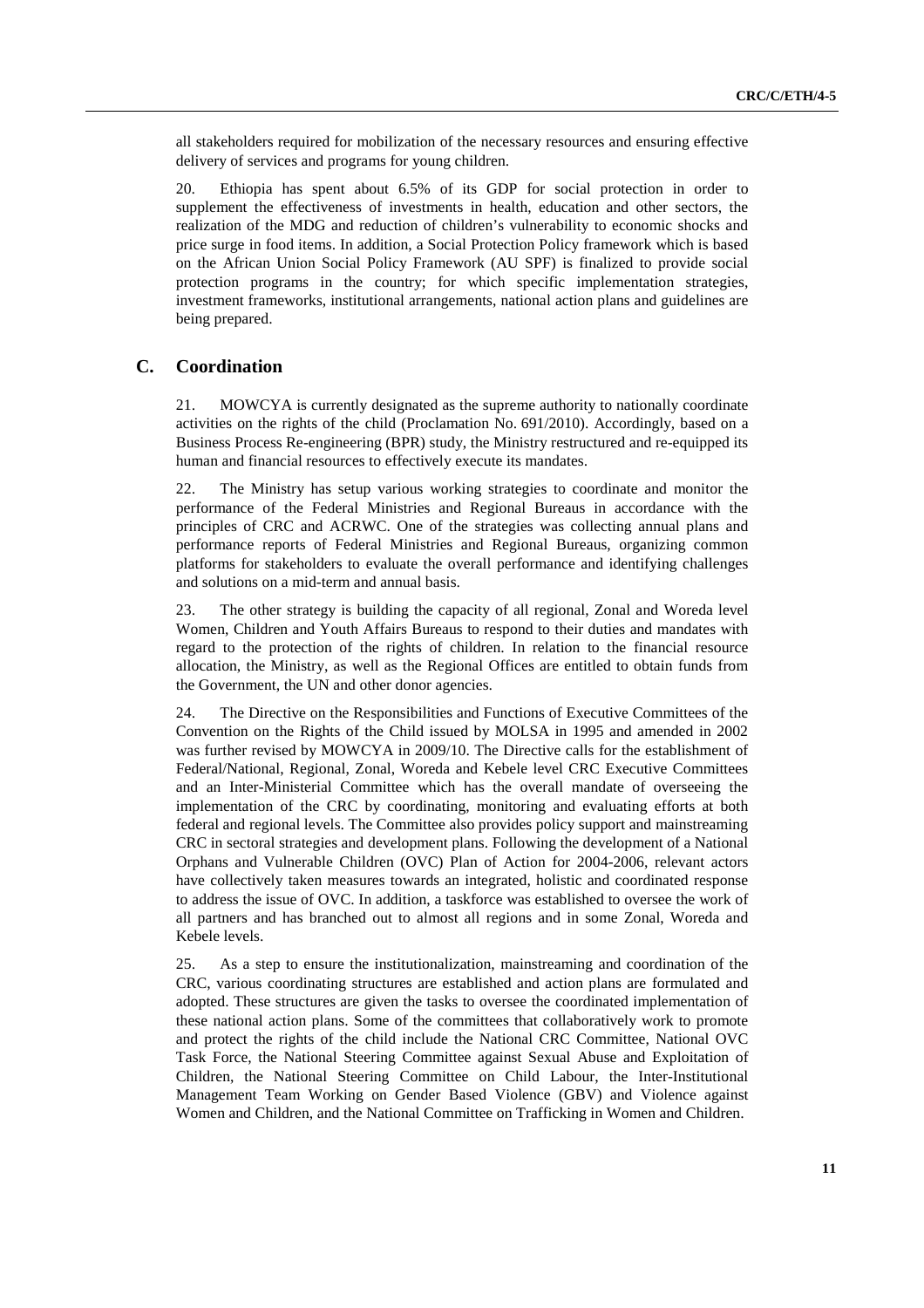### **D. National plans of action**

26. The PASDEP of 2005/06-2009/10 is the Government's second poverty reduction strategy paper which is linked with the MDGs and accords high priority to children. Similarly, the GTP gives due attention to children's affairs and its main objectives include (1) ensuring the inclusion of child well-being indicators in the country's economic growth, (2) respecting children's rights, (3) providing appropriate care to OVC, (4) promoting the rights of children to participate, and (5) protecting children from harmful traditional practices (HTP).

27. As a continuation of the preceding program of action for children (1996-2000), a National Plan of Action (NPA) for children (2003-2010) was endorsed by taking considerations to the goals and objectives of other international and national programs such as the MDGs.

28. The NPA identified four thematic areas (1) promotion of health lives, **(**2) provision of quality education, (3) protecting children against abuse, exploitation, and (4) combating HIV/AIDS. Subsequently the NPA identified targets, strategies, activities as well as indicators to protect children against abuse, exploitation and violence. These measures include piloting birth registration practices, revision of laws, raising awareness about harmful traditional practices, improvement of the juvenile justice system, assisting children in especially difficult circumstances and combating child labour. This action plan was being implemented and achievements were made with regard to these components.

29. Two major contributions towards the realization of children's rights to care and protection are the National Action Plan on Sexual Abuse and Exploitation (2006-2010) and National Plan of Action on Orphans and Vulnerable Children (2004-2006). Although these plans of actions have phased out, both contributed to the improvement of legal and regulatory framework, prevention, protection, rehabilitation and reintegration strategies, advocacy and capacity building of the institutional arrangements and monitoring and coordination of interventions.

30. Ethiopia, as a state party to the ILO Convention No. 182 developed a National Plan of Action for the Elimination of the Worst Form of Child Labour2010-2014. Since the development of the plan, the Government has taken measures to combat the work of illegal private employment agencies through the establishment of an independent Directorate that trained private employment agencies. A program is also being implemented to rehabilitate children living and/or working on streets through skills training and job creation programs.

31. A national coordinating body composed of 18 higher officials including ministers, court presidents, police commissioners, director general of prison authority and three regional justice bureaus was established with the objective of setting up a multi sectoral and integrated approach to prevent and respond to violence against women and children. Moreover, MOJ drafted a 5-year national strategic plan and a 3-year action plan that are ready for endorsement.

### **E. Independent monitoring**

32. The Ethiopian Human Right Commission (EHRC) and the Institute of Ombudsman conduct periodic follow ups on the implementation of human rights conventions and treaties and submit observations and proposals to the competent authorities. The EHRC also coordinates and cooperates with other human rights bodies, receive complaints about alleged violations of human rights and refer them to the relevant authorities. Both institutions also have desks dedicated to handling the affairs of children.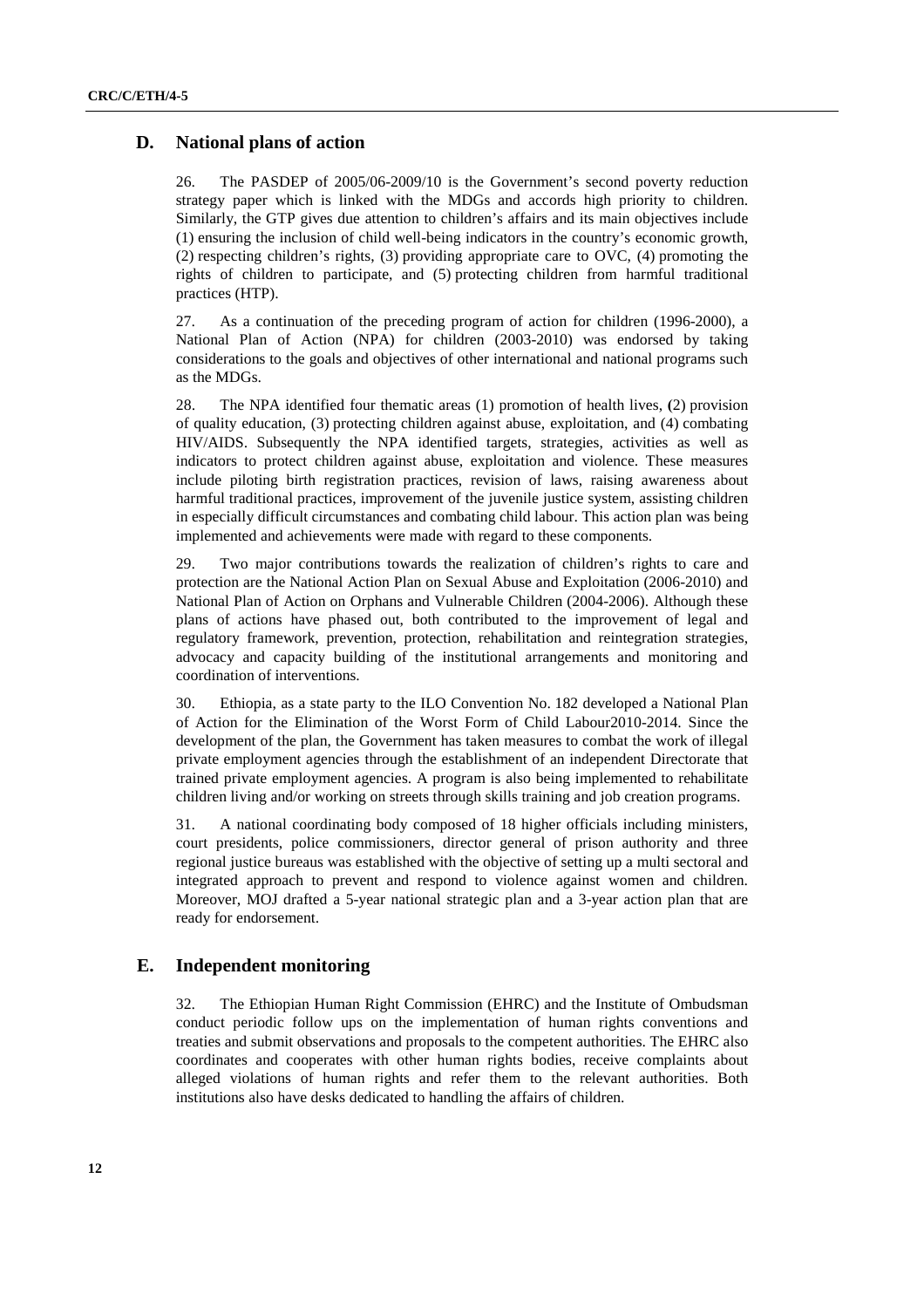33. EHRC and the Institute of Ombudsman work in collaboration with UNDP under the Democratic Institutions Program (DIP). This resulted in developing different programs and projects for the benefit of children. For instance, one such collaboration resulted in a review conducted by EHRC on the achievements of the first cycle education where gaps and future strategies were recommended. The recommendations were further reviewed in relation to the status of children's protection rights which were later incorporated in the civics education program. In addition to this, the Commission in collaboration with all Regional Education Bureaus selected 90 model primary schools and designed a program to make schools conducive for children in exercising their rights.

34. In order to make the EHRC accessible to the public at large, six regional branch offices are opened in Tigray, Amhara, Oromia, Somali, Gambella and Southern Nations, Nationalities and Peoples' (SNNP) Regions and are fully functional. Similarly, the Institute of the Ombudsman has finalized preparations to open branch offices in 5 regions in Tigray, Oromia, Amhara, SNNP, and Dire Dawa.

35. Recently, EHRC signed a Memorandum of Understanding with 16 government universities throughout the country to open legal aid centers and provide free legal aid services to disadvantaged groups, particularly women and children. In addition, 39 free legal aid centers are opened at Woreda level in collaboration with Ethiopian Women's Lawyers Association. The total number of legal aid centers supported by the Commission have reached to over 104.

36. Since 2007/08 the Commission has also been organizing annual consultative forums with the aim of sharing experience among key stakeholders to end violence against women and children. Participants of the forum were drawn from federal and regional courts, justice bureau, women and children affairs, women and youth associations as well as NGOs. Each year, the participants identify the gaps and challenges faced in preventing and responding to violence against women and children and also share best practices with the view of scaling up.

37. The Commission also received complaints from/or on behalf of children about violation of rights and conducted investigations. It also took initiatives to investigate conditions in prisons and orphanages, recommended various corrective measures and to do awareness raising about its work and expand its reach to the population, including by running advertisements on national television.

38. The Institute of Ombudsman established 11 model child parliaments in nine regions and two city Administrations which are fully equipped financially and materially. There are also more than 60 child parliaments established at Woreda level. Overall, the institutions conducted capacity building training for child parliamentarians in 36 rounds. Similarly their founding members held 36 consecutive meetings. These enable children to exercise and express their views freely in all matters affecting them. As can be seen here the view of every child is given a proper weight in accordance with their age and maturity level as it is specified as one of the general principles of the Convention (article 12).

39. The Institute of Ombudsman receives complaints on cases on mismanagement and investigates the cases. However, since the only means that children can lodge their complaints is through their parents or guardians, the strength and willingness of these parties determines the success of the Ombudsman in addressing violations of children's rights. As a result, the number of complaints brought so far to the Institution is minimal. Therefore, the institution is planning to design a mechanism to directly get the views of children for the purposes of encouraging them to lodge complaints and practice expressing their views through the children's parliaments.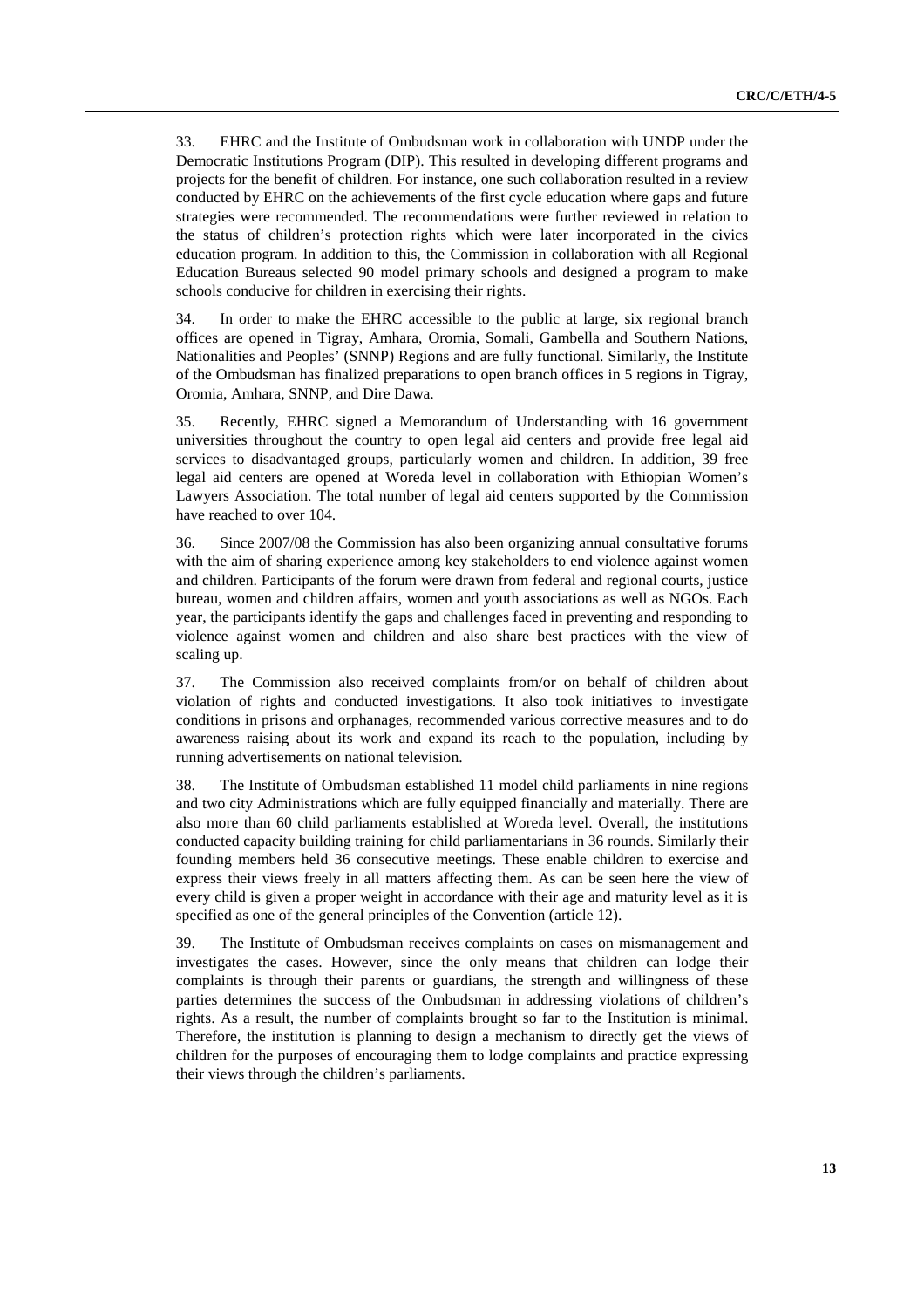40. Activities like CRC Committee training, distribution of child-friendly booklets, celebration of international and regional human rights and child rights events (with panel discussions, TV programs, and discussions with children in orphanages) are used as some of the means used by the Government to spread the knowledge of the CRC to the wider public. The translation of the Constitution as well as the core international human rights instruments by the Commission to Amharic, Tigrigna, Oromifa and other local languages is also an important step in this regard.

41. The Institution has conducted 37 trainings each lasting for 3 days for members of children's parliament on the CRC, ACRWC, the Constitutional and other rights of children and the concept of good governance. It has also conducted 37 trainings each lasting for a day and targeting the different executive, legislative and judicial organs on issues relating to the rights of children.

42. The Institution has also conducted 10 supervisions of 50 governmental institutions in relation to alleged mismanagements reported by children parliamentarians. It has also conducted research on the achievements of the children's parliaments and developed a guideline which will help to organize and strengthen children's parliaments.

43. The Institution has undertaken National Children's Parliament Forum where child members of parliaments, selected from all parts of the country, held consultations with the President of the country as well as the Speaker of the House of Parliament. Each of the children's parliaments presented reports of their achievements with regard to their efforts in curbing issues relating to mismanagement.

44. The work of the children parliamentarians also include efforts to curb HTPs such as FGM, abduction, early marriage and violence against children and women which include battering, abuse, rape, etc. The parliamentarians also work on environmental protection, health, education, justice and various social, political and economic issues. Thus, children's parliaments have created an opportunity for various sectors to work with the children.

45. In collaboration with the Ethiopian Youth Federation, the institution provided Training of Trainers for 2,879 Youth Federation leaders and members. The training focused on issues relating to the rights of vulnerable groups including children. As a result, 4,345,305 members of the public have received information about the rights of children. In 2011, in collaboration with the Women's Federation, the Institution has launched a similar campaign to reach out to 5,000,000 members of the public on the same regard.

46. The Institute of the Ombudsman has organized various awareness raising workshops for more than 15,000 persons from the executive, legislative and judicial organs at different times. It has also undertaken regular bi-annual sessions with the children's parliamentarians to discuss their concerns about mismanagement and issues relating to their rights.

47. The Institute of the Ombudsman organized the production and transmission of various programs and spot announcements on child rights issues in the mass media. Relevant articles were written on magazines and newspapers, and posters and brochures have also been printed and distributed to the public.

48. The Government took due consideration to strengthen these institutions with human and financial resources from the Government and UN agencies. For instance, the budget allocated by the Government for EHRC and the Institute of the Ombudsman has increased from Birr 7,332,700 in 2008 to Birr 8,404,900 in 2010.

49. The activities of the EHRC also include monitoring visits to orphanages and alternative care providing institutions to check the quality of their services from a human rights perspective. If their standard is below the required level, the Commission recommends their immediate improvements or even closure.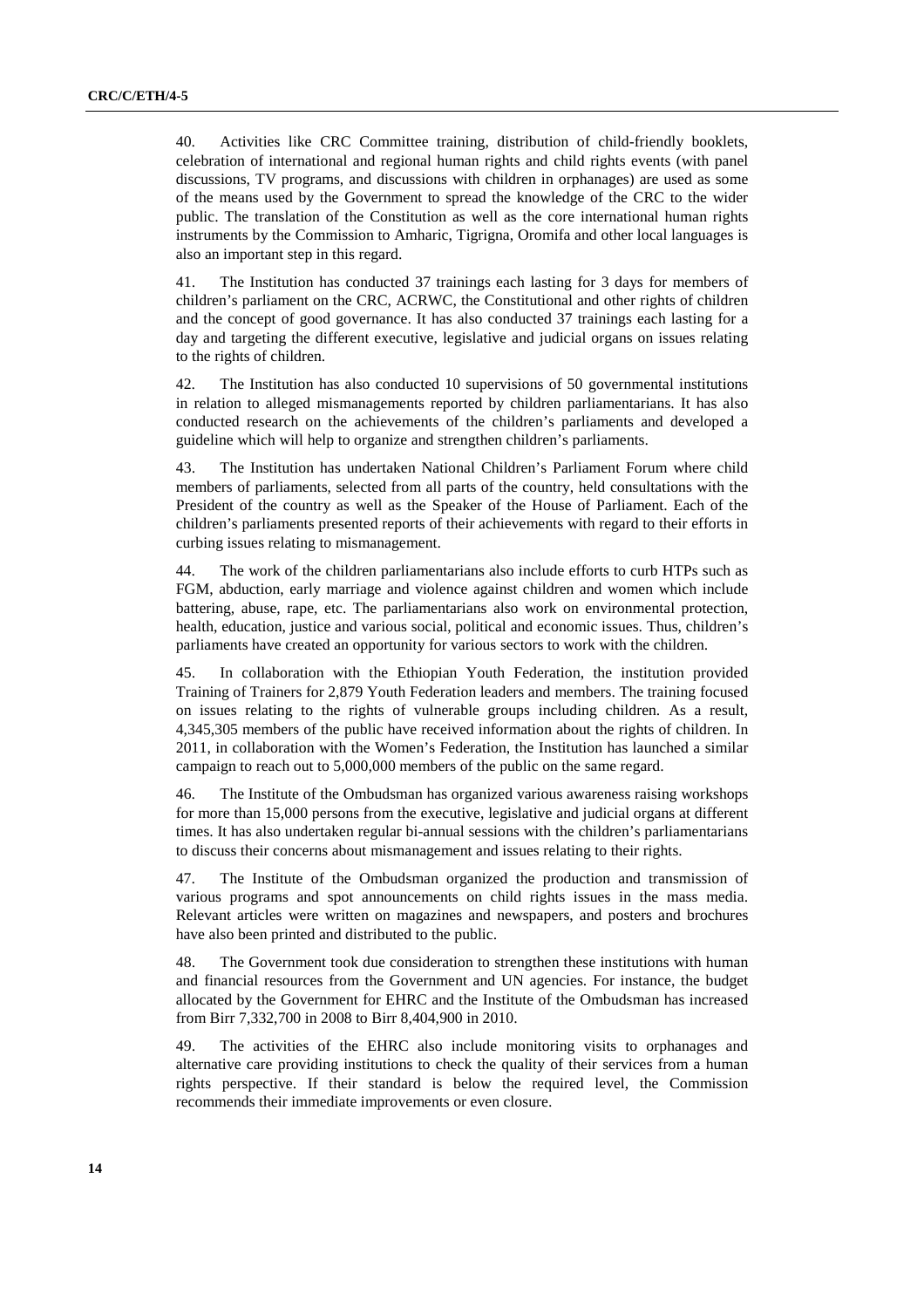50. The Commission developed the second strategic plan for the period of 2011/12- 2015/16 with a focus on addressing the human rights of women, children and other vulnerable groups of the society.

51. The Commission also monitored more than 95% of prisons in the country with the aim of making recommendations to the concerned bodies. Children (by definition those who are under 18 years of age) and those who are found in prisons accompanying their inmate mothers received a lot of focus during the monitoring visits. After the monitoring visits, the Commission recommended improvements on the conditions of living and on the status of their human rights.

52. The Commission has also visited the children correction center twice in 2011 and provided recommendations. Accordingly, most of the recommendations were accepted and appropriate actions taken by the relevant organs. Based on the findings of the monitoring visits, a training was provided to the staff relating to human rights, the CRC and other local and international laws and standards relevant to children in general, and children in conflict with the law in particular.

53. The Commission has also conducted different trainings targeting a wide variety of members of the society including teachers, prison officials, police officers, media professionals, military personnel, community representatives, as well as federal and regional members of parliament.

54. The yearly "moot court" competition of the Commission is also one good example of the efforts that are being made for the dissemination of the contents of the CRC to the general public. In 2011 and 2012, the issue that the participants in the moot court debated on revolved around inter-country adoption of children. As a result, the issue was popularized among law students in almost all universities in the country and the program was broadcasted on national TV. A panel discussion was also conducted on inter-country adoption and on the Hague Convention.

### **F. Resources for children**

55. Budget is a crucial component for advancing the survival, protection and development of children. This is particularly the case in situations where the capacity of most families to finance and provide basic needs for their children is limited and there are huge unmet needs for access to basic services.

56. The Government continues to dedicate increased amount of resources for the development of the people and children as can be observed from its allocation of the budget over the past years. For instance, the annual budget of the Government is increased from Birr 28,031,758,089 in 2005/06 to Birr 71,281,521,463 in 2009/10. The annual expenditure for education and health sectors increased from Birr 2,744,244,304 in 2005/06 to Birr 6,755,966,147 in 2009/10 and Birr 529,660,215 in 2005/06 to Birr 3,786,096,503 in 2009/10 respectively. This shows the Government's commitment to improve the promotion and protection of children's rights. For additional information refer to Table 1: Budget allocation for state sectors.

### **G. Data collection**

57. The Government is collaborating with the Central Statistical Agency (CSA) to address gaps related to data on children for instance collecting disaggregated data by age, sex and family status of children during the national 2007 National Census. Additionally the Ethiopia Demographic and Health Survey (2011 EDHS) conducted under MOH was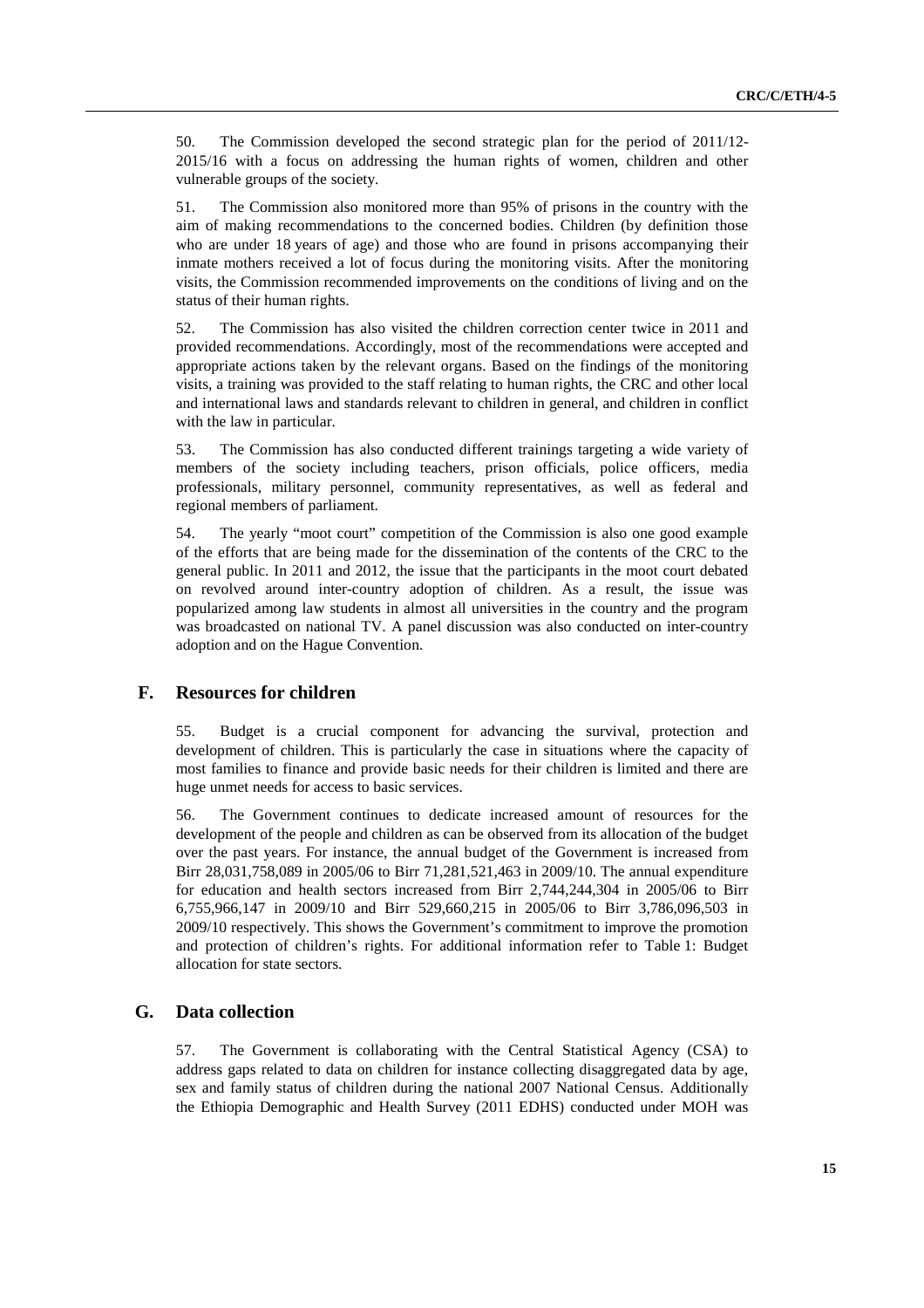implemented by the CSA. Children who come in contact with law enforcement agencies are systematically registered in a database designed by Ethiopian Federal Police Commission, Federal Court and MOJ thus all crimes committed against children, including sexual abuse, trafficking, and abandonment are being recorded. The MOWCYA is planning to design a database for recording information on orphan and vulnerable children. For more information refer to Table 2: Number of orphans by age and sex.

### **H. Dissemination, training and awareness-raising**

58. The Ethiopian Government in collaboration with UNICEF, other UN agencies and civil society organizations is making extensive efforts to create awareness about the CRC and mobilize the public around children's rights. Its campaigns include commemorations of Universal Day of the Child, Day of the African Child and International Human Rights Day at national, regional and grassroots levels with active participation of children. Moreover, it largely uses mass media to transmit messages to the community about child rights.

59. Government and non-government institutions are engaged in translating the CRC in 11 local languages and disseminating it to various institutions and professionals. The EHRC distributed about 50,000 copies of International Human Rights Conventions including the CRC, and 40,000 copies of the Constitution of the Federal Democratic Republic of Ethiopia (FDRE). Various brochures prepared on child rights issues were largely distributed to the public. Moreover, MOWCYA and its regional offices distributed additional 50,000 copies of the CRC booklet throughout the regions.

60. MOWCYA, in collaboration with the regional bureaus, conducted various trainings with regard to the CRC. The Ministry gave the trainings to various strata of the government and public representatives including school principals, health professionals, social workers, prosecutors, staff of the judiciary, police officers, religious leaders and elders, leaders of community based organizations and representatives of NGOs. This process led to all sectors of the population and brought tangible changes in the outlook of the society towards children. The Ministry also prepared and distributed 2,000 copies of the child rights Convention training manual to pertinent institutions and the public.

61. The CRC Committee, the National Taskforce on OVC, the National Steering Committee against Sexual Abuse and Exploitation of Children and the National Steering Committee on Child Labor also supported these efforts through awareness raising activities on child rights provision at federal, regional, Zonal and Woreda level.

62. Moreover, the third periodic report, the concluding observations and other related materials were published and widely disseminated. Additionally, MOWCYA and its supportive organs conducted federal and regional consultative workshops.

63. A child rights training is incorporated in regular trainings of the Ethiopian Federal Police university colleges and training institutions. Around 80 child parliaments are established at federal, regional and Woreda levels and almost all schools in the country have established child rights clubs and are able to raise awareness about different child rights issues among students and school communities, through the use of school mini media and other mechanisms.

64. Special sections which encourage professionalism in the observance and monitoring of human rights are incorporated in the curriculum of schools, teacher training colleges and higher education establishments. MOE has approved methodological aids for teachers to provide instructions on human rights. Children also learn about their rights as part of "Civic Education" courses in schools.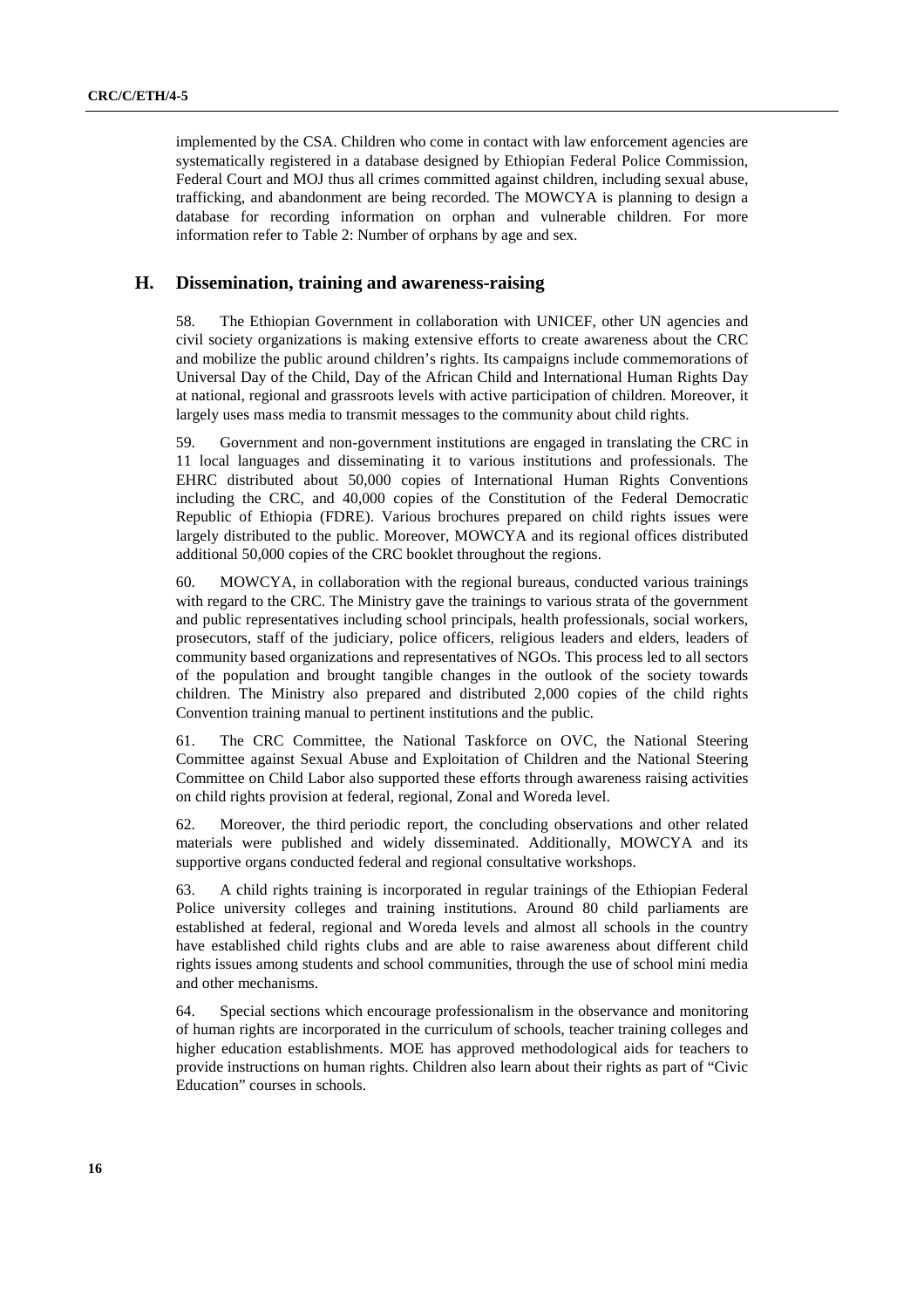### **I. Cooperation with civil society**

65. The enactment of Charities and Societies Proclamation (CSO Proclamation) No. 621/2009 created an adequate legal framework to administer the sector, defined area of intervention of charities and societies, created conducive situations for NGOs to operate and defined their relations with sector bodies. Currently, civil societies play an important role in the care and support of OVC**.** 

66. CSOs are working in seven core service areas which are considered critical components of services for vulnerable children. The seven services are (1) shelter and care, (2) economic strengthening, (3) legal protection, (4) health care, (5) psychosocial support, (6) education, food and nutrition, and (7) coordinated care linked to all sectors for appropriate mix of services for program beneficiaries. Coordination of care is overarching to the other service areas and creates strong information sharing mechanisms, good level of cooperation, collective vision and long term commitments.

## **III. Definition of the child (art. 1)**

67. Detailed information concerning the definition of the child in accordance with article 1 of the Convention is given in paragraphs (57-61) and/or pages (17-18) CRC/C/129/Add.8 in the period 28 October 2005, of the third periodic report.

## **IV. General principles (arts. 2, 3, 6 and 12)**

### **A. Non-discrimination (art. 2)**

68. The Federal and Regional Constitutions of Ethiopia prohibit discriminations on grounds of race, nation, nationality or other social origin, colour, sex, language, religion, political or other opinion, property, birth or other status. A lot of other subordinate laws, policies and strategies endeavour to address marginalization and achieve equality of opportunities and results.

69. The Government of Ethiopia put in place a National Women/Girls' Education Strategy (2009/10) by considering the fact that education was an area where equal and full participation of girls was challenged. The traditional norms and negative perceptions challenging the participation of girls in education are being addressed through community sensitization efforts and activities of parent-teacher associations (PTAs) which carry out outreach activities as part of the school improvement plan in the education sector.

70. A National HIV/AIDS Policy was adopted in1998 to eliminate discrimination against children affected and infected by HIV/AIDS. The policy deals with prevention, control and treatment aspects of HIV/AIDS. It also states that persons with HIV/AIDS "shall not be subject to special restrictions on employment, education, access to public facilities, or housing". The Ethiopian strategic plan adopted in 2004 for intensifying multisectoral HIV/AIDS response (2004-2008) also emphasizes the protection of rights of individuals infected and affected by HIV/AIDS.

71. The Administration for Refuges and Returnee Affairs (ARRA) takes necessary measures to ensure the proper handling of refugee children and takes measures to ensure their protection from discrimination and abuse, free access to medical care, education and social and psychological assistance, and secured environment for accommodation. Currently, Ethiopia provides basic services for 273,323 refugees from neighbouring countries; Somalia, Sudan, Kenya and Eritrea.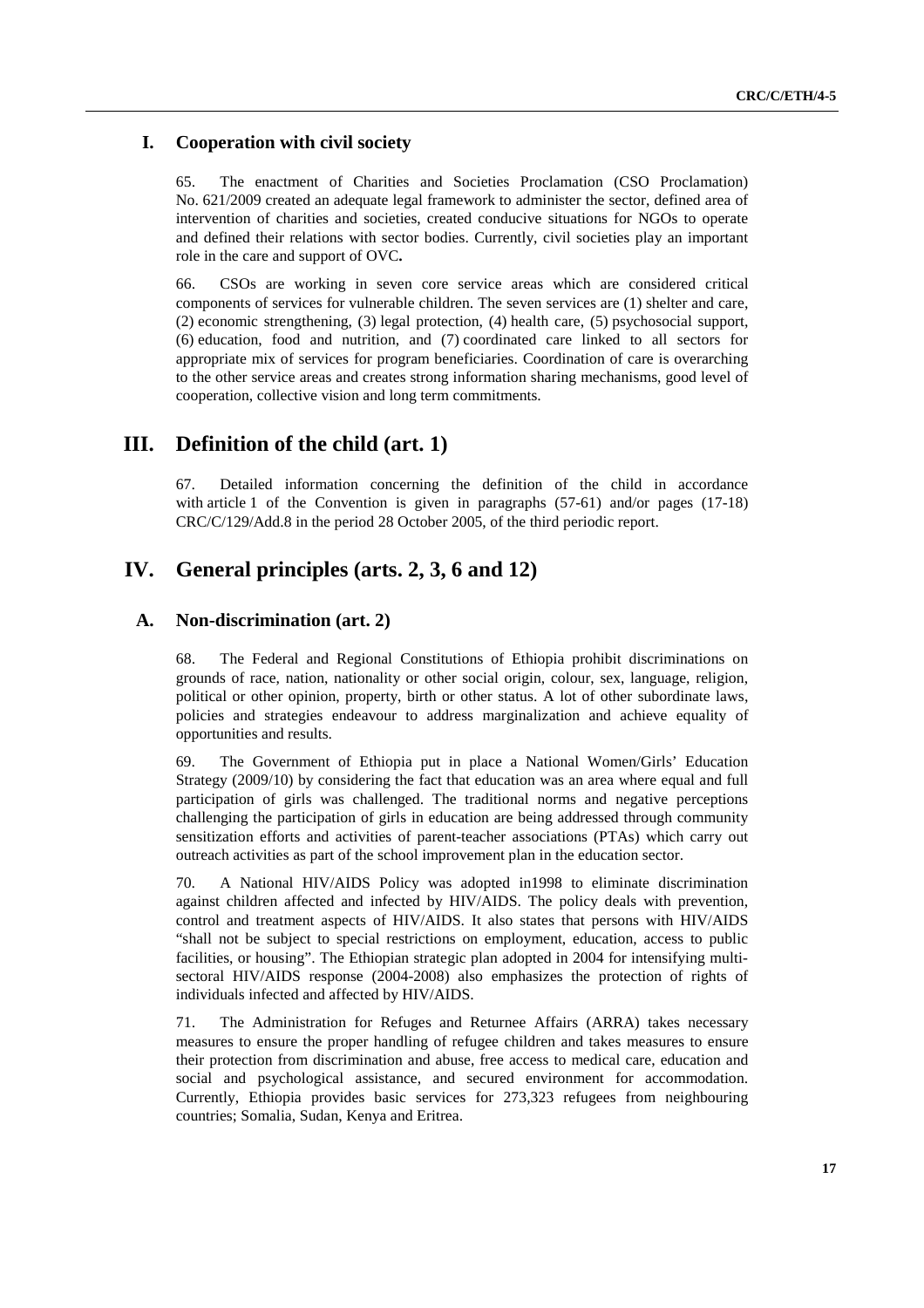### **B. Best interests of the child (art. 3)**

72. Significant efforts are being made to ensure that the best interest of the child is one of the primary considerations in decisions concerning individual or groups of children. These include issues related to custody (Family Code, article 113) as well as determination of alternative child care arrangements. The Federal and regional Constitutions, the family laws and administrative guidelines on various issues provide the legal basis to ensure the determination of the best interests principle.

73. The MOJ has established special investigation and prosecution teams with particular emphasis on prosecuting perpetrators of child abuse and neglect in each prosecution office (justice office) in Addis Ababa and Dire Dawa. Similarly, there are Women and Children Protection Units (WCPU) in various police stations in the country. There are on-going efforts by Government and non-government organizations to equip these units with the necessary human and material resources.

74. The number of child friendly benches dealing with cases of child victims as well as children alleged with violating the law is increasing. The judges and prosecutors involved in such special benches are trained on child justice issues and techniques of handling children in the justice system. The child friendly benches are assisted by social workers to facilitate the communication between the child and the court as well as to provide emotional and psychological support to the children. Furthermore, children who require further psychosocial support are linked with service providing government and nongovernment organizations. Currently, three centers are underway in Addis Ababa, Amhara, South Nations, Nationalities and Peoples Region (SNNPR) for children who are victims of abuse and violence could get comprehensive services. Such centers are modelled after the establishment of the Thutuzela Care Center in South Africa for survivors of gender based violence (GBV) to provide legal, psychological and medical services for women and children in adoption, inter country adoption, education especially primary education, etc.

### **C. The right to life, survival and development (art. 6)**

75. Article 15 of the Constitution of the FDRE states that everyone has the right to life so that no person may be deprived of his life except as a punishment for a serious criminal offence determined by law. Article 36 of the Constitution specifically states the right of the child to life. In Ethiopia, the death penalty cannot be pronounced on persons who were below the age of 18 at the time of the commission of a crime as per the provisions of article 176 of the 1994 Criminal Code.

76. Pneumonia, diarrhoea, malaria, neonatal problems, malnutrition and HIV/AIDS and often combination of these conditions are among the leading causes of child mortality. Recognizing its duty of fulfilling the conditions for the survival and development of children, the Ethiopian Government has taken various measures to combat child health problems, thereby reducing infant and child mortality and enhance child well-being and development.

77. Programs designed to improve child survival include health extension programs and child survival strategy and national nutrition program. Special measures have been adopted to ensure the survival and development of children through the implementation of free services for neonatal care, vaccination, prevention of transmission of HIV/AIDS from mother to child (PMTCT) and ART (anti-retroviral therapy). In addition, free primary school education is provided for citizens and care and support services for OVC. These measures are elaborated in the part of the report dealing with health.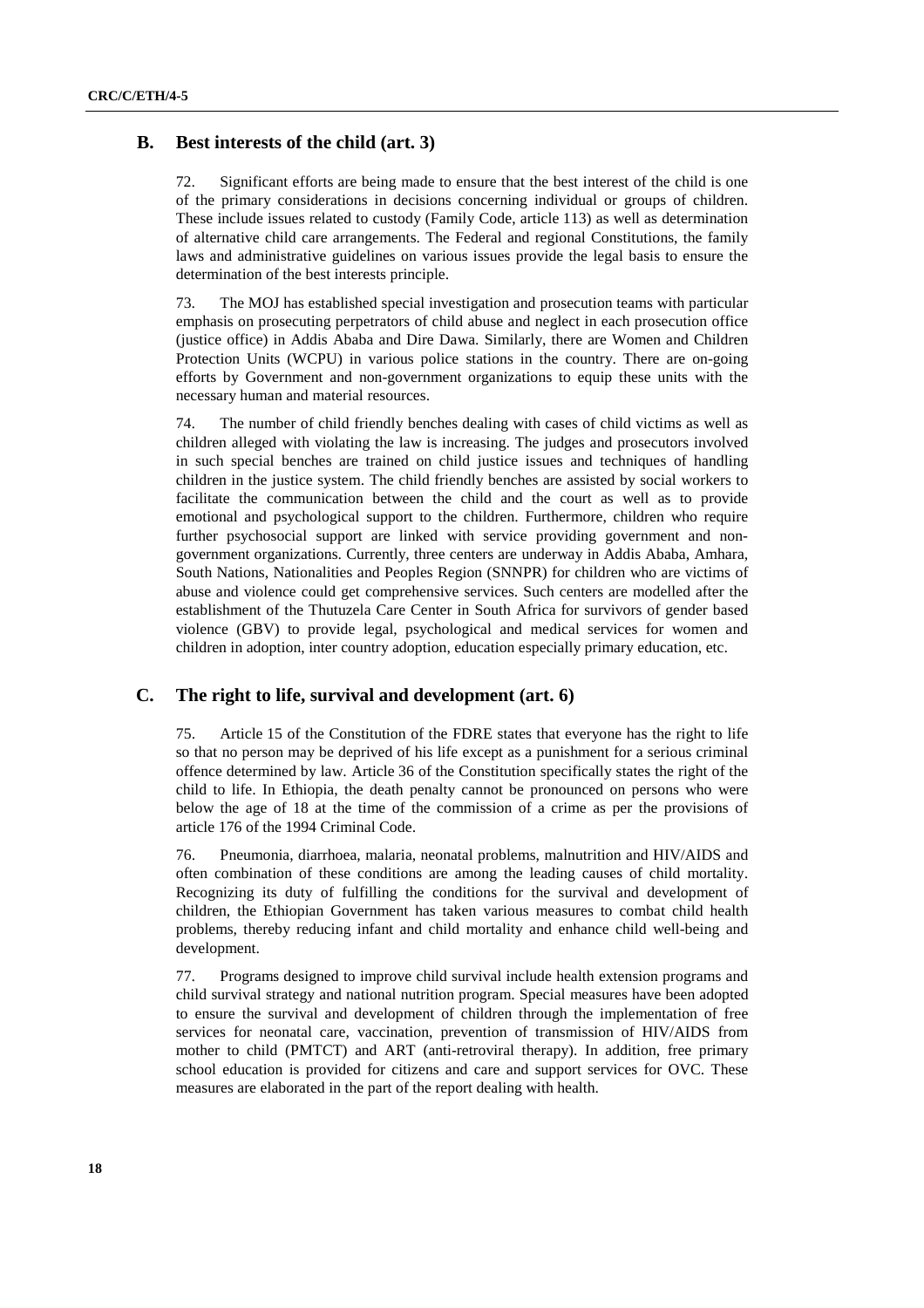### **D. Respect for the views of the child (art. 12)**

78. Administrative and judicial processes involving cases of children are required to consider the opinion of the child in question. For instance the Ethiopian Family Law requires a court before which an application of adoption is submitted to consider the opinion of the child in question (Revised Family Code article 804, Proclamation 2000, article 194).

79. The Constitution of the FDRE states that everyone has the right to freedom of expression and currently there are several new initiatives to promote the participation of children and to have their views heard. One of the initiatives is the establishment of children's parliaments where children are elected from schools and form a city level parliament to exercise democratic processes for a limited term. Currently, there are close to 80 children's parliaments in major cities of the country, each consisting of about 100 child members of parliament. The representatives of these parliaments often attend meetings in the regional parliaments, and regional and city council meetings and express their views and concerns.

80. The child right clubs organized in schools also provide opportunities for children to come together to express their views and promote their interests.

81. Children are also provided with an opportunity to express their views in children's and young people's radio and TV broadcasts and public associations, Community Care Coalitions (CCC) and orphan children clubs. Furthermore, various events and forums solicit the participation of children in affairs that affect them such as in the discussion of the draft comprehensive child policy with the participation of children.

82. Events and celebrations such as the Day of the African Child and Universal Child Day were among the opportunities where large number of children expressed their views. All these efforts are gradually changing the deeply entrenched societal perceptions and practices that give no space to opinions and views of children.

83. Government agencies and NGOs are trying to encourage expressions of children through innovative ways such as art and literature contests.

## **V. Civil rights and freedoms (arts. 7, 8, 13-17 and 37 (a))**

### **A. Name and nationality**

84. In accordance with the Nationality Law of Ethiopia (Proclamation No. 378/2003), persons born of either one or both of Ethiopian parents will acquire Ethiopian nationality. The law makes no distinction between children born in or outside wedlock. Furthermore, in line with the CRC and other international instruments, the law accords Ethiopian nationality to abandoned children found in the territory unless it is proved that such children have foreign nationalities.

#### **B. Registration of birth**

85. Ethiopia is exerting all efforts to put a birth registration system in place. The draft legislation on vital registration which was previously tabled before the house of people's representatives has been referred back to MOJ.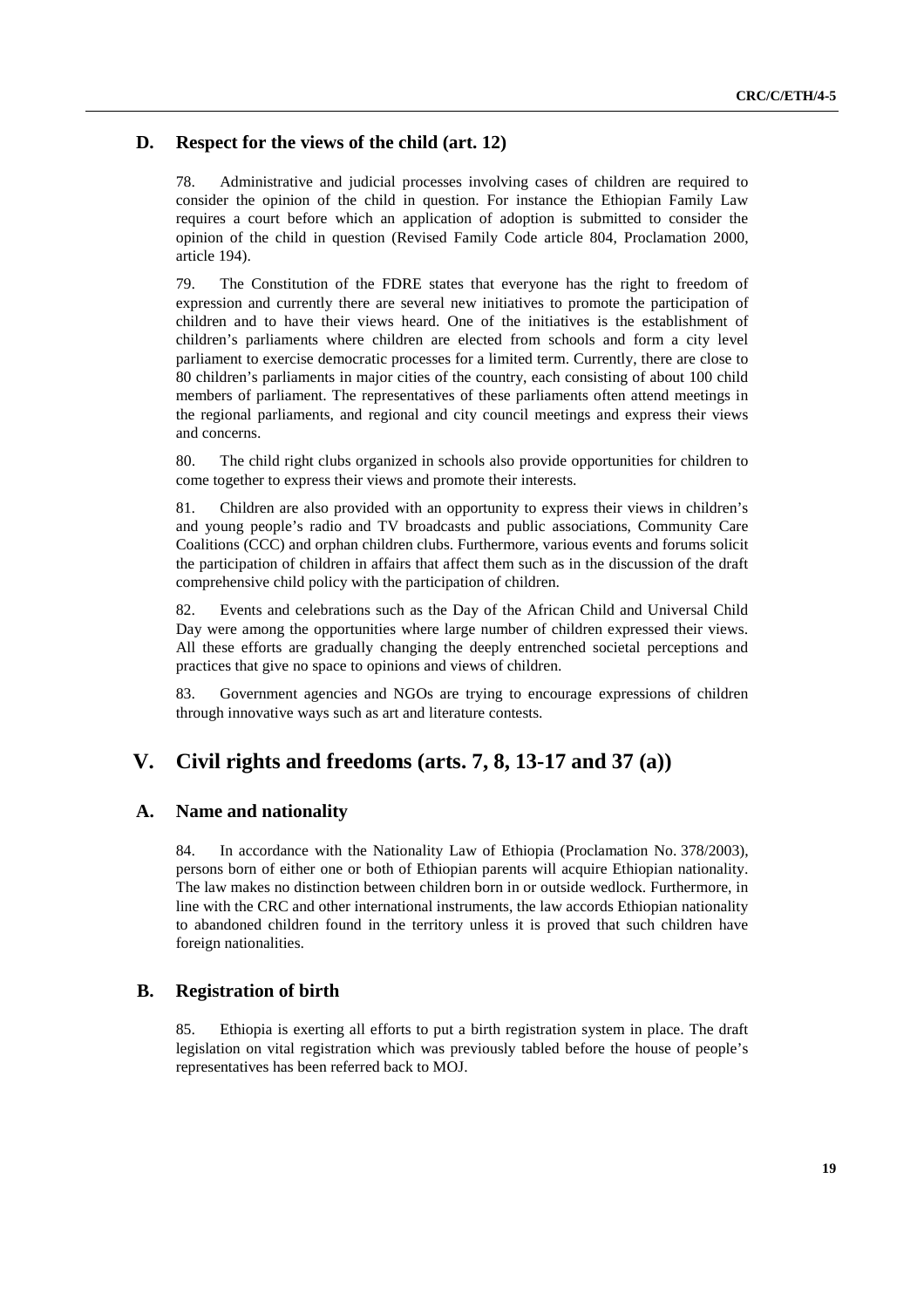86. Meanwhile, the federal and regional bureaus of Women, Children and Youth in collaboration with UNICEF have implemented a pilot project where registration of children in 10 rural and 8 urban selected *Kebeles* of Addis Ababa, Dire Dawa, Amhara and Tigray. The pilot registration project was carried out from April 2009 to December 2010 and resulted in a total of 28,541 children being registered. The challenges and lessons generated from the piloting phase are documented and analysed to inform the designing of birth registration law and system in the country.

### **C. Freedom of association and peaceful assembly (art. 15)**

87. The Constitution (articles 30 and 31) stipulates that everyone has the right to freedom of association and hold peaceful demonstrations for any cause and purpose. The Cooperative Society's Proclamation No. 147/1998, article 13 (1) states that any individual may become a member of cooperative societies when s/he attains the age of 14 years. As it has been discussed in relation to respect for the views of the child, child clubs, child parliaments and other event based child mobilizations have increasingly shown that children's status as holders of rights is improving.

88. The youth centers that have been expanding in recent years are providing space for adolescents and young people to get together and exchange ideas and promote their concerns. Currently, there are over 450 youth centers in the country that provide life skills training, recreational, information and reproductive health and other services. The youth have expressed that these structures represent promising opportunities for them to participate in government processes, policy making initiatives and also to access numerous services and serve as entry points for more tangible community actions in their communities.

### **D. Protection of privacy (art. 16)**

89. Paragraphs 1 and 2 of article 26 of the Constitution stipulate that everyone has the right to privacy. Therefore the privacy of a child who is undergoing court proceedings is protected. Additionally, professionals who work with children are expected to safeguard the privacy of their clients as part of ethical practices and codes of conduct.

90. Draft guidelines for investigating and prosecuting crimes committed against children and women and for providing psychological counselling were developed by MOJ. Subsequently, trainings were given to prosecutors, judges, police members, medical personnel and social workers on how to investigate and handle children and women victims. The training included the required skills and manners to confidentially keep personal and other information obtained during assessments and also adopt approaches that reflect concerns for dignity and integrity of children.

91. For instance, the specialists must establish rapport with children and ensure that they are relaxed before conducting any types of assessments. Children's history must be kept in a confidential manner and shared only with professionals involved in the support of the children.

### **E. Access to appropriate information (art. 17)**

92. The Constitution of Ethiopia and Proclamation No. 590/20008 of the freedom of mass media and access to information is applicable to all members of the society including children. Currently, there is 1 national, and there are 3 regional free TV channels, and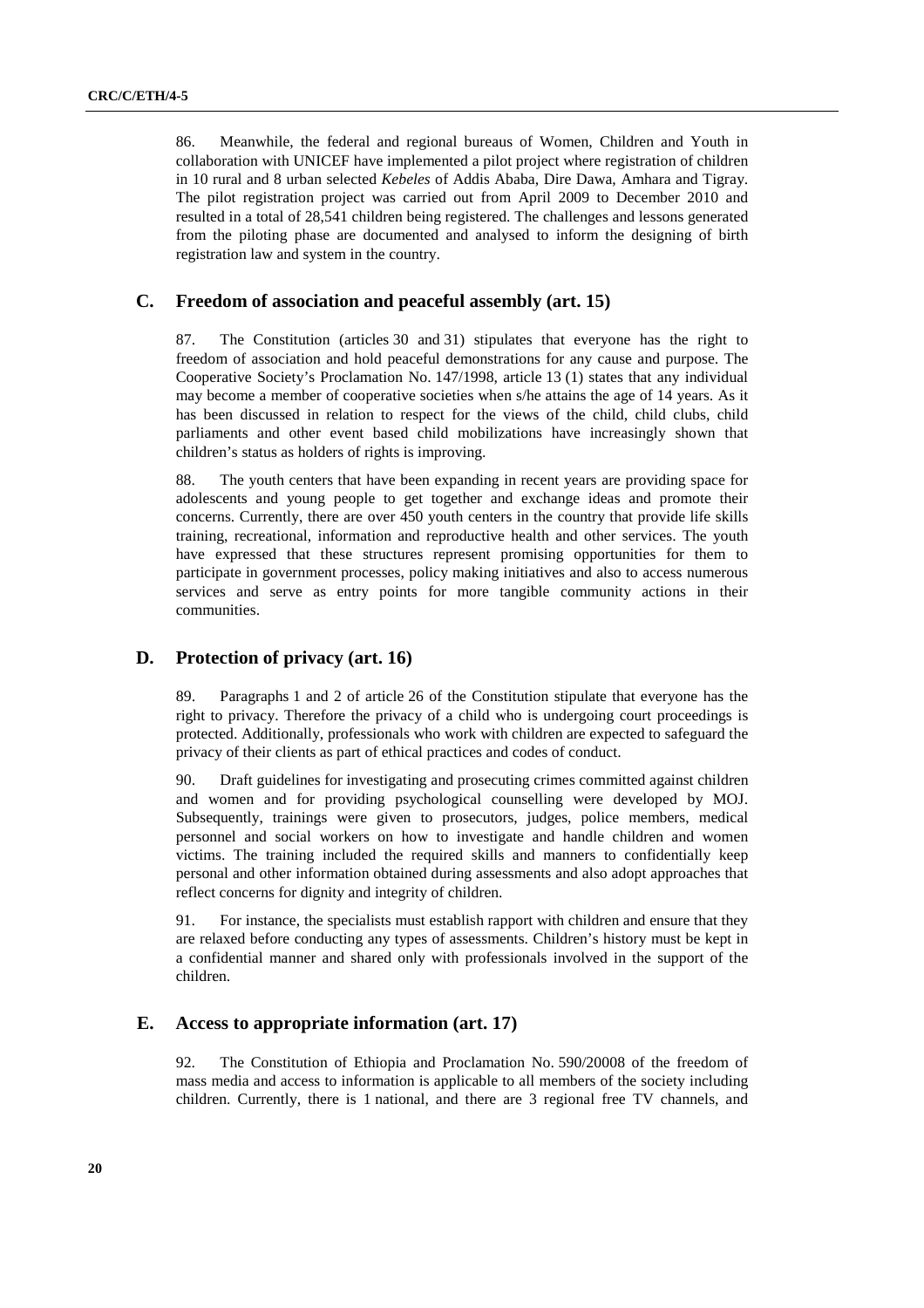5 short and medium wave and 36 FM radio broadcast channels. FM 97.1 has a 24-hour FM radio service operating in Addis Ababa and surrounding areas.

93. The MOWCYA works closely with The Ethiopian Radio and TV Agency (ERTA) and Radio Fana Broadcasting Corporation to broadcast a specified number of hours of public service broadcast programs for children each year. Almost all media stations have children's programs targeting children and youth which are among the genres of programming of interest in the 3 local languages.

94. Radio broadcasters are trained and advised to be mindful of the likely effects of inappropriate films which are allowed for public screening.

95. The Government actively encourages the use of internet in offices, schools, homes and mobile internet services. Children have wide and easy access to internet services in youth centers and internet cafés. According to the 2009-2010 annual statistical abstract of the MOE, 37.3% (10,050) of primary and (86.42%) 1,171secondary schools have library facilities. Databases, large print electronic books and other popular books are available in public libraries and children enjoy the free and equal access to use the library services.

96. In addition to the periodically published government magazines and newspapers, there are 51 magazines and 48 newspapers which are periodically published and disseminated all over the country.

## **F. Protection from torture or degrading treatment or punishment (art. 37 (a))**

#### **1. Corporal punishment**

97. Corporal punishment of children in institutions of care is explicitly prohibited in Ethiopia. The Federal Constitution article 36 (1) (e) provides for the rights of children to be free from corporal punishment or cruel and inhuman treatment in schools and other institutions. Furthermore, in 1998, the MOE issued a circular which listed acceptable disciplinary methods that could be employed by teachers to discipline their students, which does not include corporal punishment (MOE 1998).

98. The Government is exerting all efforts to eliminate corporal punishment in family settings. The Revised Family Code of 2000 has removed the authority of guardians to carry out light bodily punishment on children. Similarly, the Revised Criminal Code condones a form of disciplining that does not contravene with the law and that is aimed at ensuring the proper upbringing of children (Revised Criminal Code, 2005, article 576). This is a positive improvement from the exclusion of "reasonable chastisement" from the ambit of the criminal law in the previous Penal Code of 1957.

99. Corporal punishment is very often used not only because of lack of awareness about violations of the rights and integrities of children, but also due to lack of awareness of alternative child disciplining mechanisms. Hence, in 2009, the MOWCYA in cooperation with its partners published and distributed over 6,000 copies of the Manual on Positive Child Disciplining (2009) and a Standard Service Delivery Guidelines which promote various types of behaviour modifying techniques. The Positive Child Disciplining Manual is translated into three local languages to make it accessible to a wide range of communities. On the basis of these materials, the Federal and Regional Bureaus of Women, Children and Youth Affairs and NGOs gave several trainings to individuals involved in the care of children, experts working with women's issues, staff of children and youth bureaus, school principals and teachers, family guidance and counselling officers, police officials and social workers. Other stakeholders also use the manual to promote the issue to the larger public.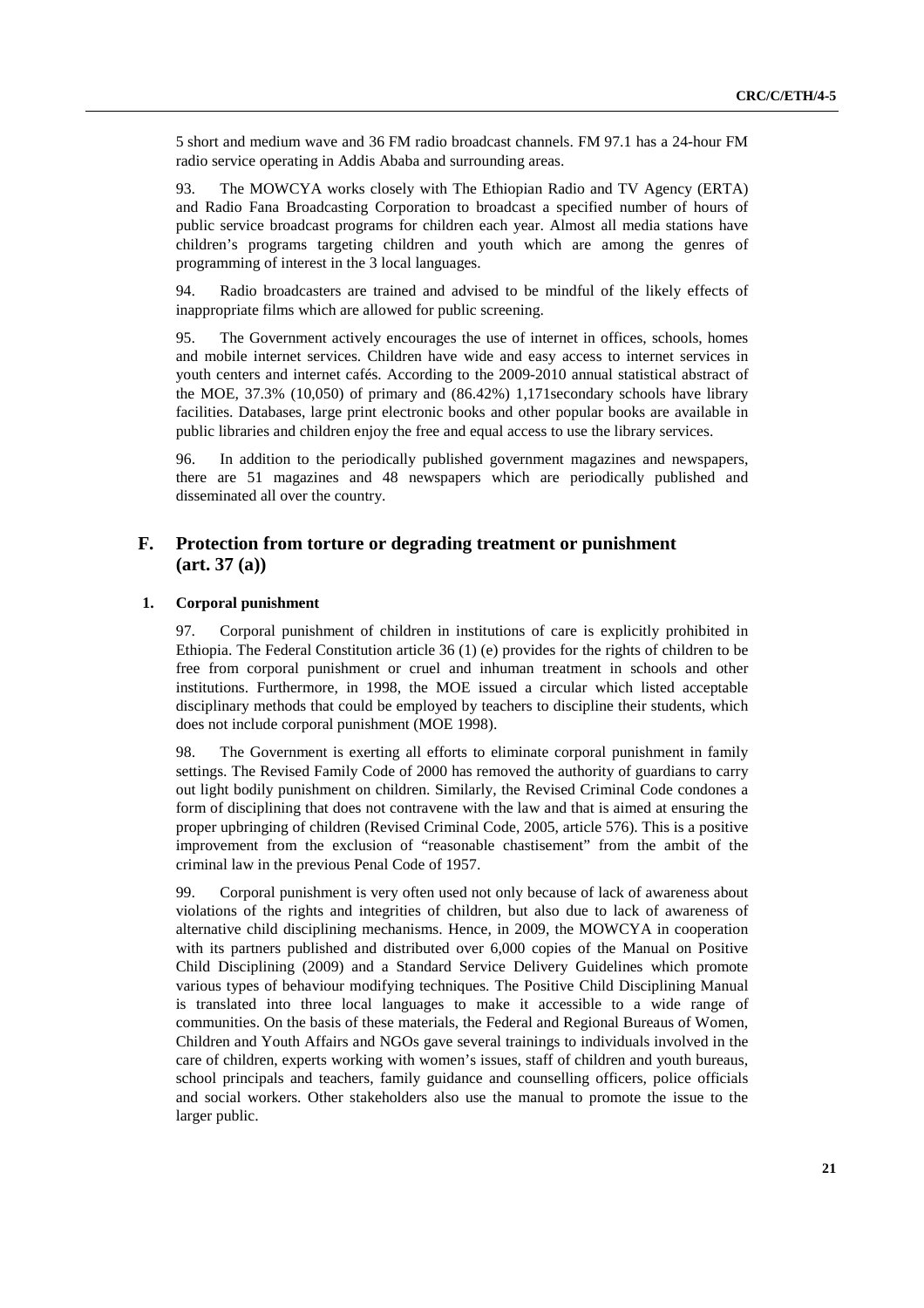100. The federal and regional education institutions and justice bodies are working towards the abolishment of corporal punishment both in homes and schools. The courts are also enforcing the law by avoiding corporal punishments as part of their sentences.

#### **2. Torture and degrading treatment**

101. Ethiopia has ratified the Convention against Torture and Other Cruel, Inhuman or Degrading Treatment or Punishment. In conformity with the Convention, article 18 of the Constitution stipulates that "everyone has the right to protection against cruel, inhuman, or degrading treatment or punishment". The Constitution also states that "no one shall be held in slavery or servitude" and that "trafficking in human beings for whatever purpose is prohibited". It also makes the act of requiring someone to perform forced or compulsory labor unconstitutional.

102. The Ethiopian police university colleges and training institutions incorporated child rights training in their curriculum, developed a child right training manual and provided a series of lectures on provisions of the CRC. Child Protection Units (CPU) are established within the police stations throughout the country to handle cases involving children.

103. MOJ collaborated with the Government of Norway to provide human rights training to more than 4,495 judges, prosecutors, police officers and other law enforcement officials of the federal and regional governments. The training provided information on national and international human right standards and responsibilities of prosecutors, judges and police officers in accordance with the provisions in the Ethiopian Constitution and international human rights standards. The training lasted over a period of five years from June 2003 to December 2008.

104. Special prosecution and investigation teams are formulated in the MOJ and they work closely with the police from investigation to prosecution stages. They also carry out visits to monitor the well-being of children kept in detention and give directives on measures to be taken on the conditions of children.

## **VI. Family environment and alternative care**

105. This section provides key updates on initiatives taken to support the ideal functioning of the family unit and provision of alternative care. This cluster addresses the questions of parental responsibilities, family unity, child maintenance and support, adoption, illegal transfer, abuse and placements under articles 5, 9-11, 18 (paras. 1 and 2), 19-21, 25, 27 (para. 4) and 39).

106. The Government continues to consider that the development of children is best addressed in supportive family environments. To this end, single headed and destitute families and families who are at risk of becoming destitute are supported.

#### **A. Family environment and parental guidance (art. 5)**

107. The Constitution of FDRE and the subordinate laws generally comply with the provisions of the Convention in holding parents accountable for the upbringing of children. The Government thus recognizes the importance of the family as the primary and natural environment for the growth and well-being of children. Based on this fact, efforts aimed at upgrading the capacities of parents and strengthening the family environment have been made by all stakeholders at federal and regional level.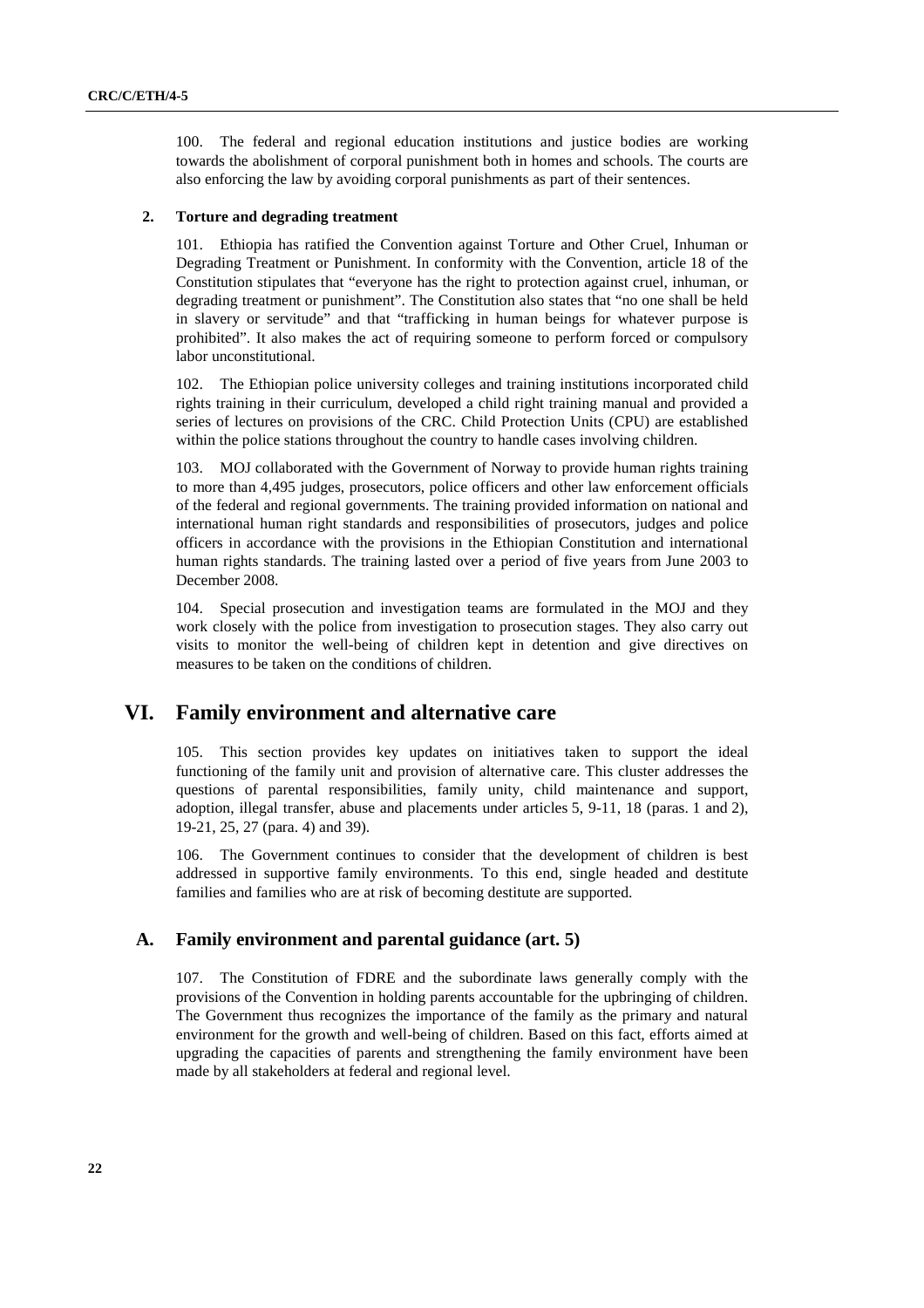108. MOWCYA/BOWCYA in collaboration with concerned Government offices and NGOs organized a series of awareness raising seminars and community dialog sessions for families. The sessions focused on children's rights, parenting skills, HTPs, prevention and causes of children's problems and mechanisms on how to deal with them, and family relations.

109. With regard to the implementation of the ESDP and Health Sector Development Plan (HSDP), others awareness creation programs were launched to sensitize parents on the need to send their children to school and utilize family health services that contains five packages including MCH, FP and adolescent reproductive health services.

110. In addition to these sensitization programs, during the past five years, awareness raising activities were continued for parents at federal and regional level with colourful celebrations of national and international events such as Parents Day, Mothers Day and Breast Feeding Day. With these multi-sectoral efforts and increased awareness and participation of parents in various programs recorded great achievements such as increment of enrolment rate and improvement of health status of children and decreased rate harmful traditional practices.

111. With the increased awareness and participation of parents in different programs, remarkable achievements are gained in school enrolment rate; health status of children and decrease in the rate of HTPs.

#### **B. Parental common responsibilities (art. 18)**

112. Ethiopia continues to adopt the approach that parents have shared responsibility towards the upbringing of their children. The Government recognizes that some families provide a healthy environment for their children while others require assistance to create conducive environment.

113. Accordingly, actions have been taken to support vulnerable families (large families, single-parent families, child headed households and those with disabled children), in order to enable them give care for their children. In the aforementioned cases, programs on assistance to poor families have been designed and are being implemented.

114. In the PASDEP, household food security is intended to be achieved through voluntary resettlement, building household assets, establishing productive safety net programs and the introduction of non-farm activities. Agricultural extension activities have also been designed to take into account the problems of families suffering from poverty.

115. Through the food security program, 8.29 million "chronically" food insecure people are expected to achieve food security over 5 years (2005/06-2009/10), while 6.71 million people who face "transitory" food insecurity are expected to achieve significantly improved food security. This is a shift from the cycle of dependency on emergency relief that has been under implementation since 2003 (MOFED-PASDEP 2006).

116. Out of 205,130 households who were voluntarily re-settled during 2003/04-2009/10 91.1% (186,914) of the households have now become food self-sufficient (MOFED 2010).

117. The household asset building package has been introduced to remedy the problem of asset depletion, which is one of the main causes of food insecurity. The packages include distribution of small animals (sheep and goats and chicken), dairy production, animal fattening, purchase of oxen and plough, small scale irrigation, honey production and cultivation of coffee seedlings. In this respect, 186,914 households received the packages which were delivered through credit facilities arranged for this purpose.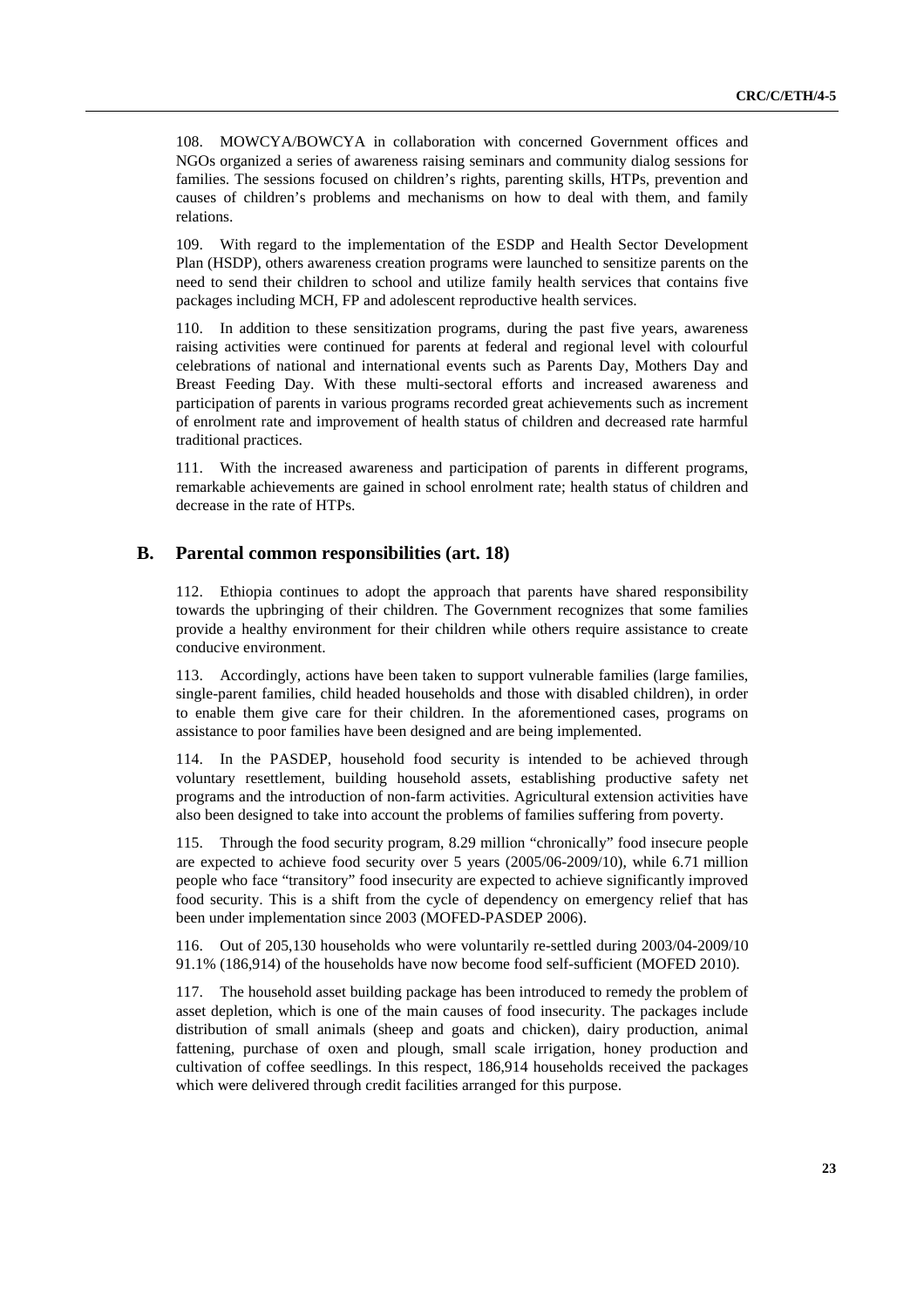118. Rural poor households benefited from Productive Safety Net Program (PSNP); a form of social security program which is part of the broad national Food Security Program (FSP). The Program was started in 2005 with 4.8 million chronically food insecure beneficiaries in Amhara, Oromia, Tigray, SNNPR, Harari regions and Dire Dawa administrative council, covering a total of 192 Woredas and administrative councils.

119. The PSNP has two major purposes which are bridging the income gap for chronically food insecure households and engaging such households in public work programs to build community assets and earn income. The PSNP is one of the most successful and commendable types of social protection in Ethiopia and is currently being implemented in about 300 Woredas, with the number of beneficiaries increasing from 4.5 million in 2005 to about 8 million in 2010. Similarly, the expansion of microfinance services that provide credits is one of the policy instruments utilized by the government to enable urban and rural poor families to increase productivity, improve input supply and increase income.

120. The Federal Micro and Small Enterprises Development Agency and its counterparts in the regions provide technical and vocational training for women organized in Micro and Small Enterprises (MSE). The women are also provided with credit schemes, advice on business administration and facilitated access to markets for their produce. During the past five years heads of households were organized into cooperatives and trade associations to get access to credit facilities.

121. A program which includes provision of food and shelter, Income Generation Activities (IGA), training and initial capital for IGA was developed and implemented to support families affected by HIV/AIDS. In 2009/10, around 104,399 PLHIV were provided with food/shelter, 47,370 with IGA training, and 54,942 with initial capital as IGA support. However, although the principal recipients of regular material support in various forms are poor families, the limited availability of financial resources means that, for the time being, the needs of all families with children requiring support cannot be met.

122. The GTP for the five-year period 2010/11-2014/15 is directed towards achieving Ethiopia's long term vision and sustaining economic growth based on the experiences that have been drawn from implementing development policies and strategies and undertaking policy measures to overcome the challenges that surfaced in the course of implementation. Thus, the government's attempt to eradicate poverty and expand employment will be pursued through sustaining rapid and broad based economic growth in a more coordinated and structured manner.

### **C. Separation from parents (art. 9)**

123. Article 245 of the Family Code states that "the guardian of a minor may be removed by the court where the minor does not receive the care which his condition requires, a morally sound education or an instruction which accords with his disposition." The Criminal Code of article 659 also describes "a parent or other person exercising the authority of a guardian or tutor, who, for gain or in dereliction of his duty; grossly neglects the children under his charge and abandons them without due care and attention or to moral or physical danger; is punishable with simple imprisonment or fine. In grave cases, the court may in addition deprive the criminal of his family rights."

124. Based on the available legal instruments, various measures have been taken to prevent family life disruptions. They were aimed at social rehabilitation of the family, minimizing the effects of family disruption, and retaining the child in their biological family. In addition to the work of establishments in providing social services to families and children, in cases where parents or minors' legal representatives are not fulfilling their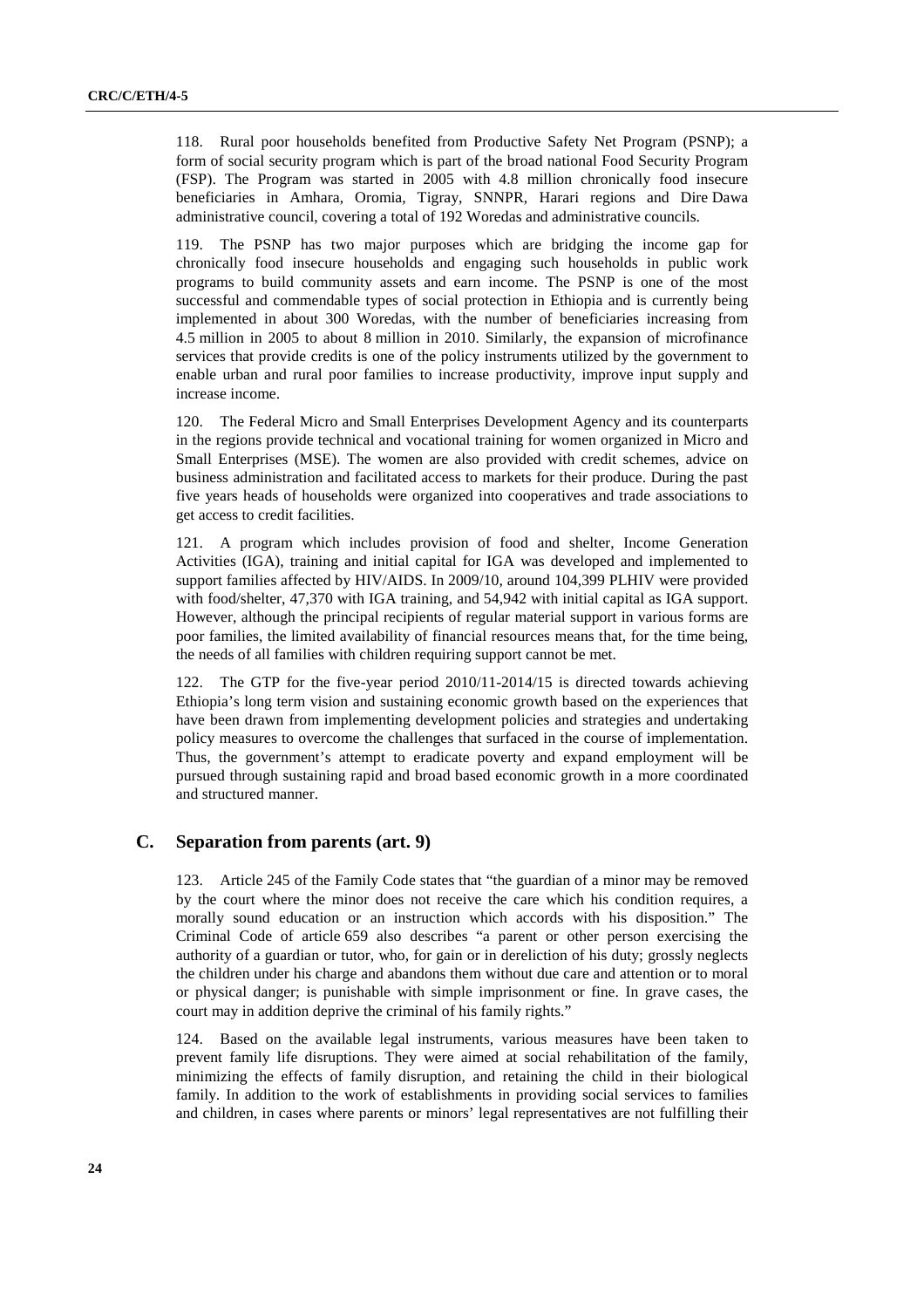obligations regarding their upbringing, education and/or maintenance, and/or are having a negative impact on their behaviour or treating them cruelly, the task of carrying out preventive work is assigned to all bodies and institutions of the system for prevention of neglect and abuse. Thus, in some cases, children were removed from their parents/care givers and assigned to other care and support programs.

### **D. Family reunification (art. 10)**

125. In the management of child protection and welfare, emphasis is also placed on reintegration of the child back into the family when it is safe to do so.

126. The Ethiopian legislation is fully compatible with the provisions of the Convention when it comes to family reunification and the right of a child to enter or leave a State Party for that purpose. The ARRA, which is one of the agencies in charge of family reunification matters claims by the child or parent, facilitates the reunification process. During the past five years, many children were reunified with their parents within and out of the country although disaggregated data is not available.

127. Moreover, the Ethiopian government in collaboration with UN organizations such as UNICEF and other NGOs and civil societies took actions to reunite those children separated from their families internally due to several reasons.

### **E. Recovery of maintenance for the child (art. 27, para. 4)**

128. Recovery of maintenance for a child is dealt within the Family Code. A child has the right to be maintained by his parents and parents are responsible for the upkeep of their minor children. If parents do not provide resources for the upkeep of a child, recovery of maintenance payments are obligatory. Persistent refusal to pay maintenance is considered as offence. The courts decide on the amount of monthly allowance for children based on the income of parents.

## **F. Children deprived of a family environment (art. 20)**

129. In the existing Ethiopian legislations, additional guarantees for the social protection of orphans and children left without parental care as well as the rights of children deprived of a family environment and the responsibilities of institutions and organizations to protect those rights are set out in the Civil Code, the Family Code.

130. One of the mandates of the MOWCYA is to facilitate care and support programs for children without parental care. Various services are provided by governmental and nongovernmental organizations involved in child care and aiming to advance the welfare of vulnerable children in the country. The Ministry adopted the revised Alternative Child Care Guidelines in order to establish a regulatory instrument on the quality of the child care system. Community based child care systems are the preferred way of alternative child care programs, because the potentials of grass-root community structures and organizations provide emotional, social and physiological needs of children and effectively protect them from abuse and exploitation in a sustainable manner.

131. Due to this, in the last five years about 8,735,467 children have been provided with care and support through community based child care programs, which are increasingly used throughout the nation.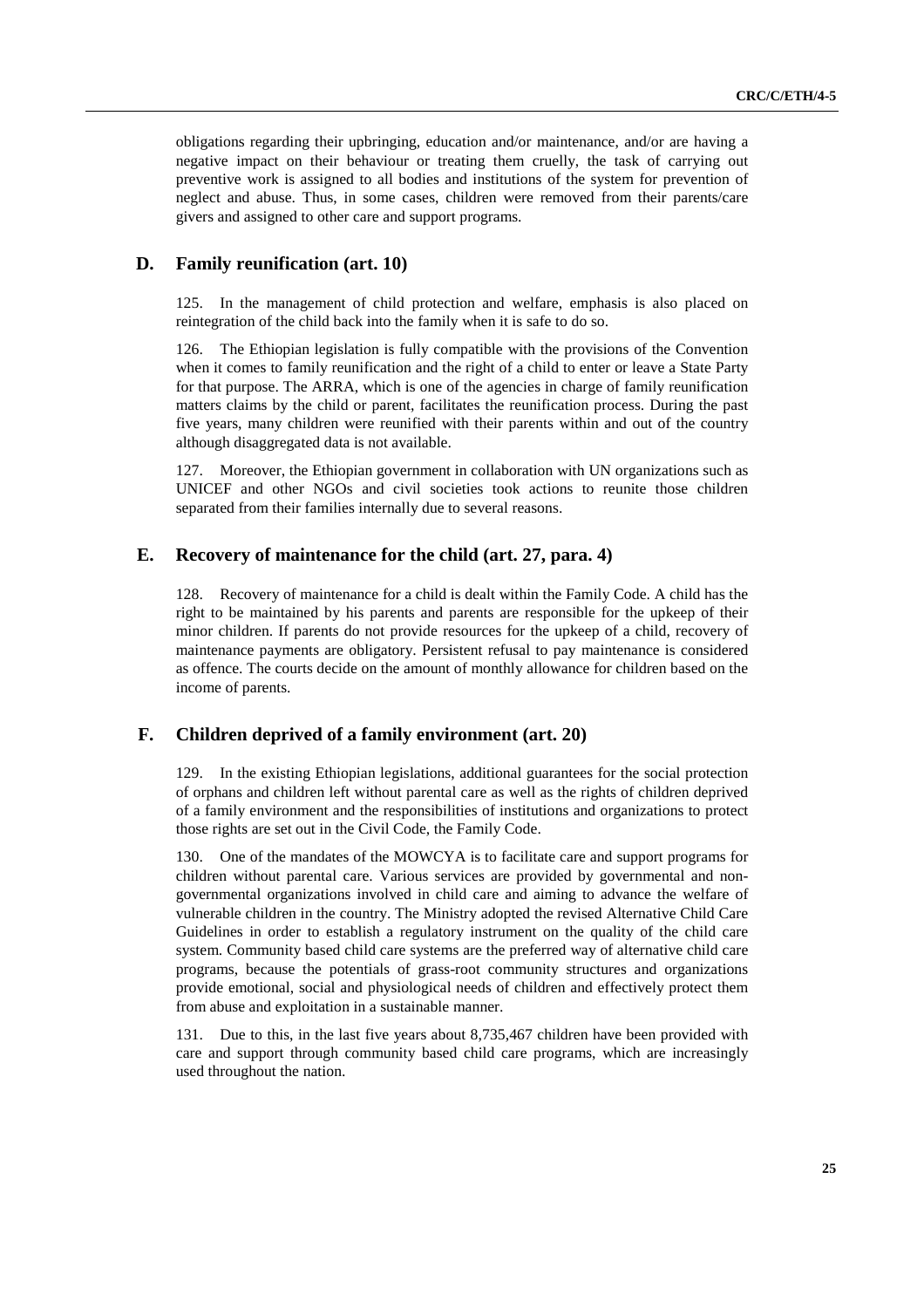132. In the absence of extended family members, foster care and domestic adoptions are preferred for children deprived of family environment as they enable positive development of the child. Inter- country adoption and institutional care services are taken as last resorts. Institutional care service is used as short term alternative care strategy only when all other types of childcare options have been exhausted. Currently, throughout the country, there are about 149 childcare institutions which provide care for 11,920 children who are without parental care.

133. The MOWCYA and regional bureaus, in collaboration with NGOs have conducted training on child safety in organizations, with the aim of assisting social service agencies to establish a safe environment for children and young persons, under their care including those with disabilities. The training also covered policy and operational levels of prevention of abuse in children's organizations and programs.

134. Each regional bureau of Women, Children and Youth Affairs and City Administration in Ethiopia is mandated to follow up, monitor and evaluate partner organizations and performance of child care institutions. Major follow up and monitoring mechanisms include periodic reports, field visits and consultative meetings. The outcomes from the monitoring and evaluation have resulted in corrective measures being taken on some child care institutions. MOWCYA organizes annual meetings in order to strengthen the monitoring and evaluation program in each region and city administration as well as to share achievements and good practices. Different guidelines were developed by the MOWCYA in an effort to regulate orphanages. These include alternative child care guidelines, standard service delivery guidelines for orphans and vulnerable children's care and support and institutional care service standard.

#### **G. Periodic review of placement (art. 25)**

135. Article 25 of the Convention emphasizes the importance of periodic review of all conditions relating to placement of children for purposes of care, protection or psychological treatment. Based on this reality, GOE has been trying to deliver periodic reports about children placed in different alternative child care settings. Currently, in collaboration between government agencies, NGOs and CSO, a multi sectored effort is being made to establish a strengthened system of monitoring and evaluation.

### **H. Domestic and intercountry adoptions (art. 21)**

136. According to the Family Code of the federal and regional states, an agreement of adoption is only effective when the court is convinced that the adoption is in the best interest of the child and also approved.

137. The government encourages in-country adoption with the aim of creating an advantageous environment for the upbringing of the child in his/her social context. Several measures have been undertaken by the government to ensure compliance with the principles and provisions of the CRC and to make sure that adoption procedures are conducted in the best interests of children. Children eligible for inter-country adoption programs are those who have lost both of their parents, are without extended families and unable to be assigned to other forms of alternative care programs. The adoption process proceeds through a series of steps beginning from identification of the child and adoptive parents to the placement of the child in the adoptive family and beyond. Domestic adoption in Ethiopia is on the increase. In Oromya Regional State for example, the largest region in Ethiopia, 730 children were adopted locally in 2011. Adoption is also on the increase in all other regions. This increase in domestic adoption indicates that the Government is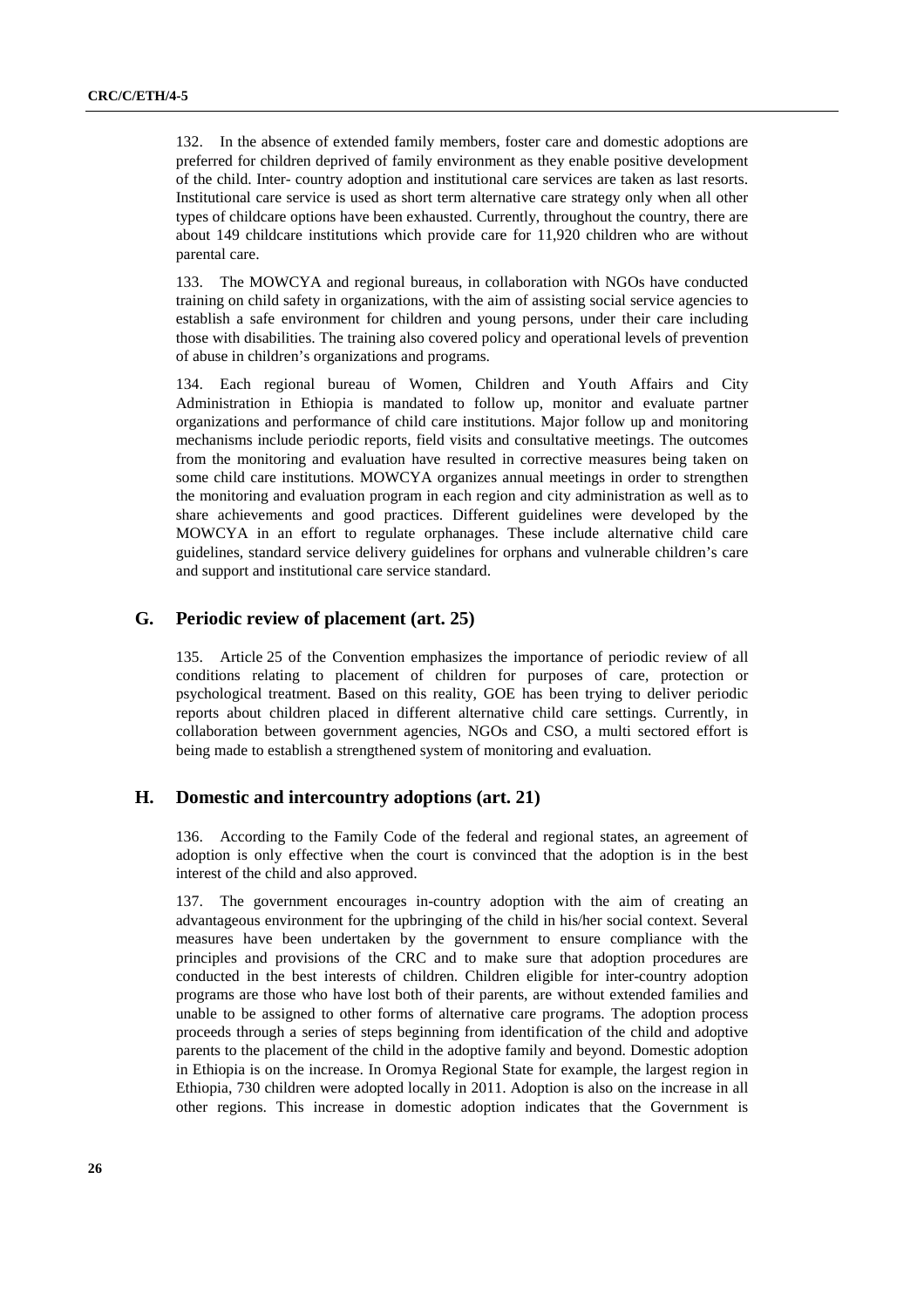promoting and supporting domestic adoption as an option to address the orphan situation in the country.

138. There is also continuous follow up on the general situations of adopted children. There are legally registered and licensed adoption agencies which provide inter-country adoption services and are responsible for preparing and submitting written post placement reports to MOWCYA. The reports are expected to contain the conditions in which children are brought up in the adoptive families and are submitted quarterly during the first year and annually starting one year after the adoption. In the last five years, 20,663 children (10,848 male and 9,815 female) have been adopted by parents of foreign nationality.

### **I. Illicit transfer and non-return (art. 11)**

139. The illicit transfer and non-return of children is a criminal offence as stated in the current Ethiopian legislation. The Ethiopian Criminal Code prescribes punishment for the abduction and illicit transfer of children. Cases of internal and out of country illicit transfers of children without the consent of their parents have been reported and several efforts have been made to prevent this. A Child Trafficking Unit is established at the central bus station through which many of the trafficked children enter Addis Ababa. Trafficked children identified by the aforementioned Unit are referred to various services provided by the government and NGOs. Nevertheless, illicit transfer still exists and the GOE is working to tackle the problem.

### **J. Abuse and neglect (art. 19) and physical and psychological recovery and social reintegration (art. 39)**

140. The GOE and the community believe that no one deserves to suffer from abuse. The National Coordinating Body for Multi-Sectored and Integrated Response to Violence Against Women and Children was launched in 2008 and focuses on the management of child abuse. Furthermore, the police commissions of regional states have taken steps to promote the protection of children through the formation of a coordination office for child protection in the Commission. The Commission has also been engaged in preventive, investigative and follow up activities by training notable persons including elders and religious leaders on the rights of children.

141. MOE's Educational Leadership, Organization, Community Participation and Finance Guideline states that discipline in an educational establishment should be maintained on the basis of respect for the dignity of the students. Such measures have contributed to breaking the wall of silence and have led to an increase in the number of reported cases.

142. The 2006-2010 National Action Plan on Sexual Abuse and Exploitation of Children aims to reduce and minimize sexual abuse and exploitation of children and is based on four areas of interventions (1) prevention of sexual abuse and exploitation of children, (2) protection of victims, (3) rehabilitation and reintegration of child victims, and 4) coordination and monitoring of interventions.

143. A pilot project on sexual abuse was designed and implemented in Addis Ababa within Ghandi and Yekatit 12 Hospitals. In the pilot project, services of reintegration mainly included:

• Medical treatment and baseline laboratory investigations;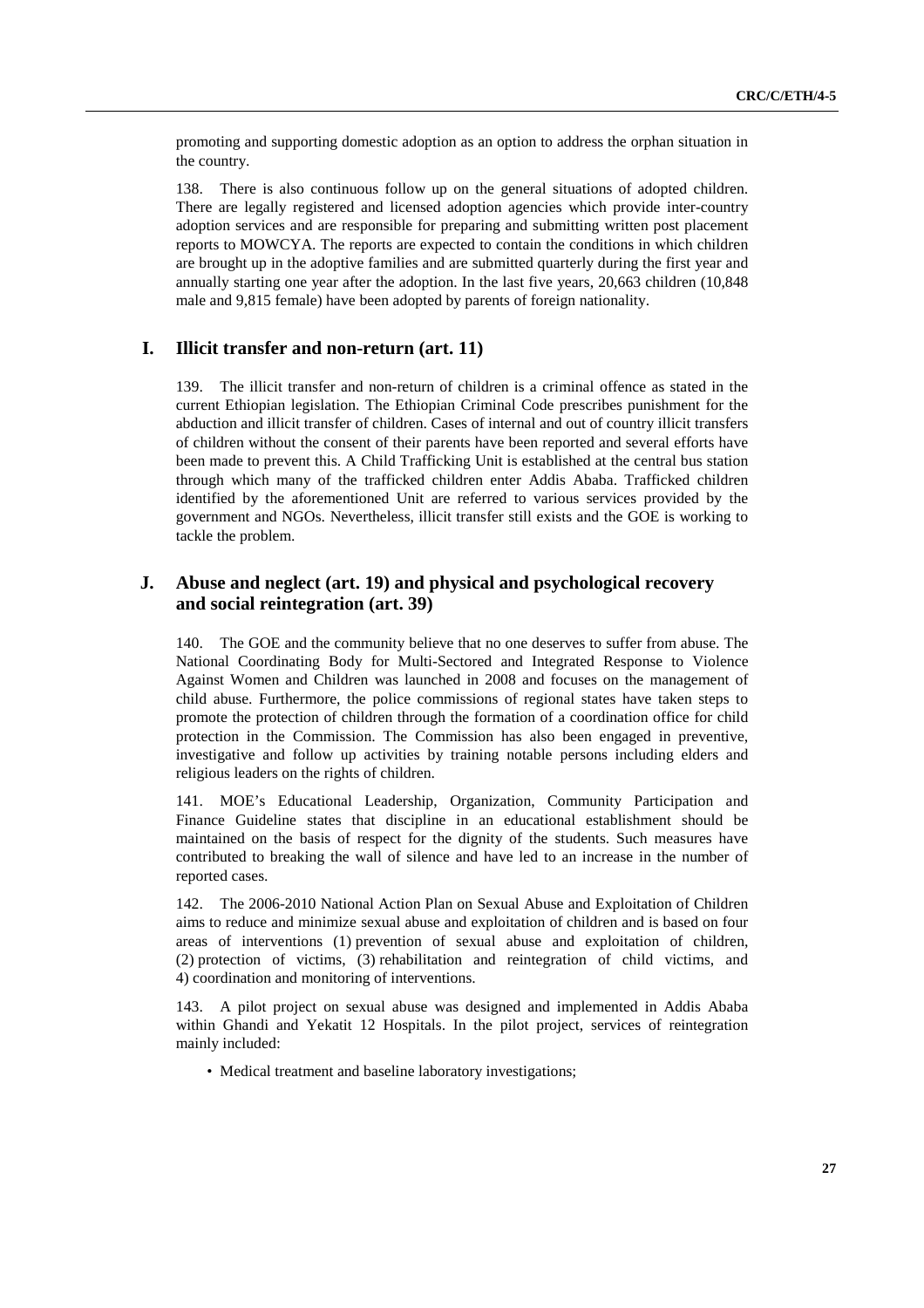- Social and psychological treatment; and
- Follow up visits.

144. Over the last five years, hospitals, medical centers, schools, family members, friends and relatives were main sources of referral for child abuse cases.

145. In Ethiopia one of the underlying causes of violence against children is the lack of knowledge about child development and the traditional attitudes people have towards children. Therefore preventive measures focusing on positive child development and child discipline, parental skills and awareness of the negative consequences of neglect and violence against children have been implemented through widespread public education programs.

146. The Government is trying to raise the awareness of the public about the consequences of neglect through radio and TV programs and brochures and increased attention is being given towards encouraging dialogue within the family and eliminating violence as a means of correctional measures of children's behaviour. The media plays a significant role in breaking the wall of silence which normally surrounds cases of violence in families, schools and institutions. The number of TV and radio programs transmitted in different local languages on issues related to family relations, child abuse and its consequences are increasing from time to time.

147. MOWCYA in collaboration with government agencies and NGOs continues to educate the public especially those working with children: teachers, health professionals, police and persons who are likely to detect signs of abuse.

148. Ethiopia's public education efforts also include educating children, parents and the public on the rights of children. The CRC clubs in schools team up with school administrators to run programs during school assemblies which encourage students to report abuse and neglect with someone they trust. Child-friendly IEC materials are also delivered to schools in the form of posters, booklets and postcards.

149. MOE's school improvement programs encourage teachers to educate students on the topic of sexual abuse and neglect and discuss ways of protection and reporting where necessary. Ethiopia has paid special attention to HTPs such as FGM and early marriage by placing the issue high on the national agenda and in the agenda of school clubs.

## **VII. Basic health and well-being (arts. 23, 24, 26 and 27)**

150. Investment in children's health is potentially a powerful mechanism for building human capital and generating sustainable growth. Progress has been made in Ethiopia in terms of availing children with accessible and affordable services. This section describes key updates in the provision of health and welfare services for Ethiopian children and covers progresses attained with regard to the provisions in articles 6 (3), 23, 24, 26 and 27 (1-3).

### **A. Children with disability (art. 23)**

151. According to demographic survey results of the national housing and population census of 2007, a baseline survey in 1995 and the national census of 1984, the prevalence of disability in the country ranges from 1.2% to 5.48%. According to the CSA, 2007, out of a total population of 73,750,932, there were 864,218 (1.17%) persons with disabilities of which 464,202 were male and 400,016 were female. Children accounted for 232,585 (126,195 male and 106,390 female).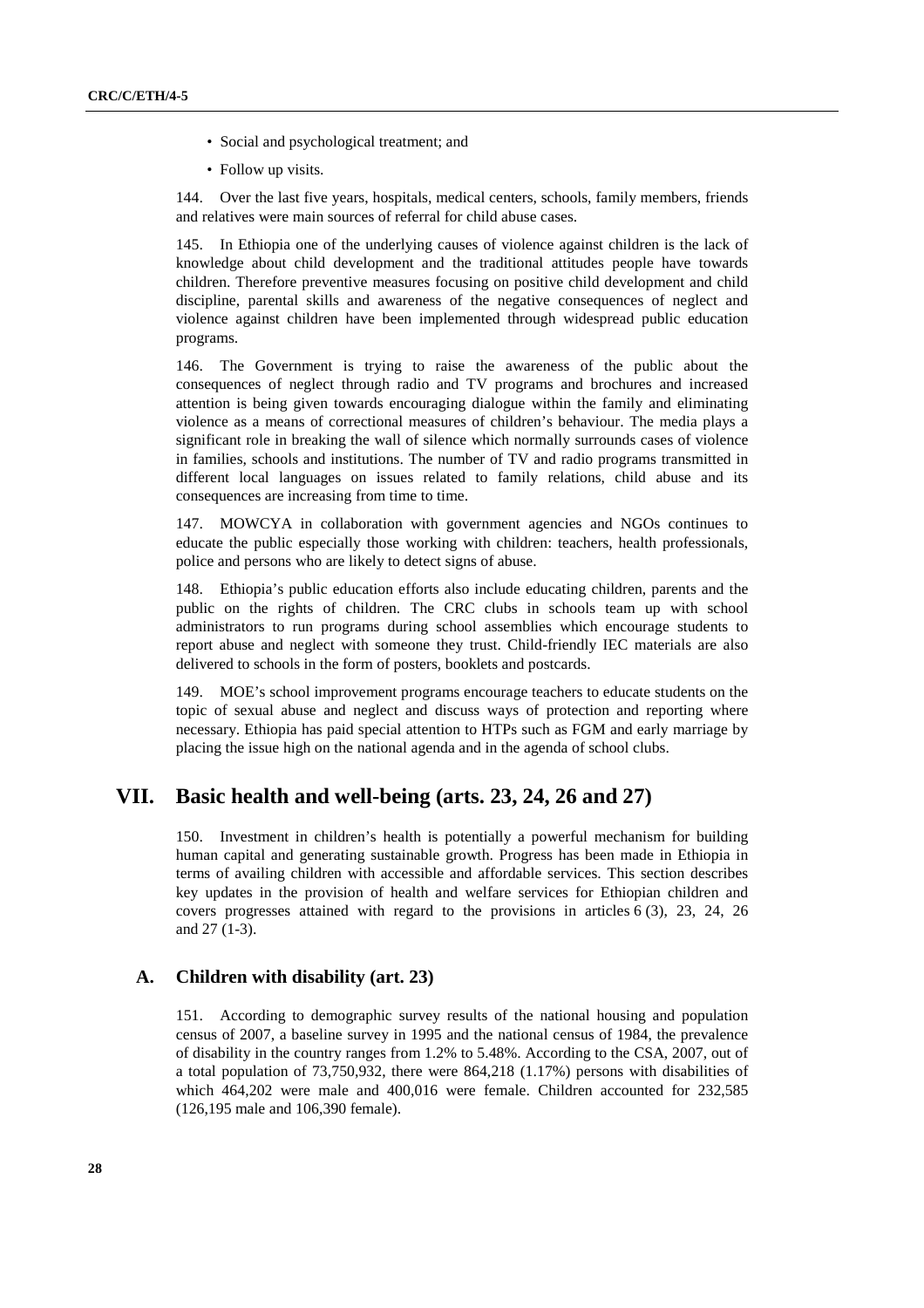152. In 2010, Ethiopia ratified the UN Convention on the Rights of Persons with Disability. The Constitution of the FDRE also prescribes that the state shall, within the available means, allocate resources to provide rehabilitation assistance to persons with physical and mental disabilities. MOLSA, the Ministry preceding the present MOWCYA, adopted a national program of action for rehabilitation of persons with disabilities in 2006/07. The main objective of the program was to promote the full participation and equal opportunity for persons with disabilities in all spheres of life. The national program of action focuses on prevention of disability, medical, educational and vocational rehabilitation, and increased accessibility and awareness.

153. In accordance with international and national legal instruments, the major policies and programs that favor persons with disabilities in the country include the following.

- MOE has already started to introduce "inclusive educational arrangements" in terms of location, social and functions at all levels to meet the needs of children with disabilities. The Addis Ababa University commenced BA, MA, and PhD degree programs in Special Needs Education which includes sign language courses for the hearing impaired and the Braille for the visually impaired by incorporating HIV/AIDS teachings into Braille scripts.
- The Disability Labor Proclamation enacted in 2008 provides the right to participate in any suitable job without discrimination. The Government is developing implementation guidelines in order to implement this proclamation.
- The Building and Construction Code on Barrier-Free Accessibility was adopted in 2008 in order to promote the development of barrier-free buildings and integrate persons with disabilities into community life. Each review and enhancement of the Code is made in consultation with people with disabilities and other stakeholders.
- A national strategy has been developed in order to expand disability rehabilitation programs.
- According to the guidelines of the Ethiopian Revenues and Customs Authority disability supporting materials such as wheelchairs are imported free of duty.
- CSOs and the media assume a collective role in altering views towards disability through the emphasis on the juridical and development aspects of disability. Such efforts are beginning to yield the desired results as can be seen in the approach of the media to creating awareness on disability.
- Services intended for children with disabilities are provided by several organizations which include foster care, institution, adoption and other community based child care programs.
- There is a general consensus that a community-based rehabilitation strategy represents the ideal approach to reduce the gap between the needs of persons with disabilities, and the available services and resources. Several governmental and nongovernmental entities have contributed to the planning and execution of such programs and projects.
- Children with disabilities are also participating in different sport activities such as Para-Olympics.
- There are also good initiatives by the national TV program services to address disability issues especially of children/people with hearing problems.

154. Despite the above efforts, the challenge still remains that children with disabilities do not enjoy equal access to services due to factors such as limited resources, lack of awareness and negative perception among families and the society.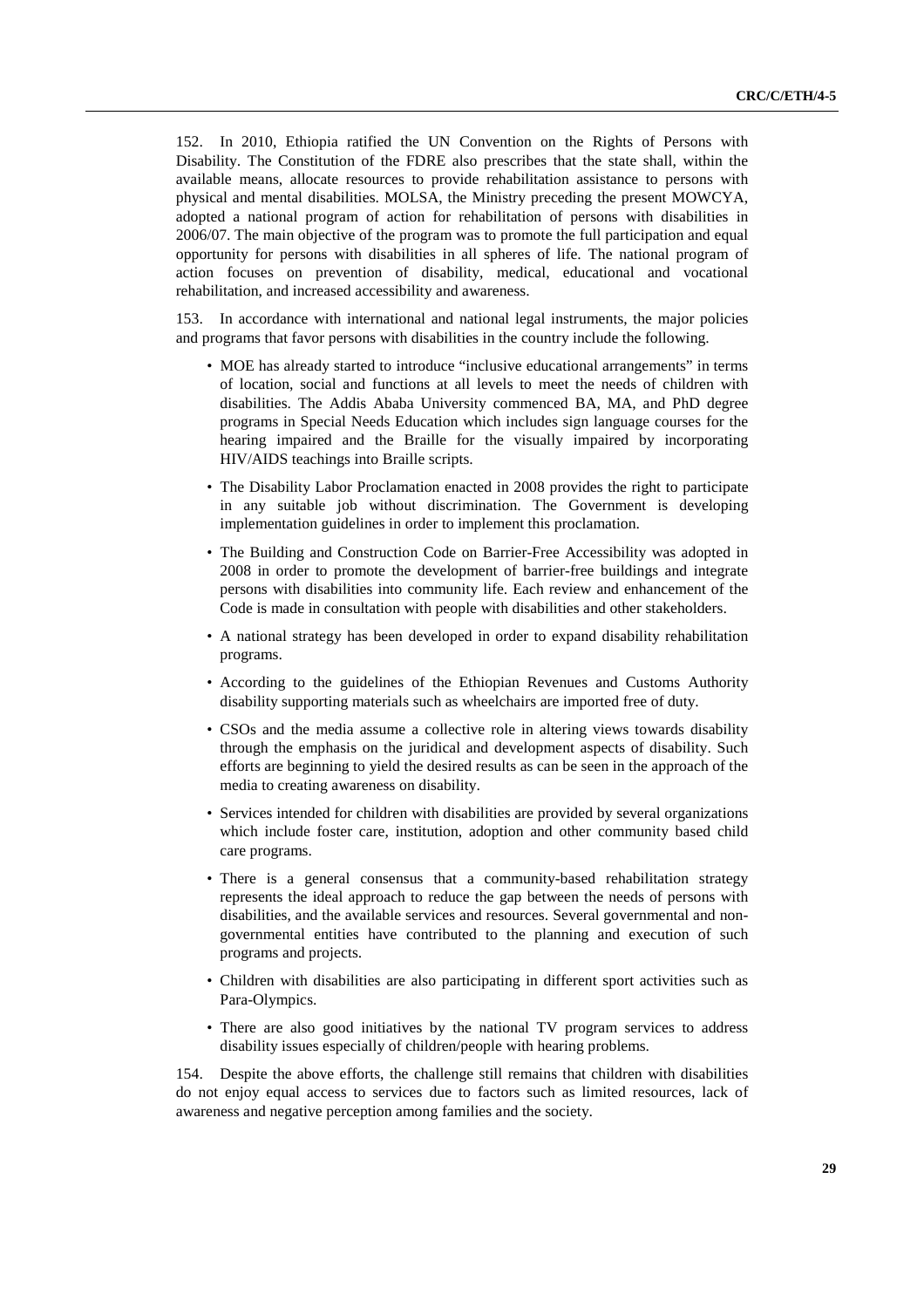### **B. Health and health services (art. 24)**

#### **1. Health services**

155. FDRE's Constitution preserves the right of every child to the highest attainable standard of physical and mental health development. Enjoyment of this right is vital not only to all aspects of life and well-being, but also to the protection of other human rights and freedoms. The HSDP, the National Nutrition Strategy, and the National Child Survival and Reproductive Health strategies are all based on the Constitutional obligations of the state to protect and promote the health and nutrition of children and women, particularly because they are often more vulnerable than others to negative health impacts. The Constitution also stipulates that these rights should be interpreted in a manner that conforms with the principles of the Universal Declaration of Human Rights, International Covenants on Human Rights, CRC, CEDAW and other international instruments ratified by Ethiopia.

#### **2. National policies and strategies**

156. The National Health Policy is an overarching policy document that gives emphasis to the fulfilment of the needs of the less privileged rural population which constitutes about 83% of the total population of Ethiopia. The policy outlines democratization and decentralization of the health system, development of the preventive and promotional components of the health service, ensuring access to healthcare for the whole population, promoting inter-sectoral collaboration, involvement of NGOs, UN agencies and the private sector and promoting and enhancing national self-reliance in health development by mobilizing and efficiently utilizing available resources.

157. The Government initiated a twenty-year health development implementation strategy known as the health sector development program (HSDP) in 1998. The health service system is reformed to make it efficient and cost effective. The HSDP is aligned with the wider development strategy of the country and the MDG.

158. Currently the country is implementing HSDP IV (2010/11-2014/15) which proposes long term goals for the health sector, in making targeted interventions against poverty related diseases, particularly the improvement of maternal and new born health, reducing child mortality, and combating HIV/AIDs, malaria and TB.

159. Strengthening and improving the health system and quality of care are priorities as well. Therefore in recognition of the challenges faced, the Health Extension Program (HEP) which is a community based health care delivery system will be further strengthened. HEP is an innovative strategy which delivers preventive and promotional services and selected high impact curative intervention at community level. The health extension program has trained over 34,000 health extension workers throughout the country.

160. According to MOH's health and health related indicator (2010) primary health care coverage has reached 89% with 122 public hospitals, 2,660 health centers, 15,095 health posts and more than 4,000 privately owned for profit/non-profit clinics. The health system is three tiered, involving a primary health care unit (PHCU) comprising of 5 satellite health posts, a health centre and a primary hospital serving 5,000, 2,500 and 100,000 people respectively and a general hospital with a population coverage of 1 million people in addition to a specialized hospital which is expected to serve 5 million people.

#### **3. Health sector expenditure**

161. The fourth round of National Health Accounts (NHA) revealed that there is a tremendous increment in total health expenditure both in nominal and real terms. The nominal total health sector spending increased from Birr 4.5 billion (US\$ 522 million) in 2004/05 to over Birr 11.1 billion (US\$ 1.2 billion) in 2007/08. The per capita spending on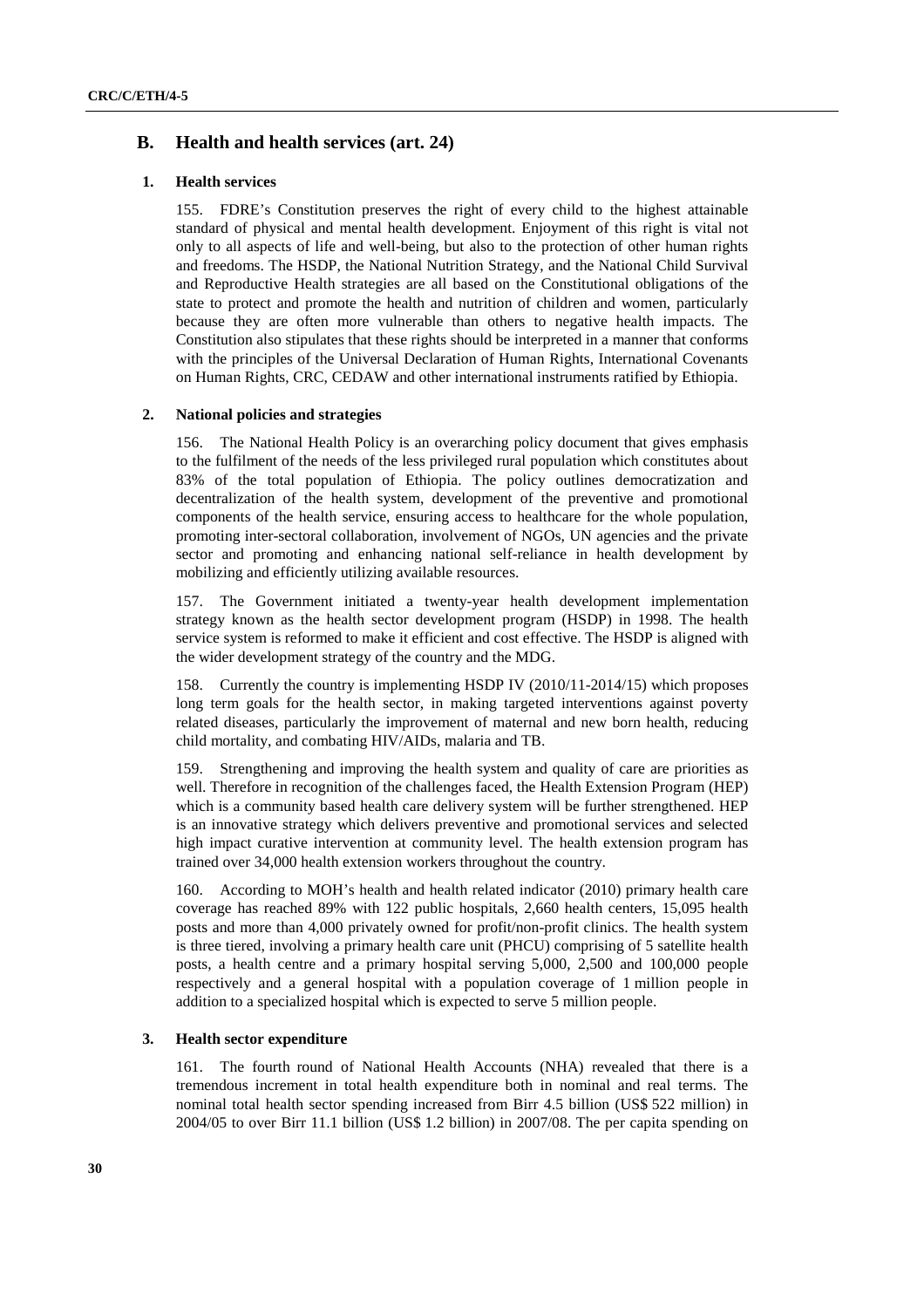health has more than doubled from US\$ 7.14 per capita per annum in 2004/05 to US\$ 16.19 in 2007/08, which is well above the revised HSDP-III per capita spending target of US\$ 12. This represents about 4.5% of the GDP. The globally recommended amount required for basic health is US\$ 34 in nominal terms. The Government's contribution grew by 71% in 2007/08 compared to 2004/05. The bulk of the increment came mainly from households and the rest of the world (donors and international NGOs) whose contributions grew by 176% and 143% respectively.

162. Resource allocation and spending at all levels of the health system has become increasingly pro-poor. The fee waiver system has been revised, so that destitute households are pre-identified to receive free health services with a certificate that is valid for three years. Persons experiencing medical emergencies with no one to cover their expenses are exempted from payment as well. Seventy per cent of health facilities have formally introduced waiving of fees for needy women, while 13% have implemented an informal system leaving 19% of facilities without a fee waiver system. However, among those who are exempted from health services, there are almost equal numbers of people from social economic quintile one and five. This indicates that paying fee is important but not the only barrier to healthcare.

#### **4. Health insurance**

163. GOE is currently undertaking a number of activities to introduce health insurance schemes with the overall objective of achieving universal access to health care. To this effect, FMOH passed a health insurance proclamation and developed a strategy in 2010. According to the strategy, two types of health insurance i.e. social and community based health insurance schemes will be implemented to cover the population. Social health insurance will cover employees in the formal sector which is mainly payroll-based while community based health insurance covers the rural population and the informal sector in urban areas. Parallel to the work on social health insurance, various activities are being undertaken including the establishment of the Federal Health Insurance Agency (FHIA) and Pilot Community-based Health Insurance (CBHI).

#### **5. Pastoralist health services**

164. Following the re-design and implementation of the civil service reform program (CSRP) and the BPR, one of the major organizational transformations in the FMOH was the establishment of Pastoralist Health Promotion and the Disease Prevention Directorate.

165. The pastoralist population, which constitutes about 10% of the total population of the country, lacks the appropriate health service delivery package that addresses the health care needs of communities in the pastoralist regions. This has prompted the establishment of two core objectives under HSDP-II regarding the pastoralist health services and systems these are (1) establishing appropriate health service delivery for the pastoralist population, and (2) increasing coverage and utilization of health services in the pastoralist populations. In line with this concept papers on "Health Service Delivery to Pastoralists" and 16 Health Extension Packages which are tailored to pastoralists needs were developed and translated into local languages.

166. As part of the Government's efforts to provide technical assistance to the emerging regions, a board composed of representatives from six ministries was established under the MOFA. A recent evaluation of the pastoralist HEP program conducted by an independent firm for FMOH revealed several key areas for improvement starting with selection and training of pastoralist Health Extension Workers (PHEWs)followed by deployment, supervision for quality of care. Gambella region is in the process of replacing male PHEWs by a cadre of newly trained female PHEWs.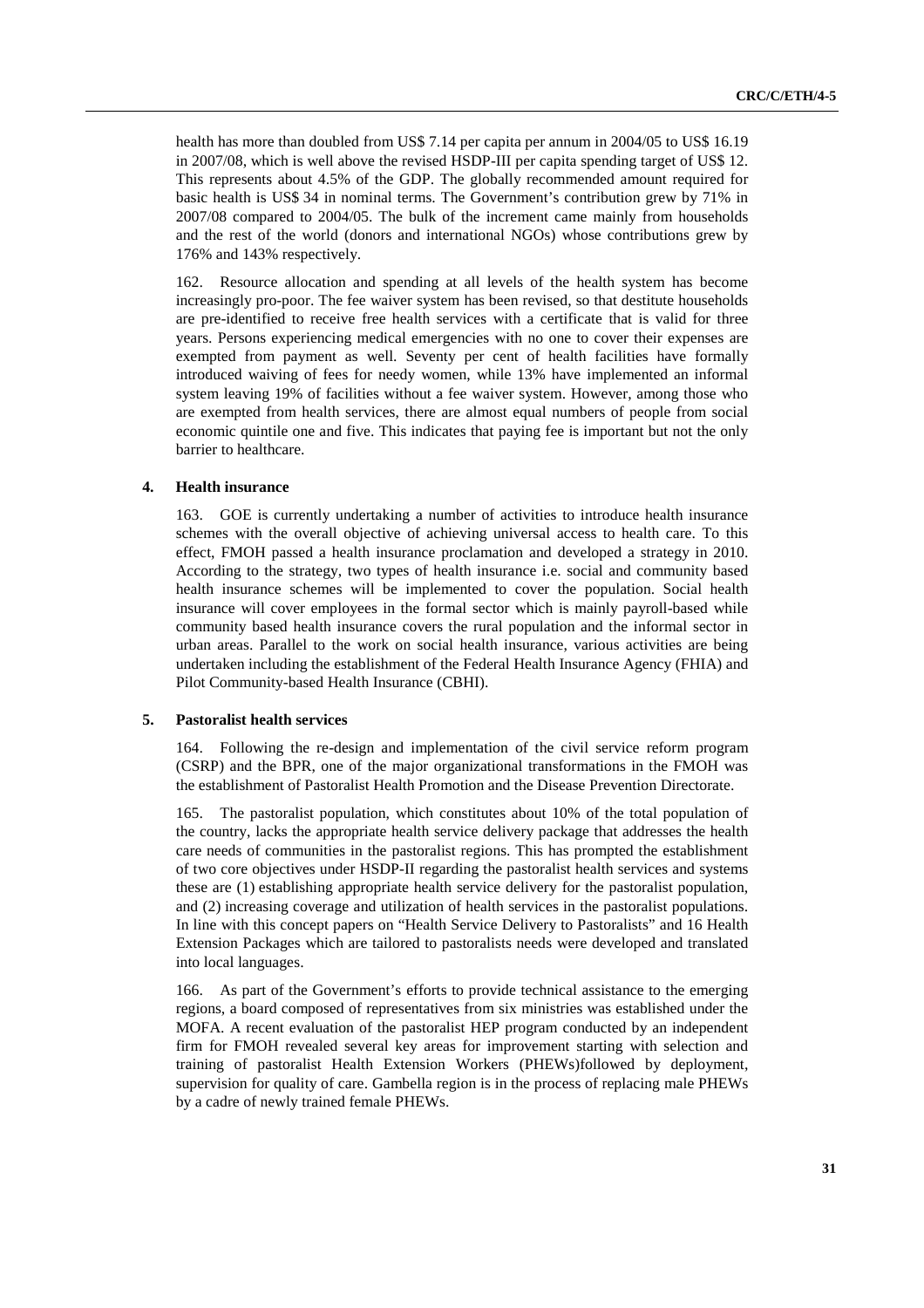### **6. Maternal and child health services**

167. Ethiopia has taken several measures to improve maternal and child health services.

#### *Maternal health services*

168. GOE is strongly committed to achieve the MDG target of reducing the maternal mortality ratio (MMR) to 267 per 100,000 live births by 2015. Major strategies designed to meet this target are: HEP, accelerated expansion of HCs, increase use of modern contraceptives, accelerated training of 6,000 midwives, training of health officers in emergency surgery and caesarean sections, provision of Basic Emergency Obstetric Care (BEOC) and Comprehensive Emergency Obstetric Care (CEOC) in health facilities, and provision of safe blood and adequate pharmaceuticals.

169. The Government legalized medical abortion which is a major step towards reducing maternal mortality and disability. The Reproductive Health Strategy has set targets to improve maternal health and reduce mortality. One such target is ensuring increased access to a core package of maternal and neonatal health services including focused antenatal, essential obstetric and neonatal care especially in rural areas where health facilities are limited.

170. The Public Health Proclamation imposes the responsibility on all public and private health institutions to provide emergency health services without requesting advance payments. Moreover, the proclamation enumerates services which are exempted from fee which include FP, prenatal, delivery and post natal services in primary health care units and immunization services for children to prevent nine childhood illnesses and for mothers during pregnancy.

171. Owing to the above strategies, there has been a decline in MMR from 871/100,000 in 2000 EDHS to 673/100,000 in 2005 and 470/100,000 in 2010/11 (2002 health indicator). In the growth and transformation plan, the aim is to further decrease MMR from 430/100,000 in 2011/12 and live births to 267/100,000 in 2015.

172. Although encouraging developments are attained in some maternal health indicators, lack of resources and deep-rooted cultural practices have delayed the full achievement of the goals.

173. Antenatal care coverage increased from 67.7% in 2008/09 to 71.4% in 2009/10, while clean and safe delivery service coverage by HEWs increased from 12.3% in 2008/09 to 17% in 2009/10. Contraceptive acceptance rate rose from 56.2% in 2008/09 to 61.9% in 2009/10, while postnatal care coverage increased from 34.3% to 36.2% in the same period. The proportion of all births attended by skilled birth attendants increased from 5.7% in 2005 to 10% in 2011. Despite efforts by the government, a significant proportion of births still take place at home exposing mothers and newborns to different risks.

#### *Child health services*

174. GOE has been exerting all efforts to improve child survival and development through revitalizing health services throughout the country. These include; antenatal consultations, delivery care, postnatal and neonatal care, preventive health for children, safe drinking water, sanitation and hygiene, HIV prevention, provision of antiretroviral paediatric treatment and stopping the vertical transmission of HIV from mother to child.

175. Ethiopia is likely to succeed in achieving the goals set by MDG4 since infant mortality rate has declined from 97/1,000 in 2001/02 to 77/1,000 in 2004/05 and to 59/1,000 in 2010/11. Under-5 mortality rate was reduced from 144/1,000 in 2001/02 to 123/1,000 in 2004/05 and 88/1,000 live births in 2010/11.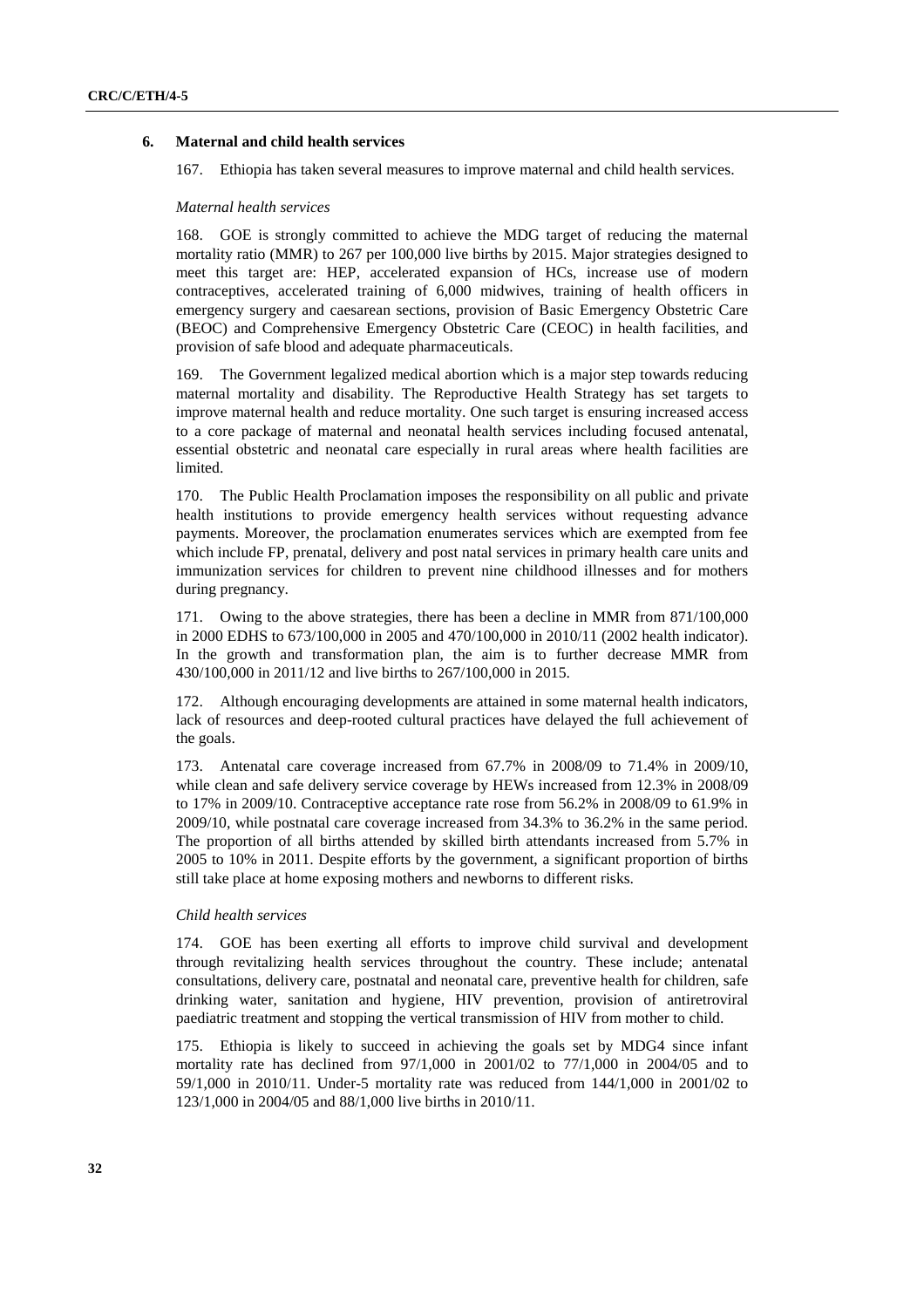176. There is almost no decrease in the rate of newborn mortality -39/1,000 in 2005 Vs 37/1,000 in 2011. Considering the achievement is below target, attention was given in HSDP IV and GTP targeting the reduction of under-5 mortality rate from 88 to 68 per 1,000 live births and infant (under one year) mortality rate from 59 to 31 per 1,000 live births by 2015.

#### **7. Immunization**

177. The extended program of immunization (EPI) program, one of the oldest and most cost effective programs, has continued to make a steady progress. The program is decentralized to grassroots Kebele level and is integrated with HEP. According to DHS 2011 pentavalent immunization coverage was reached 64%, measles immunization coverage 56%, BCG coverage 66% and polio vaccine coverage 82%.

178. However, the most ambitious annual targets set for 2009/10 in the Woreda plan were not met. Enhanced Routine Immunization Activities (ERIA) was implemented in the second half of 2009/10 with special focus on areas lagging behind in the EPI coverage. These activities included: (1) regional/zonal level orientation, (2) house-to-house registration of target group, (3) implementation of immunization, and 94) supervision.

179. Overall, 15% of children in Ethiopia have not received any vaccinations. This represents an improvement from 2005 when 24% of children were reported to have not received any vaccinations. While increase in immunization is a remarkable achievement, there is a strong need to further accelerate the service if the MDG target to reduce child mortality rate by two-thirds is to be attained by 2015.

#### **Vaccination coverage**

| Coverage                        | 2005/06 | 2006/07 | 2007/08 | 2008/09 |      | 2009/10 Target by 2015   |
|---------------------------------|---------|---------|---------|---------|------|--------------------------|
| Penta <sub>3</sub> immunization | 76.8    | 76.8    | 85.4    | 81.6    | 86.0 | 96.0                     |
| Measles immunization            | 66.7    | 68.4    | 75.9    | 76.6    | 82.4 | 90.0                     |
| Full immunization               | 54.6    | 56.8    | 66.4    | 65.5    | 72.3 | $\overline{\phantom{0}}$ |

*Source*: Health and health related indicator 2009/10 and GTP.

#### **8. Nutrition and breastfeeding**

#### *Nutrition*

180. In addition to the efforts by the agricultural and rural development sector, which plays a role in availing adequate nutrition to the population, the health sector also initiated the National Nutrition Strategy (NNS) in 2008 with the objective of ensuring that all Ethiopians secure adequate nutritional status in a sustainable manner, which is an essential requirement for a healthy and productive life. Nutrition has also been made part of packages of the HEP. In the same year the National Nutrition Program (NNP 2008-2013), which is Ethiopia's first national comprehensive five year nutrition program was endorsed. The NNP comprises of both emergency and long-term, sustainable interventions to reduce malnutrition.

181. To achieve the HSDP and NNP target of nutritional screening for 90% of children between 6-59 months, nutritional screening is conducted every three months at HP level aiming to screen more than 95% of the target children. With respect to the plan of increasing the proportion of infants (0-5 months), who are exclusively breast fed, from 38% to 63%, a study done in four regions Amhara, Oromiya, SNNPR and Tigray in 2008/09 showed that the prevalence of exclusive breast feeding has reached 76%.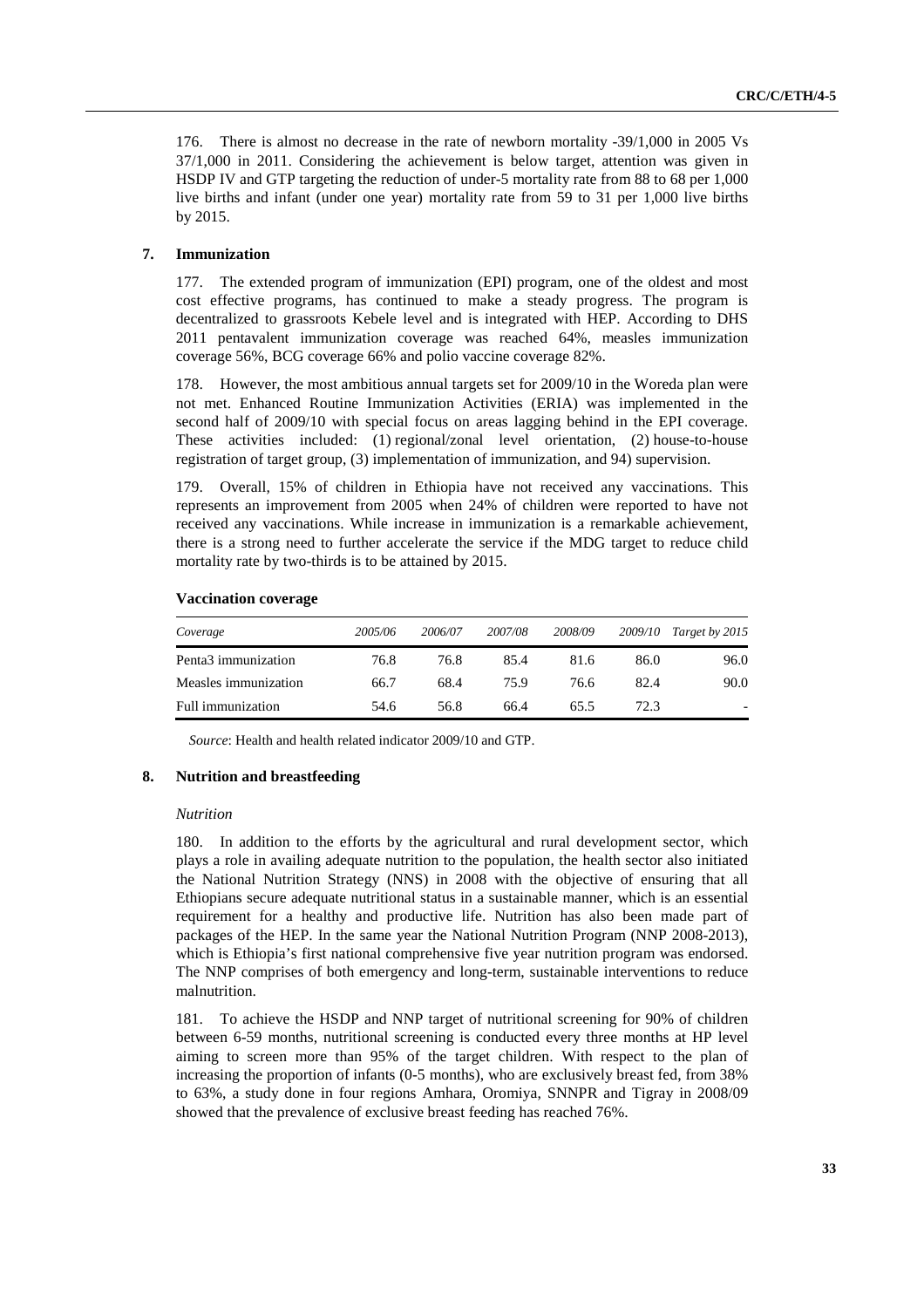182. In addition to the efforts by agricultural and rural development sector which makes adequate nutrition available to the population, the health sector initiated enhancement of good nutritional practice through (1) health education and treatment of severely malnourished children, and (2) prevention of nutritional health problems through provision of micronutrients to vulnerable groups of the population (mothers and children). Nutrition has also been made part of packages of the HEP.

183. The Government is working to achieve Universal Salt Iodization and endorsed the Salt Legislation in April 2011 in order to prevent and control iodine deficiency disorder among the vulnerable population. Despite the recent endorsement of the law, only around 10% of the Ethiopian salt is iodised whereas the plan in HSDP III was to achieve 100% iodisation. UNICEF, in partnership with GAIN and in collaboration with MI, is accelerating its support to the program and to contribute to the ambitious target set by FMOH to achieve 100% iodised salt by the end of 2012.

184. The NNP has integrated the management of un-complicated cases of Severe Acute Malnutrition (SAM) into Integrated Community Case Management through the HEP. A robust effort was made to train HEW in the treatment of severe acute malnutrition throughout the country such that the national capacity to treat severely malnourished children, which stood almost nil in 2003, has today reached over 9,200 sites throughout the country. Today, more than 96% of health posts in food insecure Woredas are providing these life-saving services at village level, enabling the treatment of children without the children having to leave their homes and communities. Under the leadership of DRMFSS and with the support of ENCU, partners including government sector offices, UN, NGOs and CSOs meet regularly to ensure that the most vulnerable children and their families are identified and actions are taken to mitigate the effects of emergencies.

185. The Community-Based Nutrition (CBN) Program is a key intervention to prevent malnutrition within the NNP. It aims to build the capacity of families and communities and prevent malnutrition, thus contributing to MDG1 and 4. CBN was designed to prevent malnutrition and was initiated in 39 districts in 2008 and further scaled up to cover 228 Woredas in 2011.

186. Since the start of CBN program, improvements were observed in the nutritional status of children. Preliminary findings of the 2010 Ethiopian Demographic and Health Survey (EDHS) revealed that there has been improvement in the nutritional status of children<sup>1</sup>. Stunting in children was reduced from  $52.2\%$  in 2005 to 46% in 2010 and the percentage of underweight children was reduced from 34.4% in 2010 to 28.7% in 2010.

187. Stunting is still a major development challenge in Ethiopia. FMOH convened a national consultation workshop in February 2011 to accelerate stunting reduction. Currently the NNP is being revised in order to align the end of the first phase with the MDG (2015) and to include initiatives such as Accelerated Stunting Reduction Moderate Acute Malnutrition Management.

| Indicator       | 2009/10 | 2010/11 | Target by 2015          |
|-----------------|---------|---------|-------------------------|
| Stunting $(\%)$ | 46      | 42      | 37                      |
| Wasting $(\%)$  |         |         | $\overline{\mathbf{c}}$ |

#### **Reductions in children malnutrition rate**

\* GTP 2010/11.

<sup>1</sup> Since the EDHS 2010 has used the 2006 WHO Growth Standards while the 2005 DHS used the 1977 NHSC standard, the data is recalculated by Tulane University to adjust methodological differences.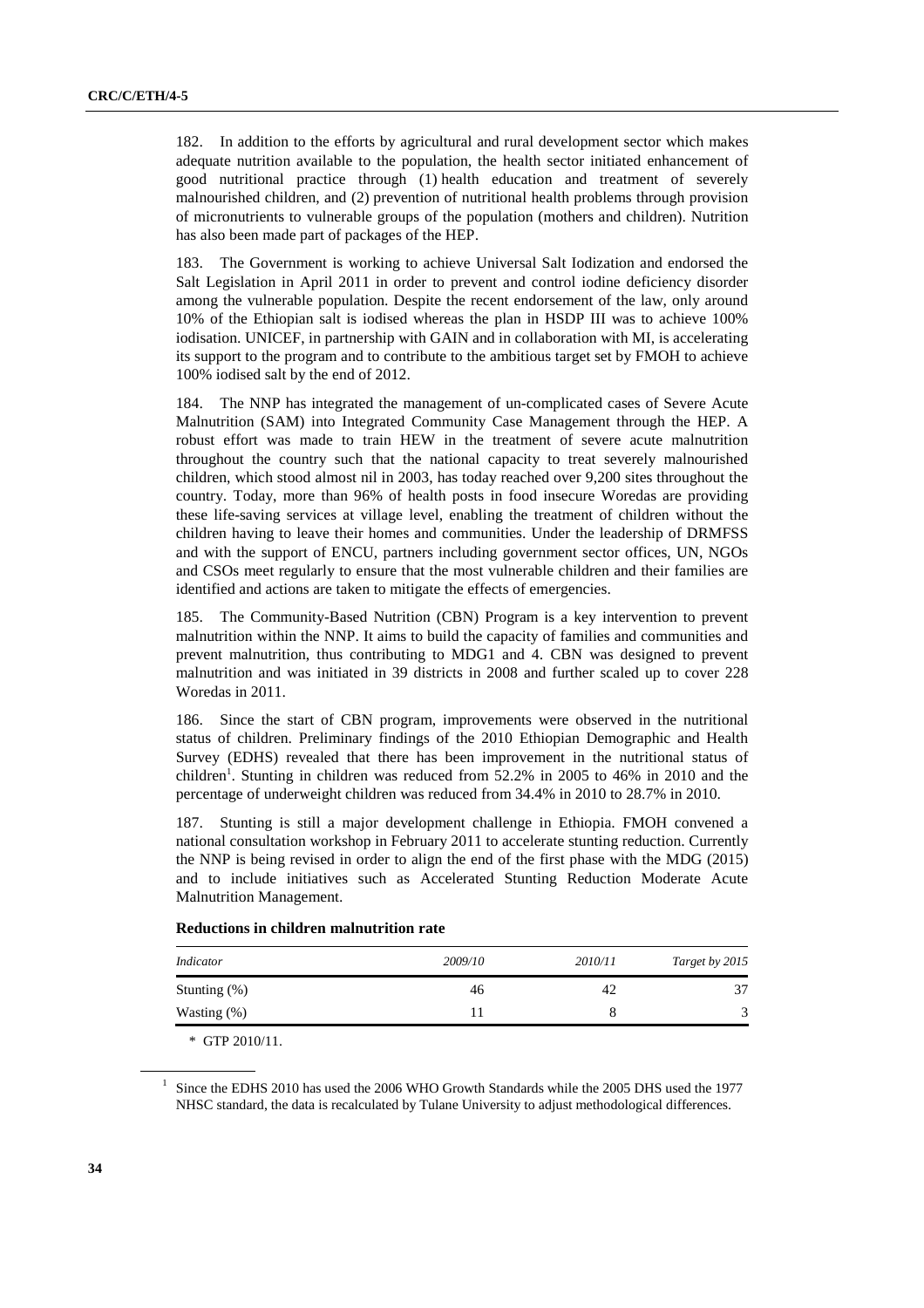188. In relation to the MDG1 progress it would appear that based on underweight prevalence, and assuming the current trend of a -1.24 percentage point decline is sustained over the next 4 years, Ethiopia is highly likely to meet MDG1.

#### *Other Key Nutrition-Related Activities*

189. The following additional activities have been performed to strengthen the health sector based nutrition services (1) global breast-feeding week was nationally observed for the third time in 2010/11 to promote breast-feeding, (2) a more focused strategy is under development for an accelerated stunting reduction strategy to achieve the MDG target, and (3) high impact key nutrition activities and corresponding indicators were adequately incorporated into HSDP IV.

#### **9. Malaria and other vector born diseases prevention and control**

190. Ethiopia has made excellent achievements in fulfilling its planned targets to prevent and control malaria epidemic particularly during 2003/04-2008/09. Malaria prevention and control is the major priority program that has enjoyed utmost Government commitment and considerable attention from the health policy makers since the beginning of HSDP I.

191. The overall strategies to substantially reduce the burden of morbidity and case fatality rates are (1) a comprehensive approach to vector control, (2) early diagnosis and prompt treatment and, (3) surveillance, prevention and rapid management of malaria epidemics when and where they occur. Achievements so far show that distribution of insecticide treated nets (ITNs) has successfully reached around 22.2 million in 2008/09 making Ethiopia the third highest bed net coverage achiever in Sub-Saharan Africa after Togo and Sierra Leone.

192. A major proportion of these ITNs are long lasting insecticide treated nets (LLITN) and were distributed through health facilities to communities including hard-to-reach areas, enhanced outreach strategies, and special community campaigns. The most effective antimalarial drug, artemether-lumefantrine, has been introduced nationwide as the first line treatment for Plasmodium falciparum malaria. Access to parasitological diagnosis of malaria has been extended to the peripheral health facilities including HPs through the introduction of rapid diagnostic tests. For the prevention of malaria epidemics, indoor residual spraying was continued to be used as a major vector control measure. It is important to note that much of the scaling-up in the prevention and control of malaria was community-based. Basic diagnosis and treatments have been carried out by the HEWs at health posts or during house to house visits.

193. A recent malaria assessment in the country showed that there was a 54% and 55% reduction in malaria admission and death, respectively, as compared to baseline period of 2001-2004. In-patient case fatality rate of malaria in >5 years age group is 3.3%, while the case fatality rate of malaria in <5 age group is 4.5%.

194. According to MOH's data of 2010, about 65.6% of the households in areas below 2,000m own at least one ITN. The use of ITN by under -five children and pregnant women has remarkably increased from 2.8% and 1.6% to 41.2% and 42.5% respectively.

#### **10. HIV/AIDS prevention and control program**

195. HIV/AIDS prevention and control has been a top priority of the Ethiopian government from the beginning of HSDP I. The national HIV/AIDS policy was issued in 1998, and in subsequent years a National AIDS Council, National AIDS Secretariat and other relevant bodies were established. The estimated HIV prevalence rates for males and females have been 1.8 and 2.8, respectively. Overall, the national point prevalence for 2009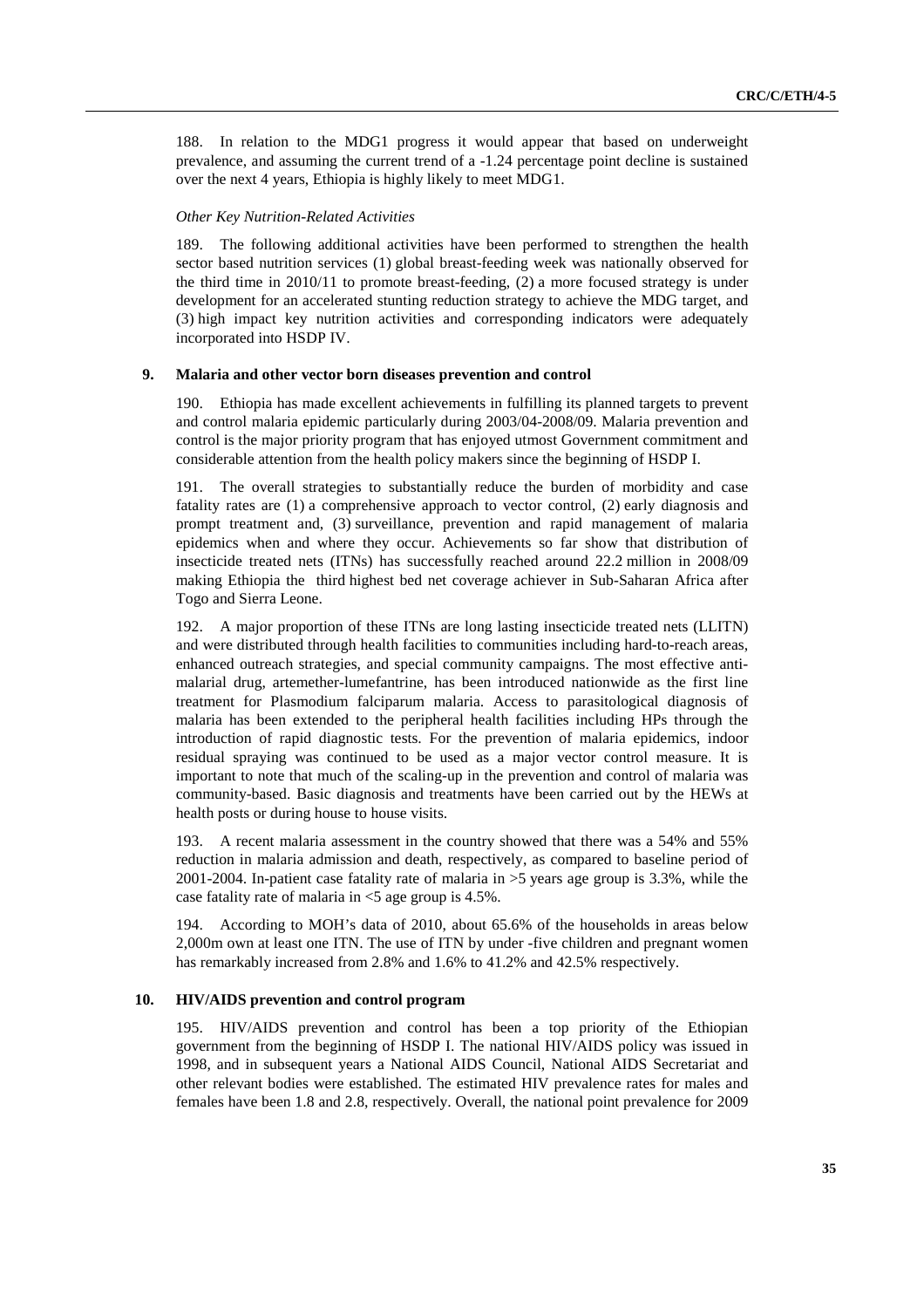was 2.3. During the same year, adult HIV incidence was 0.28 resulting in a total AIDS related death of 44,751.

196. In 2008, the HIV prevalence in urban areas was 7.7% with an estimated 62% of total PLHIV in the country are residing in urban areas. Prevalence of HIV in rural areas was 0.9% which accounts for 38% of the total PLHIV. The epidemic varies greatly among urban settings from 2.4% in Somali region to 9.9% in Tigray, 10.7% in Amhara and 10.8% in Afar regions. The rural HIV epidemic also varies significantly among regions prevalence ranging from 0.4% in Somali region to 1.5% in Amhara region.

#### *HIV/AIDS awareness, knowledge and behaviour*

197. The 2011 EDHS included a series of questions that addressed respondents' knowledge about HIV and AIDS, and modes of HIV transmission and behaviours that can prevent the spread of the virus. HIV/AIDS awareness is universal in Ethiopia where 97% of women and 99% of men have heard of HIV/AIDS. The awareness level does not very much in terms of background characteristics except by education, those with no education being less likely to have heard of HIV/AIDS.

#### *Care and support for OVC in HIV program*

198. According to the 2010 Annual Performance Report of HIV AIDS prevention and control office (HAPCO), there are about 5.4 million OVC, of which 855,720 are AIDS orphans. The care and support program to OVC are also given to non-AIDS orphans, children with poor parents, street children and child headed households given priority to AIDS orphans. HAPCO allocated up to 20% of its total budget to the support and care of OVC.

199. HAPCO established a unit within its structure to focus exclusively on providing care and support to OVC. All government institutions have mainstreamed HIV/AIDS in their activities. At the Woreda and Kebele levels, care and support of OVC are specifically assigned to the staff.

200. The major strategy for care and support of OVC is through families, within existing orphanages, NGOs, CBOs, organized OVCs and organizing IGAs for those who have reached 18 years of age. The first priority is to support OVCs to be able to continue their education, and to provide them with food, clothing, shelter and teaching materials, training in IGA and seed money to avoid their exposure to different problems. Individuals and institutions organized in "Ethiopians for Ethiopians" approach based on adoption like strategies are being promoted in all regions. A taskforce was established under the chairmanship of MOWCYA to improve the coverage and quality of support.

201. In 2007/08, support and care was provided to 91% (194,299) of the annual planned target of 214,100 children. Although this seems a good achievement, the number is only 10% of the total OVC (1,875,445) who are identified as requiring care and support, or less than 4% of the national estimated total OVC population which is 5 million. Thus a huge amount of work is left to be done to provide adequate support and care to OVCs which includes mass mobilization and preparation of various schemes for support and care.

#### *HIV Counselling and Testing (HCT)*

#### HCT service expansion

202. Ensuring utilization of HCT services by educating and encouraging people to access the services is a major intervention in the prevention of HIV. In 2009/10 HCT services were availed to 2,184 health facilities nationally which is a big advancement compared to the previous years. The number of health facilities which provide HCT has grown from 658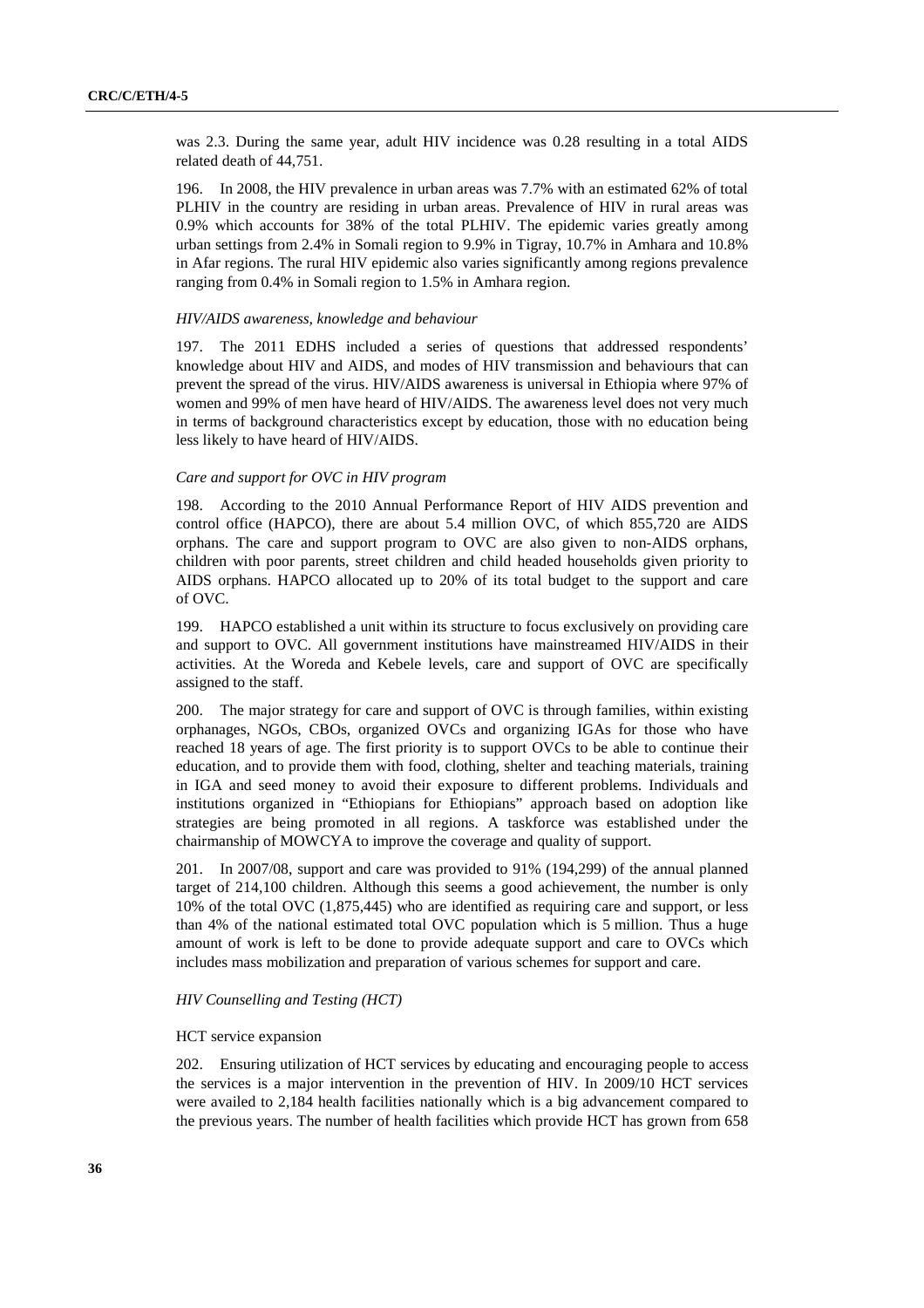in 2004/05 to 2184 in 2009/10.The health facilities that started providing HCT are given follow up and support while those which have been operational for some time are strengthened.

203. In 2009/10 alone, 588 health facilities started providing HCT services. In comparison to the target of the Universal Access, out of the planned 849 HCT sites, 588 new sites have started providing HCT in 2009/10, which is an achievement of 69%. It was planned that 12.5 million clients would get HCT service and out of which 9.4 million (75%) was achieved. Out of the total number of clients that accessed HCT services, 143,007 (1.5%) were HIV positive.

204. Following the Ethiopian Millennium Anti-AIDS Campaign, the HCT service has shown enormous progress especially in 2006/07, which triggered a fast progress in HCT service utilization in health facilities as well as in standalone, mobile and outreach HCT sites. In 2009/10, the number of clients that utilized the HCT service exceeded that of the previous years by 3.6 million which is an increase of 62%.

205. On the other hand, the rate of HIV positive results declined from 12.5% in 2004/05 to 1.5% in 2009/10. The decline could be attributed to many factors such as the impact of high community mobilization programs which resulted in a large flow of clients, especially from the rural parts of the country which in turn could have reduced the proportion of HIV positive clients. Another reason could be the decline of HIV incidence in the country as shown by some studies.

#### *Prevention of Mother to Child Transmission of HIV (PMTCT)*

206. The prevalence of HIV among pregnant women has been steadily declining in the last decade, from 5% in 2001 to 2.6% in 2009 based on ANC surveillance data.





### *Expansion of PMTCT Sites*

207. Effective implementation of PMTCT services to prevent HIV transmission from mother to child during pregnancy, delivery and breast feeding is expected to lead towards an HIV free generation. The government recently adopted the 2010 WHO guideline of PMTCT, and launched the MTCT elimination plan.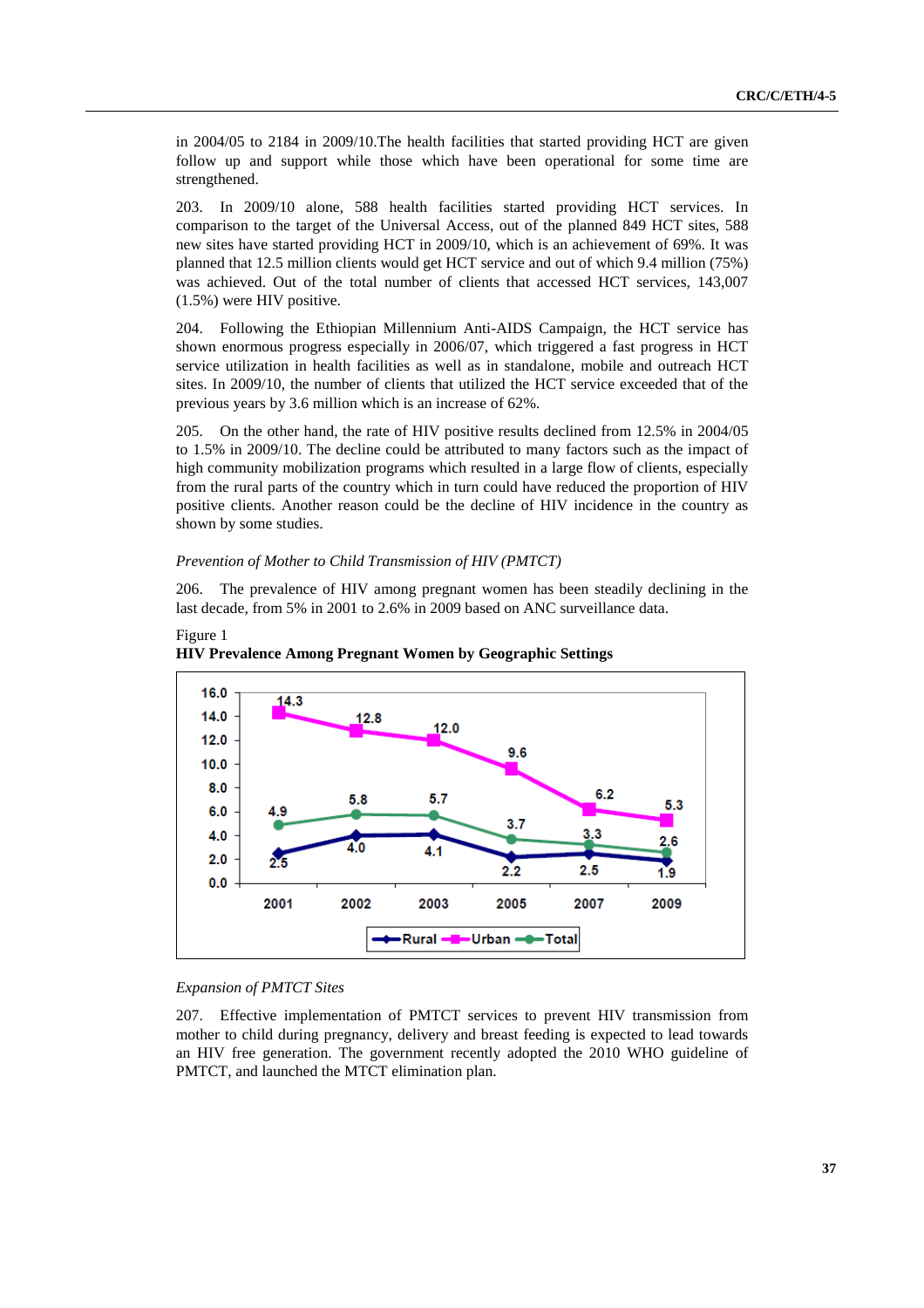208. In 2009/10 a total of 796,099 mothers visited health facilities for ANC, out of which 653,065 were tested for HIV and 13,257 were found positive. Among the mothers who were HIV positive, 53% (6,990) took the ARV prophylaxis. The number of mothers who received HIV testing under the PMTCT services has increased. Evidence from supportive supervision conducted at various times indicates that social mobilization and community education programs conducted by HEW has shown remarkable impact and should be further strengthened and supported.

209. The number of health facilities that provide PMTCT services have increased from 32 in 2003/04 to 1,352 in 2009/10. This is an 86% achievement of the universally set target. In 2009/10 alone, the number of new sites providing PMTCT services increased by 509. However, the number of health facilities that provide PMTCT is still below 50% of the total number of health facilities that could potentially provide the service. Therefore, more has to be done to ensure availability of the service in all health facilities. In places like Addis Ababa, where there are many private health facilities that provide maternal and child health services, it is recommended that PMTCT services are also availed in the private health sector.

#### **11. Poliomyelitis**

210. No polio cases are reported in 2009/10. In order for a country to be declared polio free, it must have no polio cases and have an Acute Flaccid Paralysis (AFP) non-Polio rate of at least 1 per 100,000 children under 15 years. AFP non-Polio rate is important to demonstrate that the surveillance system is sensitive enough to detect Polio cases. At the national level, 1,106 suspected AFP cases are reported. Somali and Dire Dawa regions/areas have under reported, while other regions reported more than 100% of the expected non-Polio AFP cases.

#### **12. Neonatal tetanus**

211. A recent WHO validation mission certified Ethiopia (except Somali region) to have eradicated neonatal tetanus  $\ll$ =1 NNT cases among 1,000 live births). Tetanus immunizations through HEP and schools will be considered as the main strategy for the future.

#### **13. Adolescent health services**

212. The Government of Ethiopia has put in place a national strategy to promote adolescent health services. This service is related, mainly, to family planning and focuses on providing advisory services to adolescents and young adults. The implementation of adolescent health services being provided by HEW is carried out by mobilizing resources in coordination with regional health bureaus.

213. The advice that is being given to adolescents is aimed at raising awareness so that they are prevented from contracting STIs and HIV/AIDS. They are also provided with life skills training on the challenges that they face due to their age and social pressures. The training also includes prevention of rape and abduction, unwanted pregnancy and abortion, early marriage and pregnancy, sexual harassment, and the dangers of use of alcohol, drugs, smoking and unprotected and unsafe sex.

### **14. Control and Prevention of Drug and Substance Abuse**

214. The health policy places a great deal of emphasis on prevention. Thus, the country has implemented a number of programs to minimize the multidimensional consequences of drug abuse including tobacco, alcohol, chat and other social drugs. To this end, The Drug Administration and control Authority (DACA) organized a series of training and workshops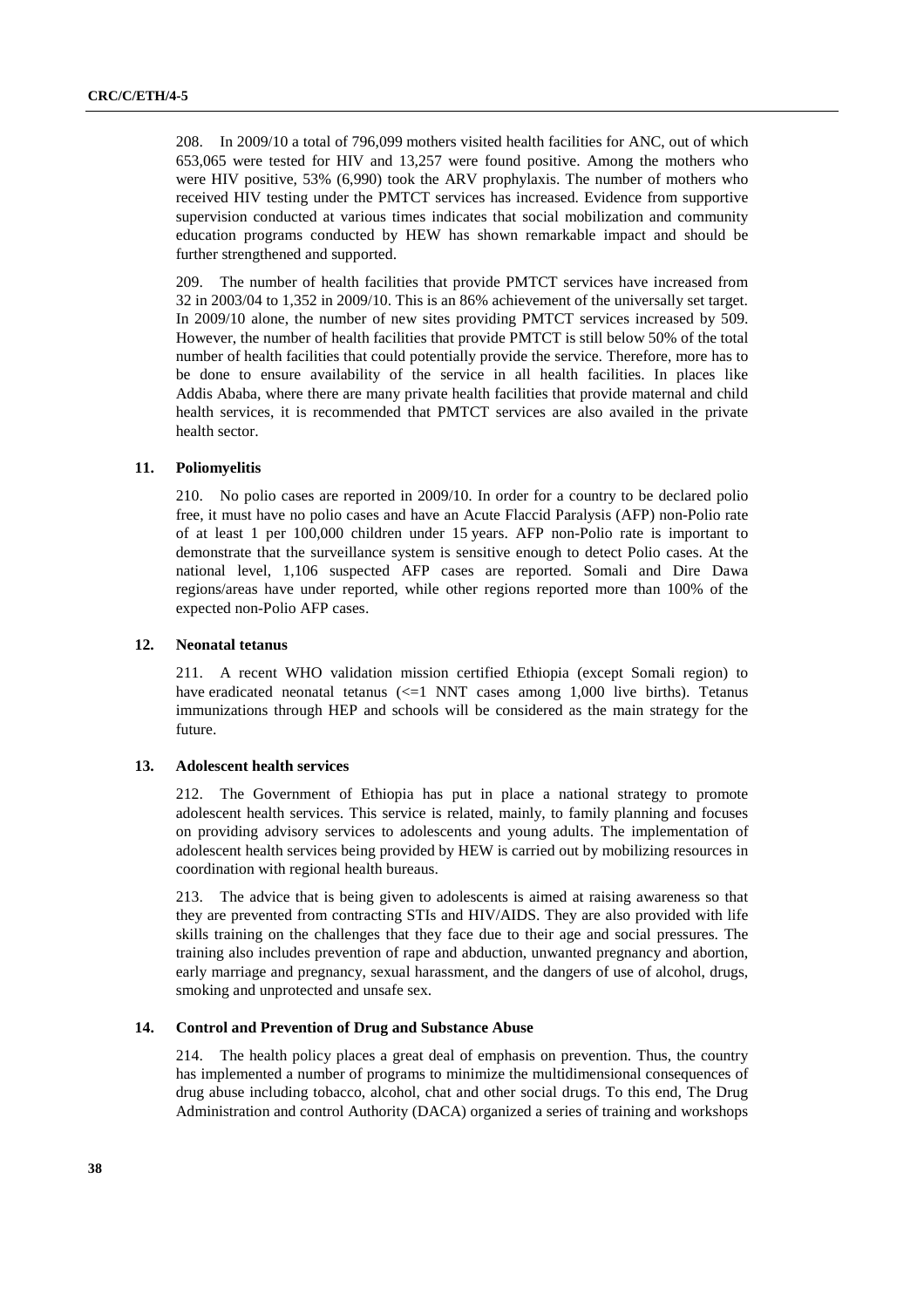to parliamentarians, health professionals, social workers, law enforcement officers, journalists, youth, students, etc.

215. The Drug Abuse Prevention Education (DAPE) program that is being run in many secondary schools is proving very effective. The best practice learned from the schoolbased program is taken as a model for use in out-of-school settings, targeted to address the groups most at risk in the youth. Regular awareness raising programs focusing on drugs and other substances like tobacco, chat, alcohol, etc. are being aired on radio programs in different languages. Efforts are being made to expand the program to reach to the wider community through the national TV. World-No-Tobacco Day was celebrated for the past several years in the country using electronic and print media.

216. Although there are efforts to curb the use of drugs, as demonstrated in a recent action by the police in Addis Ababa, which resulted in closing premises where illicit drugs are sold, the growth of private chat houses, and pornographic film and video houses still remain an uncontrolled challenge.

#### **15. Harmful Traditional Practices (HTPs)**

217. Considerable efforts are made in raising awareness about HTPs through government institutions, NGOs and CSOs at all levels to reduce/eliminate HTPs as well as enforce legislative measures.

218. National health and social policies address this issue in the services they provide, and have attempted to change attitudes and behaviours that violate the rights and are dangerous to the physical and psychological health of women and girls. The 2005 Criminal Code took into account the recommendations of a study group on "Enabling Communities to Abandon HTP", and devoted a separate chapter to various harmful practices in articles 561 to 570. These legislative measures against the violations of women's and girls' rights during practices such as female genital mutilation played a key role in the success of several prevention measures.

219. One of the priority actions contained in the family health service which is a subcomponent of the HSDP has been to discourage the performance of HTPs. Eliminating the practice of FGM and other HTPs is mainstreamed in every document relating to the improvement of the health status of children. Several researches were undertaken in order to curb the practice; and based on the findings, varying measures ranging from promotion of awareness to criminalizing these practices have been taken.

220. Even though the progress so far is encouraging, there are still some challenges since many practices have become hidden and there is limited awareness of the law even among the law enforcement bodies. The ongoing work of NGOs and Civil Society Organizations such as Women Associations and Edirs is being supplemented with radio programs and school based activities such as girls clubs and anti HTP clubs which serve to continue awareness raising on a wider scale. The awareness is expected to continue until such time when a critical mass is created, thereby establishing a sustainable change of attitude among the population.

### **C. Living Standards**

#### **1. Hygiene and Environmental Health**

221. The objective of hygiene and environmental Health Policy is to increase the coverage and services to both the rural and urban population of the country. HSDP I and II periods saw the development of a National Sanitation Strategy and concerted measures for strengthening the monitoring of water quality by the public sector. During these periods, it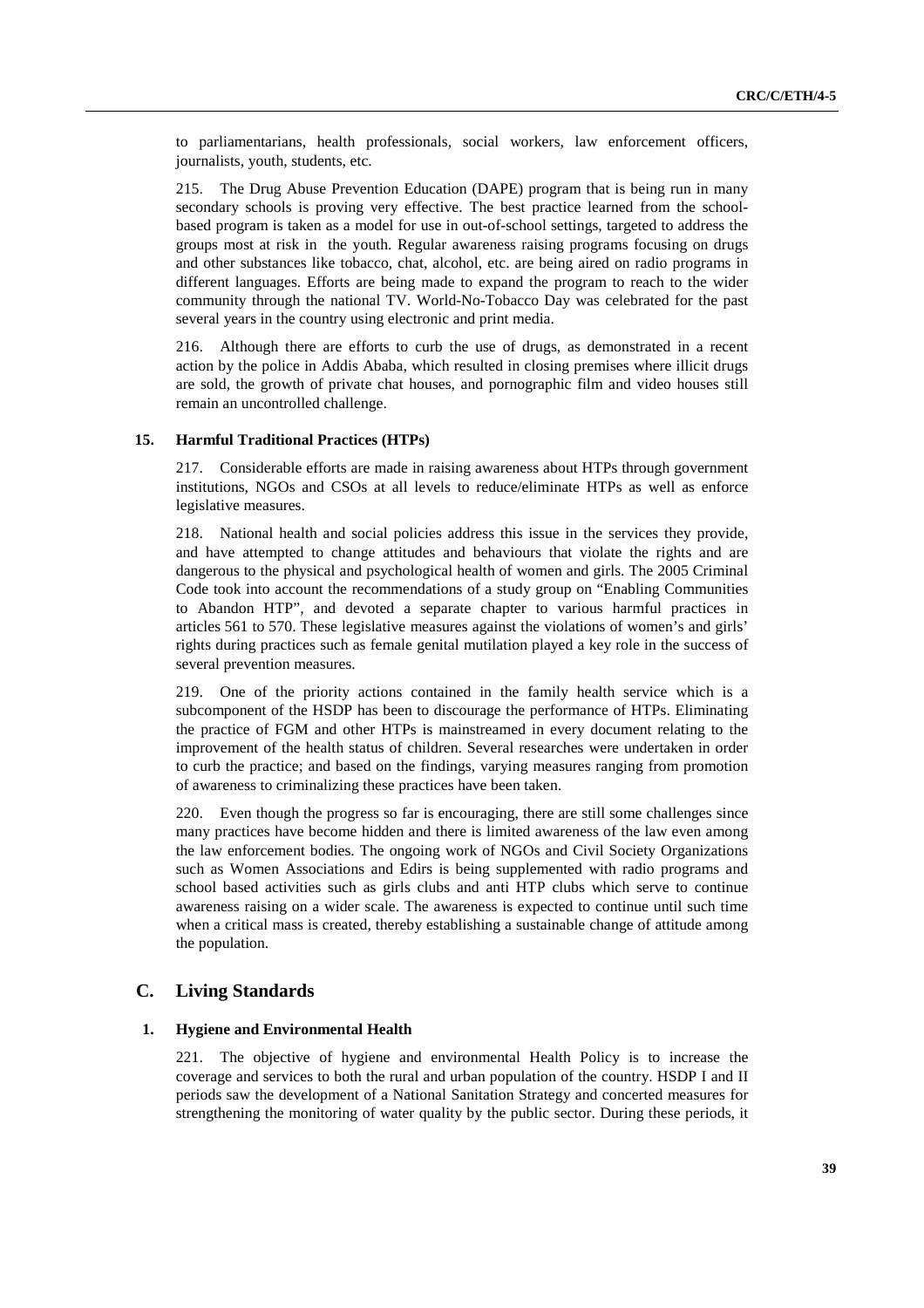also became possible to open two additional International Vaccination Centers at St. Paul and St. Peter TB Specialized Hospitals.

222. There were also some achievements recorded which included access to toilet facilities which were increased from 10% to 29% in 2003/04. The improvement in access to sanitation facilities was from12.5% to 17% in 2002/03. However, the services for hygiene and environmental health have not sufficiently reached the rural population and have been limited largely to urban areas, particularly in some of the regions of the country.

223. During HSDP III, a National Hygiene and Sanitation Strategy and National Protocol for Hygiene was developed including the commencement in the implementation of Community Led Total Sanitation (CLTS). The HSDP III period also saw the start for a National Millennium Hygiene and Sanitation Movement including the development of mass mobilization and communication strategy. Four regional towns were selected for the Healthy Cities Program. The work also included the development of the Urban Health Service Package with five Manuals for the delivery of urban health services.

224. HSDP III had specific targets for hygiene and environmental health. Some of these were increasing the latrine coverage from 20% to 80% and to reach 100% in the medical and other waste management system in public and private health institutions. Reports so far have shown that there are significant progresses in latrine coverage which has reached 60% and for waste management systems which have reached 60%. The establishment of a committee for infection prevention in public hospitals is among the most important hygiene and environmental health initiatives.

#### **2. Food Strategy Program (FSP)**

225. The FSP has been designed to address the underlying sources of chronic and transitory food insecurity problems. The core objectives of this program are to enable chronically food insecure people attain food security. The other objective is to significantly improve the food security situation of the remaining people facing transitory food insecurity problems. The program has been under implementation since 2003. The key interventions designed to attain household food security include:

(a) Undertaking voluntary resettlement programs;

(b) Undertaking safety net program, which helps to bridge food insecurity gaps while building community assets; and

(c) Building household assets through on-farm and off farm activities.

#### **3. Voluntary Resettlement Program**

226. The Voluntary Resettlement Program was intended to create access to land for food insecure households who live in highly degraded and over populated parts of the country. The program started in 2002/03, and considerable progress has been made since then. In 2006/07, for instance, the resettlement of 57,250 households in Amhara, Oromya and SNNP Regional states was planned, and by the end of the year, only 28,794 (50.3% of the planned) households were resettled due to a number of operational problems.

#### **4. Safety-Net Program**

227. Safety-Net Program has dual purposes, and these are: to bridge the income gap for chronically food insecure households and engage such households in community asset building efforts to earn income. It started in 2005, in Tigray, Amhara, Oromiya and SNNP regions. For instance, in SNNP, Amhara, Oromia, Tigray and Dire Dawa regions, 269,162 households graduated from safety net program that started in 2007 and completed in 2010.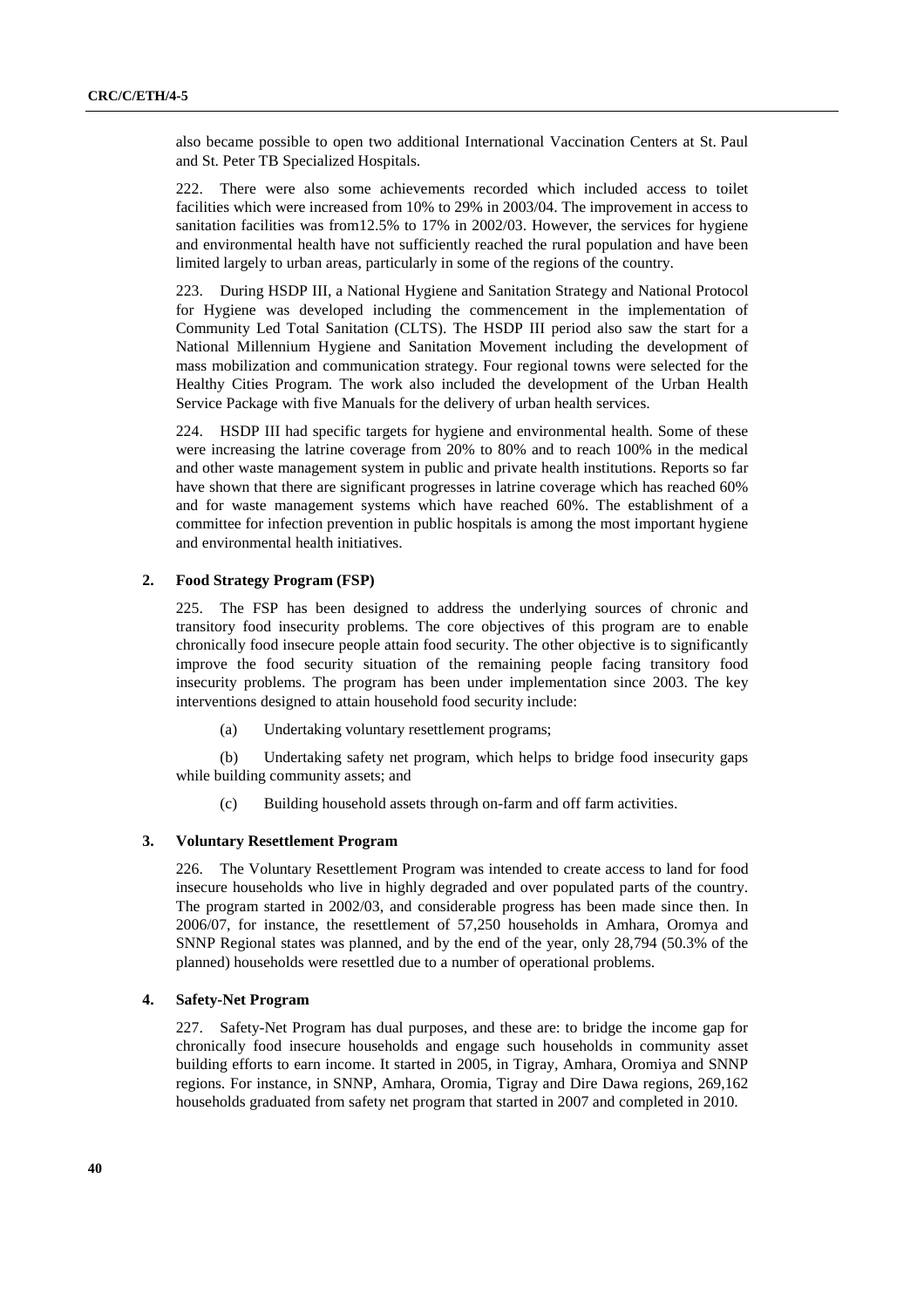#### **5. Building household assets through on-farm and off-farm activities**

228. Public works include soil and water conservation, afforestation, water harvesting, small scale irrigation, rural roads and social infrastructural services, etc., while building individual household assets involves supporting on-farm and off-farm income generating activities with rural credit services.

229. In 2007, 377,713 households were given credits for on-farm income generating and off-farm activities to build assets. This represents an achievement of 118% of the targeted number of households (320,974).

## **VIII. Education, leisure and cultural activities**

### **A. Education**

230. The Ethiopian Government has long recognized that basic education is a fundamental human right. Its economic effects extend beyond improvements in the skills and productivity of labor. They help to improve health, hygiene, nutrition practices and childcare. It is thus not only a right in itself but a means of realizing other human rights. The Ethiopian Constitution includes the rights of all children to education. To realize its educational objectives, the Government introduced the Education and Training Policy and an Education Sector Strategy in 1994. Subsequently, in 1997 the Government developed a twenty-year Education Sector Plan, which is divided into a series of five-year Education Sector Development Programs (ESDP). The duration of these programs has been adapted so that they fit in with the planning cycles of national development plans and the time frame for the achievement of the Millennium Development Goals.

231. Each of these components has its own program outcomes and targets. Two major outcomes are common to all five components because of their supreme importance. Firstly, the imperative to urgently reduce school drop-outs, which, to a large extent, are expression of low quality learning outcomes and learning environment; as long as these rates remain high, the objective of Universal Primary Education will not be achieved. Secondly, the need to translate the investments made in improving the inputs into the school system (such as better teacher training, more equipment and textbooks) into better student achievement. One central finding of ESDP III implementation was precisely that student achievement remained low notwithstanding significant ameliorations in teacher qualifications and training and in equipment.

### **1. Enrolment in schools**

232. As a major strategy towards achieving the EFA goals, free primary education was introduced with the adoption of the new Education and Training Policy in 1994.The high direct cost of education to parents is a reason why poor children do not enter school or drop out early. Where schools/Woredas/regions decide to levy fees in the form of community contribution, they will need to put in place arrangements to ensure that no child is excluded from school because of inability to pay. The ESDP IV addresses the need to design specific strategies to reach the millions of out-of-school children in the pastoralist regions and disadvantaged communities.

#### *Early childhood care and education*

233. This level normally includes children of ages 4-6 enrolled in the pre-primary education. Non-governmental organizations, communities, private institutions, and faithbased organizations, are the predominant operators of kindergartens. The Government is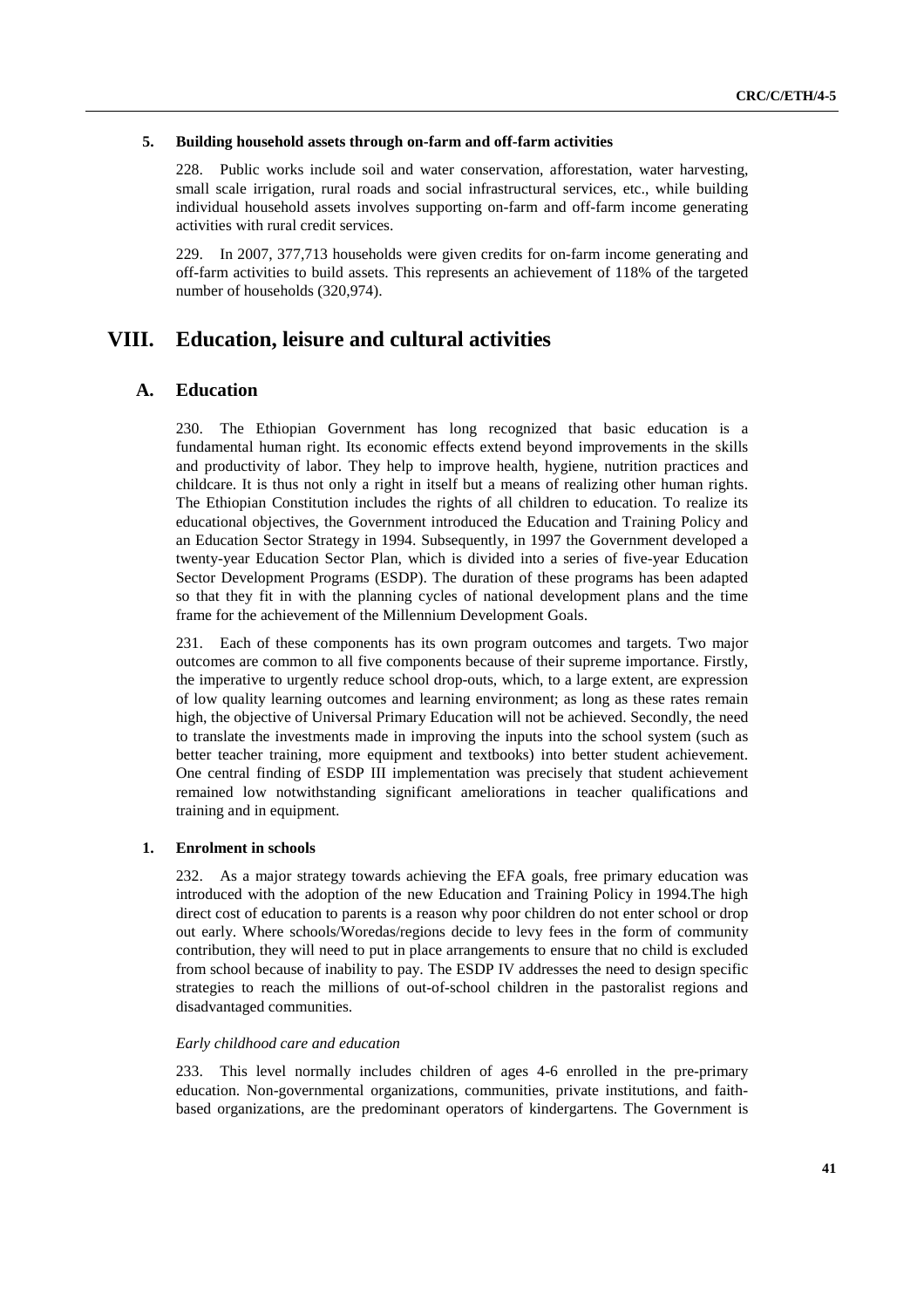involved in developing curriculums, training teachers, and providing supervisory support and more recently, developing an integrated policy framework and ECCE monitoring tools.

234. Interesting initiatives have been launched with success in various regions, through the support of development partners and in close collaboration with the local communities. These initiatives include organizing pre-primary classes referred to as "Zero Class" within an existing primary schools, and also having older children enrolled in grades 5 to 8, supporting the development of pre-literacy and pre-numeracy skills in 4 to 6 year olds through play, song and reading (Child-to-Child). This has helped in spreading Early Childhood Care and Education into rural areas.

235. According to EMIS 2009/10 out of the estimated 7.12 million children between the ages of 4-6 years only about 341,315 children have been reported to have access to preprimary education in the 3,318 kindergartens all over the country. Though the enrolment is small when compared to the number of children found in the age group, it is worth noting that this figure does not include children enrolled in non-formal ECCE programs like the "Child-to-Child" approach as well as in the Zero Class initiatives. The General Enrolment Rate (GER) for kindergarten in 2009/10 is 4.8% which is higher than the previous year by 0.6 percentage point.

#### *Primary education*

236. GER in primary education at national level shows a continuous increase. GER for 2009/10 at national level is 93.4%, among which 96.6% are boys and 90.1% are girls. The gender gap has been steadily reducing with girls falling behind boys by 6.5 percentage points (EMIS 2009/10).

#### *Secondary education*

237. The net enrolment for the first cycle of the secondary school (grades 9-10) shows increment, from 13.5 in 2008/09 to 16.4 in 2009/10. The second cycle of the secondary school (grades 11-12) shows an average annual growth of 18.4 which is faster than the first cycle of the secondary school. In 2009/10, the GER for the preparatory program was 7% i.e., 8.9%, and 5% for boys and girls respectively.

#### *Alternative Basic Education (ABE)*

238. ABE program as designed under ESDP, aims to provide basic education through alternative modes of delivery for pastoralist and semi-pastoralist areas of the country. To realize the goal of universalizing access to primary education by 2014/15, ESDP III envisaged provision of basic education through alternative modes. Accordingly, ABE centers were created in many regions in the last five years.

239. ABE is designed to provide the equivalent of the first cycle of primary education within 3 years and is open to older children and offers flexible modality of education.

| <b>Total</b> | 817,332               | 582,766               | 637,243               | 780,342               | 955,694               | $4.0\%$ |
|--------------|-----------------------|-----------------------|-----------------------|-----------------------|-----------------------|---------|
| Female       | 391.296               | 271.339               | 287,380               | 357,830               | 424.491               | 2.1%    |
| Male         | 426,036               | 311.427               | 349,863               | 422.512               | 531203                | 5.7%    |
| Year         | 1998 E.C<br>(2005/06) | 1999 E.C<br>(2006/07) | 2000 E.C<br>(2007/08) | 2001 E.C<br>(2008/09) | 2002 E.C<br>(2009/10) | AAGR    |

#### **Enrolments in ABE Centers by gender**

*Source*: EMIS 2009/10.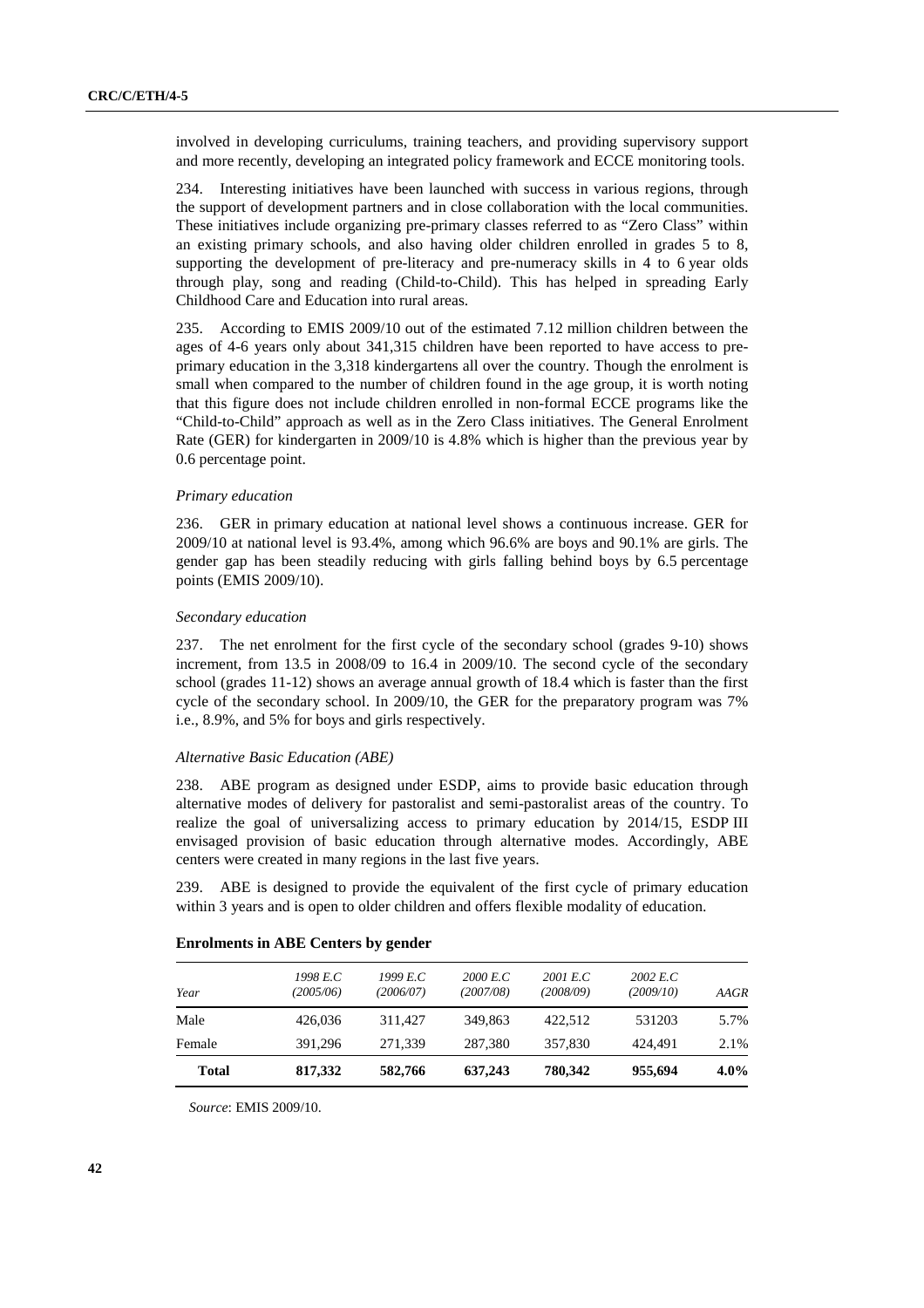240. As can be noted from the above table, ABE has contributed to the enrolment of primary education of about 955,694 students within the past five years, and contributes additional 5-6% coverage to the GER for primary education. The ABE enrolment has increased by more than 170,000 compared to the previous year. The gross enrolment rate in the ABE program for  $1<sup>st</sup>$  cycle of primary education is 11% for both sexes, 10% for females and 12% for males.

#### *Adult education*

241. Adult and non-formal Education is designed to address the primary education needs of adults and others who are substantially older than the traditional primary school going ages of 7-14 years. These community literacy and skill training centers offer programs related to the specific needs of the rural community.

242. Data capturing for these programs, as acknowledged by the government, is comparatively new and thus the accuracy of reporting is uneven. The reporting is further complicated because many such programs are operated by non-government entities and the regions are not fully sensitized on the importance of the role of this type of education. In 2009/10, the total enrolment in the Functional Adult Literacy program was 77,180 females and 120,469 males.

#### *Technical and Vocational Educational Training (TVET)*

243. The number of TVET institutions, both governmental and non-governmental, has increased considerably. According to EMIS 2009/10, the total enrolment in TVET in the year 2005/06 was only 123,557. In 2009/10, enrolment increased to 353,420. This figure is quite small when compared to the number of students who should be enrolled in TVET programs for the past three years. In 2009/10, female enrolment constitutes 44.3% of total enrolment, indicating a relatively good gender balance at the national level.

#### *Tertiary education*

244. The overall enrolments as well as the intake capacity of higher education institutions have significantly increased during the ESDP III period (2005/06 to 2009/10). Twenty two universities are now distributed over the country with thirteen additional ones created under ESDP III.

245. More than 50 higher education institutions are established by the private sector within the planning period. Thus, overall enrolments have increased from 149,694 to 319,217 in the planning period of which 17.3% of the total enrolments 55,264 are in nongovernment institutions. As a consequence, the GER for higher education increased from 3.6% in 1999 to 5.3% in 2008/09. This shows that the private higher education institutions have an observable contribution to the education sector. This means that in enrolment in higher education has now come close to the African average in GER of 6% in 2000.

#### *School feeding programs*

246. School feeding programs are being provided to 1,200 schools based on a situation of low enrolment in high food insecure areas to stabilize/reduce student dropouts and increase grade performance and enabling students to continue their education to higher levels. Additional incentives are given to parents in pastoral areas, to send their daughters to schools and attend at least 80% of the school days. The program is funded by WFP and managed by the Ministry of Education. The program has resulted in increasing student enrolment and improving student performance. For example, student enrolment rates in Oromiya increased by 25% as a result of introduction of the school feeding program.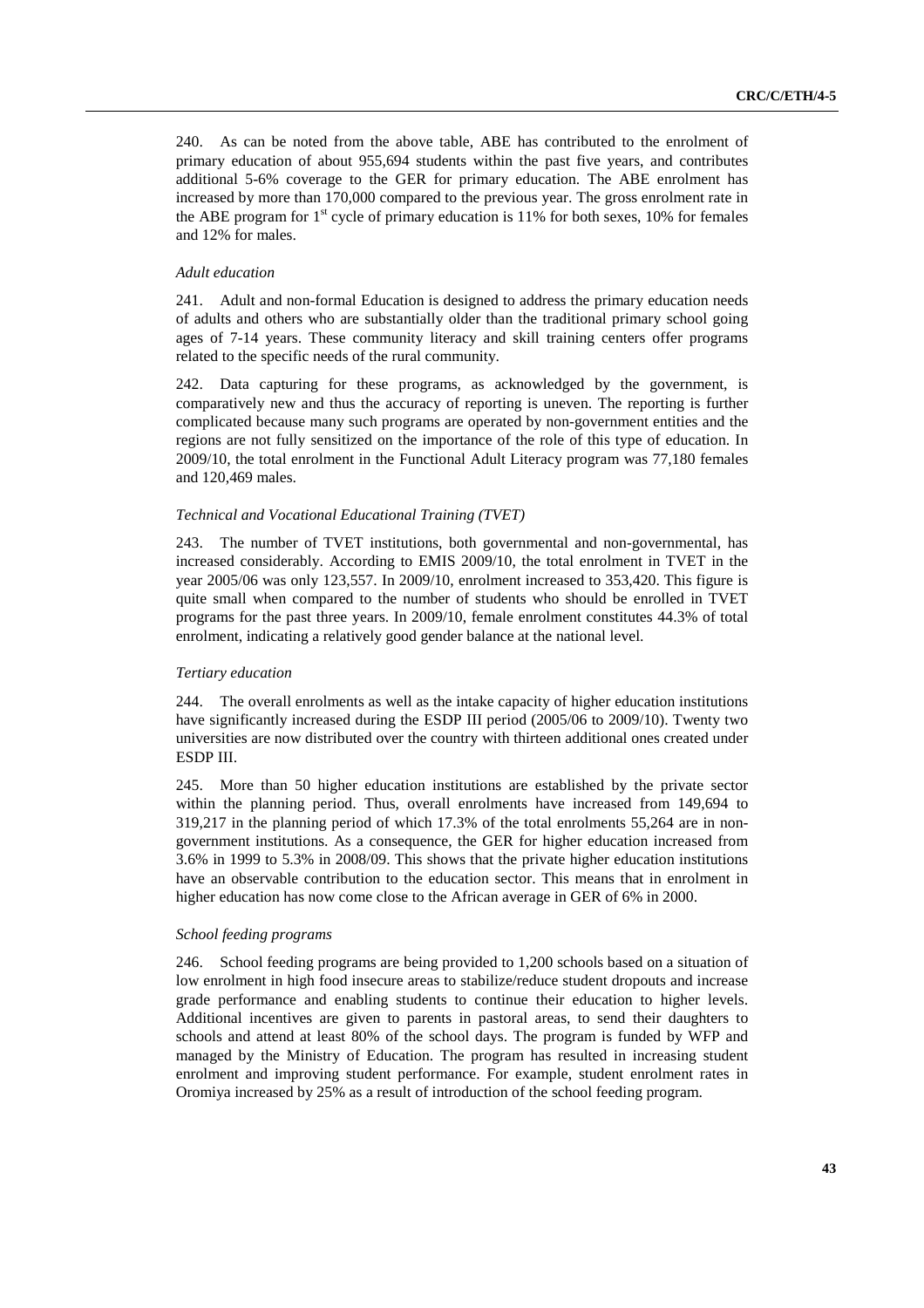#### **2. Public expenditure on education**

247. One indicator of future financing is the progression of education financing over the life of ESDP III. The total financing requirements for ESDP III were estimated at around Birr 53 billion (at 2006 prices) broken down. Table 3 shows the planned cost of ESDP III**.** 

248. In the ESDP III it was assumed that the rate of growth of GDP will be in the range of 7.3% to 9.6%. The Government was also committed to increase the share of education from GDP from 3.1% in 2004/05 to over 7% in 2009/10. Based on a 9.6% growth rate, the Government allocation to education was estimated to increase from about Birr 5 billion in 2005/06 to Birr 10.9 billion in 2009/10. Community contributions were estimated to increase from Birr 784.5 million in 2005/06 to Birr 1.13 billion in 2009/10 and the cost sharing in TVET and tertiary education from Birr 32.4 million in 2005/06 to Birr 106.9 million in 2009/10.

#### **3. Training of more teachers to improve facilities**

#### *Teachers development*

249. During ESDP III, the total number of teachers in primary and secondary education went up from 171,079 (60,902 women) in 2004/05 to 270,594 (100,680 women) in 2008/09. This swift increase has allowed a decrease in the pupil/teacher ratio at both levels.

250. A Teacher Development Program was launched in order to improve qualifications and professional development of teachers. The plan covered the period 2004/05-2006/07 and was later on extended through the year 2007/08. Amongst the major achievements of this program, the following are worth mentioning:

- The required qualification level of primary school teachers has been increased from a one year certificate course to a three year diploma course attained after completing grade 10. Requirements for training of secondary school teachers were changed from only bachelor's degree to a bachelor's degree course in a major field and one year course in professional teacher training.
- A special practicum program was introduced in pre-service teacher training.
- A revision of the curriculum was undertaken to adapt the different teacher training curricula to the new teacher qualification requirements.
- An English Language Improvement Program (ELIP) was established from which more than 150,000 teachers have already benefited, while English Language Improvement Centers (ELICs) were set up at some TEIs.
- A Higher Diploma Program (HDP) was created to enhance the quality of teacher educators in both CTEs and universities.
- Continuing Professional Development (CPD) was introduced for teachers in most schools, employing weekly sessions, drawing on either school based, and cluster or district-level expertise.

251. A special Leadership and Management Program (LAMP) was initiated to build the capacity of school principals and supervisors in planning and management.

252. Regarding female teachers, women are given 50% (60% in some regions) affirmative action quota during recruitment of primary school teachers while being given equal opportunities to compete with men candidates for the remaining 50%. The MOE developed new selection guideline for teaching staff in secondary education. In the new selection guideline, there is a 30% quota for females.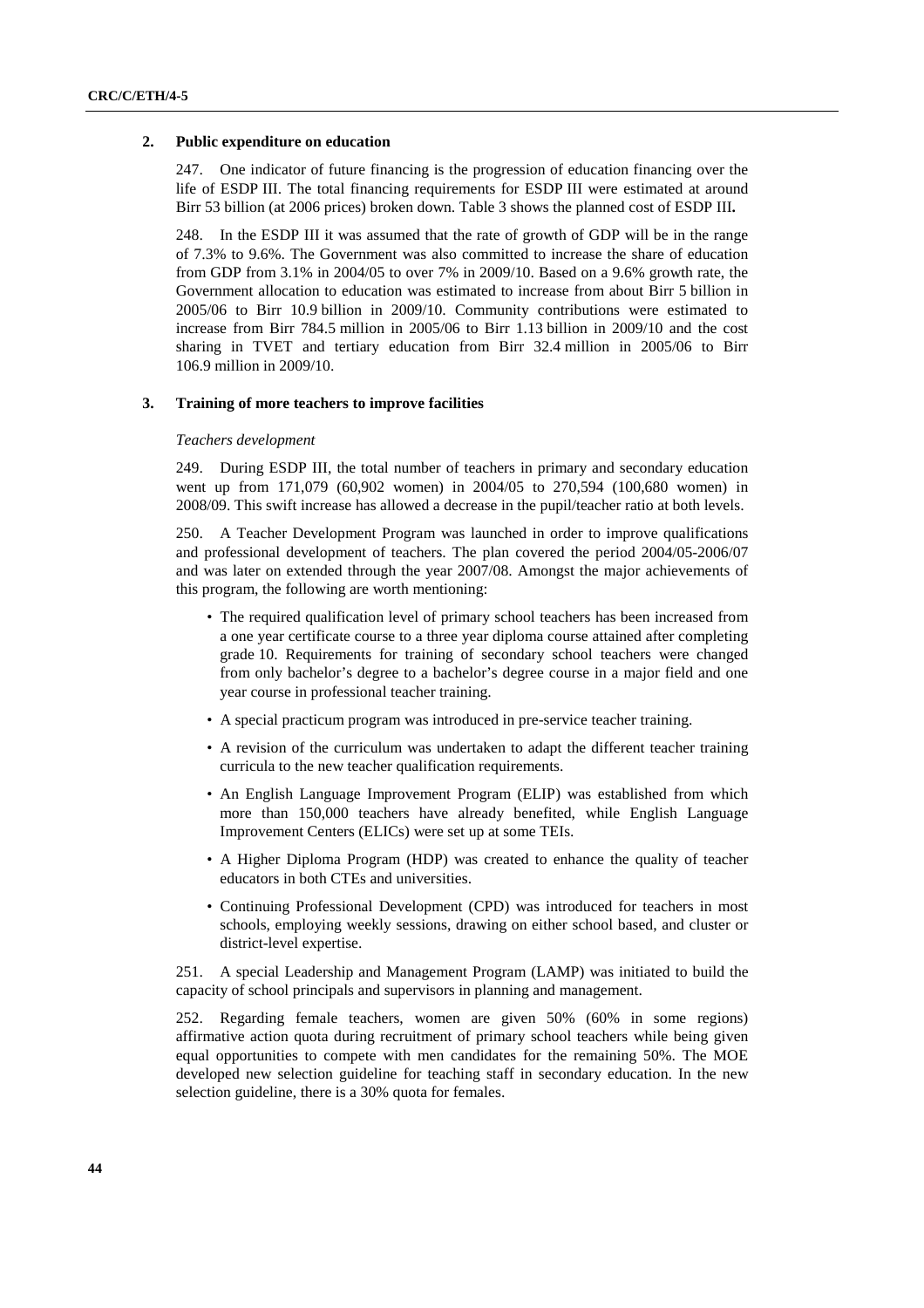#### *Certified primary school teachers*

253. According to national standards, the minimum requirement for teaching in primary schools/grades1-8 is a qualification from the College of Teacher Education/CTE. It is noted that there has been a rapid growth in certified teachers for the upper primary school/5-8. Table 4 shows the number of Certified primary school teachers.

#### *Certified secondary school teachers*

254. The percentage of qualified teachers is higher in secondary than in primary education. Nationally, 77.4% of all the secondary teachers are qualified for their level of teaching. However, there is considerable variation by region in the percentage of qualified teachers.

#### **4. Schools and facilities**

#### *Primary schools*

255. The evaluation of ESDP III has indicated an increase in the number of primary schools during its implementation period (2005/06-2009/10) from 19,412 in 2005/06 to 26,951 in 2009/10.

256. As regards school facilities, there were 238,833 classrooms in 26,951 schools during 2009/10, and among the existing 26,951 primary schools 37.4% (10,070) have access to water; more than 90% have latrines; 14.5% (3,919) have clinics for students; 50.7% (13,676) have pedagogical centers; and 37.3% (10,050) have libraries. The 2009/10 student/classroom ratio is 57.4:1 in primary schools although the target was to reduce the ratio to 50:1. The student/ text book ratio in 2009/10 is 1.5:1; as opposed to the planned ratio of 1:1.

### *Secondary schools*

257. There are 1,355 secondary schools in Ethiopia. The system of double shift, which is needed to accommodate the rapid growth of 20% enrolment per year, is noteworthy. All secondary schools have latrines. Moreover, 69.9% (947) of secondary schools have water facilities, 33.4% (452) have clinics, 86.42% (1,171) have library facilities and 1,783 have laboratories and some schools have two or more laboratories.

### **5. Ensuring access to informal education for vulnerable groups**

#### *Increased access to education*

258. The focus under ESDP IV is on the children who are still out of school. The activities that will be undertaken during ESDP IV can therefore be grouped into two sets: (1) those aimed at further expansion of access to primary education, and (2) those more specifically focused on equity and on decreasing the existing enrolment gaps between various groups.

259. The first set of strategies include expanding the number of primary schools with special emphasis on reducing the distance between schools and pupils' homes, particularly for second cycle primary students (grades 5 to 8). Transformation of the existing ABE Centers into regular schools, and establishing more ABE Centers when and wherever necessary is a major strategy because ABE is considered a solution to providing access for hard-to-reach children. In the long run, the strategy is to phase out ABE Centers and use other solutions to address those children who still cannot access formal schooling due to a variety of reasons. Recognizing that many children will have a need for informal schooling, a set of recommended strategies are listed in the program matrix.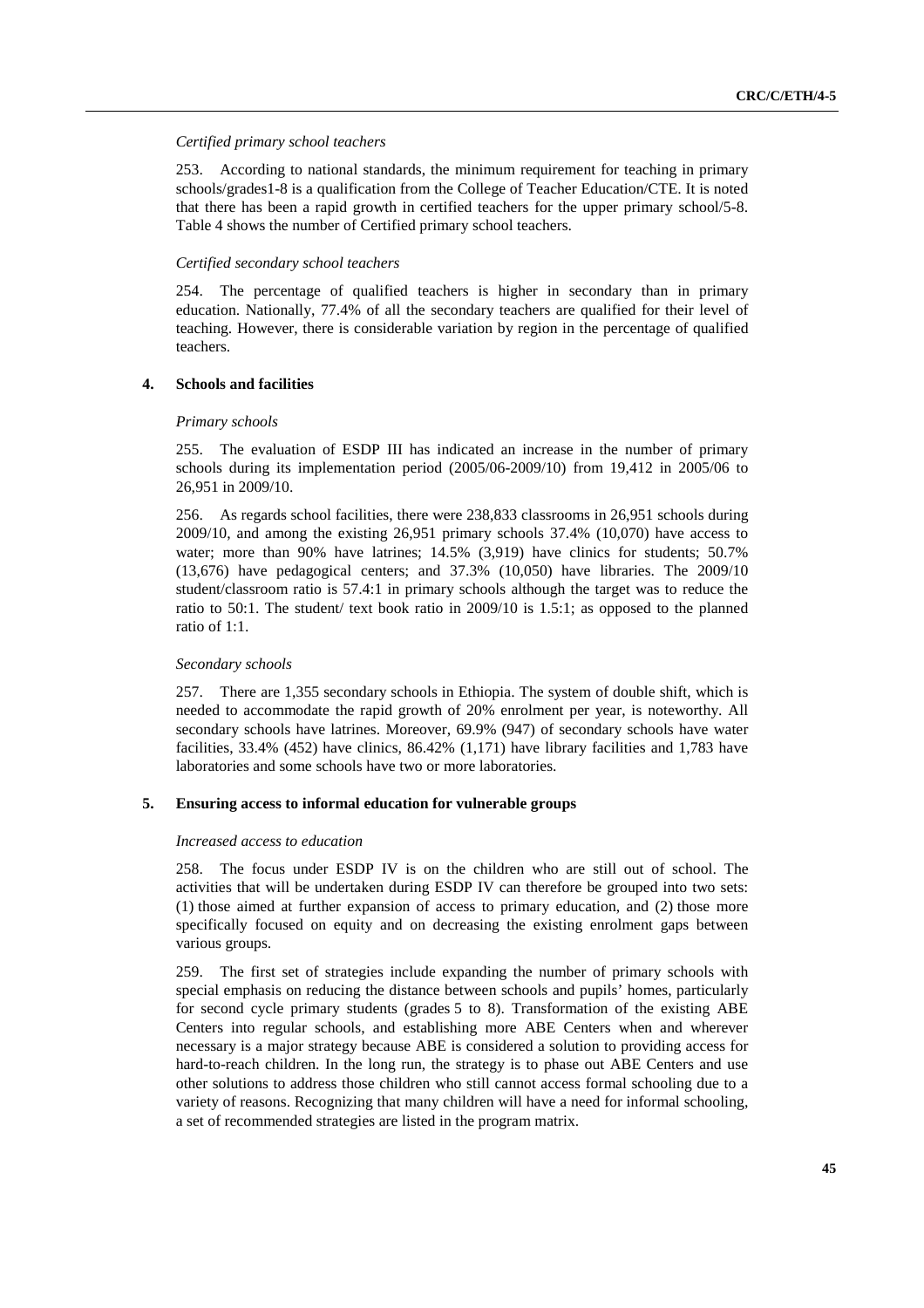260. The second set of strategies include the use of multi-grade classes as a means of integrating and maintaining children living in scarcely populated areas, the provision of special support programs, scholarships and school feeding programs. Alternative education services like mobile schools, para-boarding schools for second cycle primary will continue in order to meet the needs of pastoralist and semi-pastoralist populations.

261. NGOs, CSOs, donors and international organizations like the UN support activities related to school feeding and by financial and material provisions for vulnerable children and those with special needs. Various support and accountability mechanisms are developed in relation to actions relating to girls' access and retention in schools.

#### *Special educational needs*

262. According to the data collected in 2009/10, the total number of students with special education needs in primary school (grades 1-8) is around 47,463, in lower secondary level (grades 9-10) is around 3,871 and upper secondary level (grades 11-12) is around 536. The number of children with special educational needs who are currently attending schools is expected to exceed this figure.

263. The Ministry of Education has adopted a Special Needs Education (SNE) strategy regarding the provision of the service within the existing structure and in the framework of inclusive education. The final goal of the strategy is to ensure access and quality education for marginalized children particularly for children with disabilities. The General Education Quality Improvement Program (GEQIP) has also given emphasis to these issues and incorporated them in the teacher development component. Thus, a teacher training program is specially designed for "training teachers in SNE screening". Programs are implemented to strengthen Pre-Service and In-Service Teacher Training for SNE and provision of SNE materials to TEIs and cluster resource centers.

#### **6. Strengthening vocational training for children who have left school**

264. The Education and Training Policy states that, parallel to general education, diversified technical and vocational training should be provided for those who leave school in the following manner:

(a) Training in agriculture, crafts, construction, basic bookkeeping in the form of apprenticeship for those with the appropriate age and leaving primary school;

(b) Technical and vocational training in agriculture, industrial arts, construction, commerce and home science for those who may not continue with their general education after primary school;

(c) Technical training for those who complete grade ten to join middle level manpower.

265. Accordingly, in some regions, training in different areas is given to those who drop out of school at any level of education.

#### **7. Education on human rights and civic education**

266. Civic and ethical education textbooks for grades 5 to 12 have been produced in order to increase the awareness of children and community members about human rights and by establishing different activities inside and outside of school compound.

#### **8. Technical assistance to improve access to education for girls**

267. The Ministry of Education cooperates with other donor agencies to enhance the access and quality of teaching and learning activities. In this regard, the World Bank has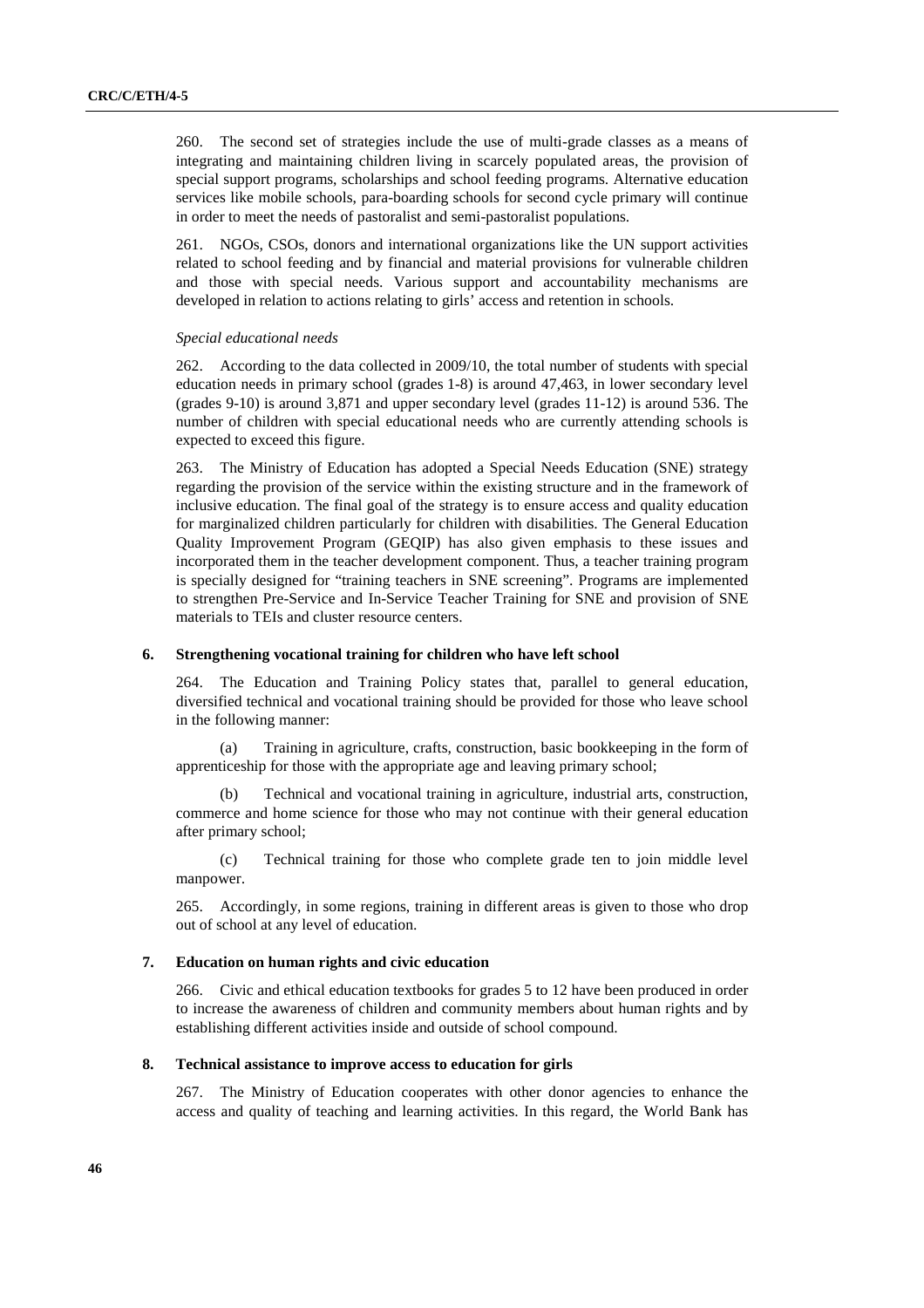provided institutional and capacity building support to the Ministry and contributed computers to schools. The World Bank, UNICEF and other donors also contribute to the General Education Quality Improvement Program (GEQIP) which targets basic education systems being implemented in all regions.

268. UNICEF supports the Ministry and regional bureaus to (1) expand access to ECCE in order to promote school readiness and reduce drop-outs from the first cycle, (2) improve access to education for girls and marginalized children, (3) support the strengthening of capacity for effective classroom instruction and school management as part of the School Improvement Program (SIP), and (4) capacity development for effective sector management especially in the developing regional states. Other international bodies like the Japan International Cooperation Agency (JICA) cover the training of staff in the education sector in the field of sciences and mathematics; teacher training, development of teacher guides, and providing teaching materials.

269. In addition to this, strengthening human resource capacity and achievement of the Millennium Development Goals (MDGs), of which education is a key element, was a cornerstone of the World Bank's Country Assistance Strategy (CAS) for 2008-2011. Several operations financed by IDA and other development partners (e.g., the protection of the Basic Services Project and the Public Sector Capacity Development Project) also provide support in priority areas that will have significant benefits for the education sector.

270. The Ministry of Education is undertaking different activities in collaboration with different NGOs and CSO to address school level barriers for girls' education. Some efforts have been made to support female students; in tutorial support, counselling and other support for girls at all levels. In some emerging regions, mobile schools have been constructed to create educational opportunities for girls.

### **B. Rest, play, leisure, recreation and cultural and artistic activities (art. 31)**

271. The Sport Commission has been entrusted with the task of catering for sports and recreational activities of children, youth and adults including children with disabilities. There are some training projects developed and implemented for children and youth in athletics, football, volleyball, basket-ball, tennis, etc. In addition to this, the Sport Commission encourages the formation of sport associations, local and school clubs and provides sport equipment to develop competition systems for children and adolescents.

272. Two hundred leaders were trained to organize and support sport associations and 11,193 sport associations were established from national to Kebele levels. Out of these, 26 associations are registered at a national level. To expand and strengthen sports activities and fulfil communities' training needs, 7,567 different sports grounds are created in suitable locations.

273. Students take mandatory physical education courses and have some space and fields for sport activities, particularly in the rural schools. However, as the size of urban population and the number of students increased, quite a number of schools have little space for various games, such as football, handball, etc.

274. The Ethiopian Government is aware of the importance of respect for Ethiopian cultural values and is undertaking various activities through the Ministry of Culture and Tourism:

• Different kinds of events and competitions are organized for the general public, including children and adolescents. These events include activities such as painting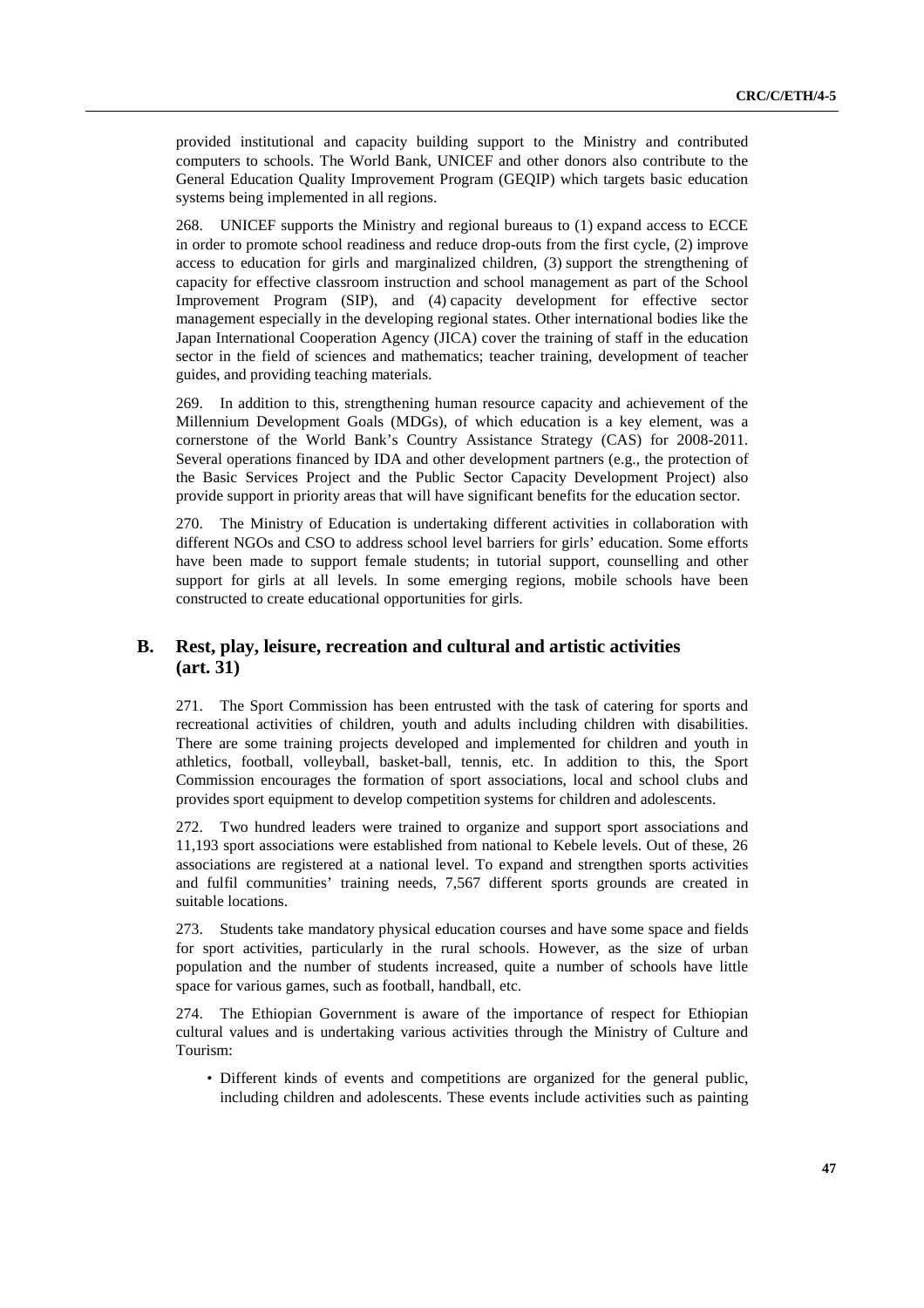and handicraft exhibitions, typical food and drink tastings and concerts by national and international artists.

- A wide range of cultural and artistic activities are held outdoors and in theatres, museums, cinemas, galleries, mobile libraries, libraries, record and documentation centres, fine arts and handicraft training centres and other institutions. Children are encouraged, mainly through schools, to visit museums, theatres and historically important sites. Students are offered discounts on entrance fees on presentation of identity cards. Children below 10 years old are exempted from payment.
- Different types of literature are provided for children in municipal libraries.

275. There are initiatives to establish youth centers which provide library services, awareness creation training, distribution of children books, counselling and skills training.

276. Some measures have also been taken in order to increase the number of radio and TV programs for children and adolescents and other products of children's culture (for example magazines, literature, music, theatre, video, etc.) However, issues of children's, leisure, play and cultural activities have not received the attention and resources it requires, mainly due to lack of resources, inadequate community participation and understanding of the need.

277. In 2010, internationally accepted standards are prepared regarding children's accommodation, food, entertainment, etc. in tourist destinations.

## **IX. Special protection measures (arts. 22, 32-36, 37 (b)-(d), 38, 39, and 40)**

278. The Government of Ethiopia considers children as the most precious human resource, and investment; and their wellbeing is regarded as investment for the future. In light of this, in collaboration with the society, development partners and civil society organizations, the Government has been doing all possible not only to improve their wellbeing but also to ensure their development in a holistic manner.

279. The GTP primarily provides for equitable benefits to children from development initiatives. These include reduction of the rate of incidences of abuse and exploitation, reduction of illegal child migration and trafficking, increased support to vulnerable children, reduction of HTPs that affect children, and ensuring the protection rights of children. Relative to other sections of the community, children's vulnerability to man-made and natural catastrophe is higher, thus efforts will be strengthened to minimize the vulnerability of children during the five year GTP period.

280. Children require special protection when they are arrested, accused or found guilty of an offence by the justice system. Violence in the home, trafficking, living and working on the streets, migration, labor exploitation, and dysfunctional families are some of the key factors that put children at risk and increase their vulnerability to different forms of violence.

### **A. Refugees (art. 22)**

281. With reference to the Committee's recommendations contained in paragraphs 65 and 66 (a)-(f) of the concluding observations on Ethiopia's third periodic report (CRC/C/129/Add.8), with regard to refugees, the following measures are taken:

The basic principles of refugee protection are based on the provision of special care and protection to all children under the age of 18. The best interests of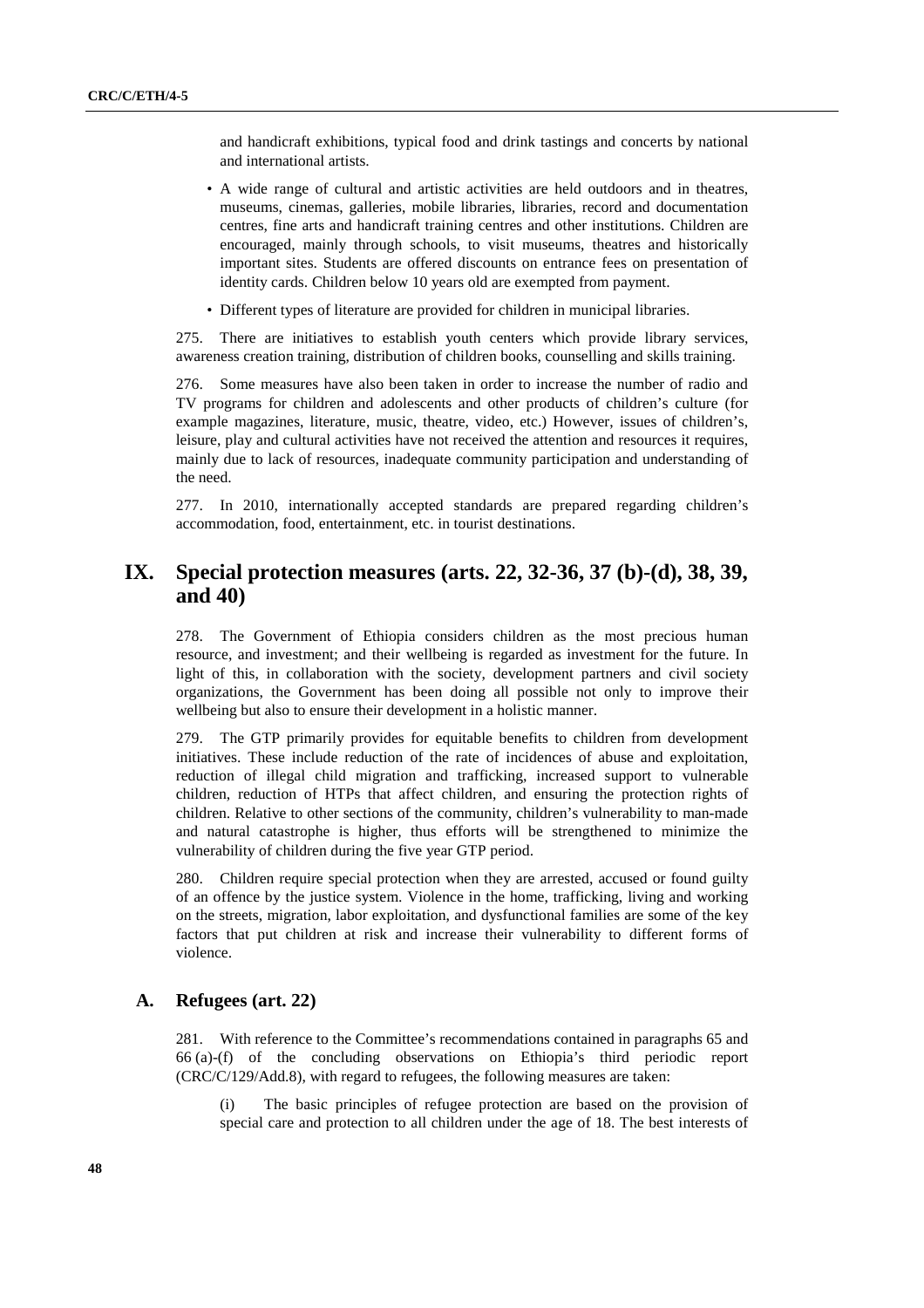the child are always of paramount consideration. The care and protection of refugee children entails independent representation in refugee proceedings, protection from discrimination and prevention of possible abuse, free access to medical care, access to primary education, and secure accommodation, access to free social and psychological assistance, and access to leisure-time activities.

(ii) Under the Ethiopian Proclamation No. 378/2003, Ethiopian nationality could be acquired in different ways. Article 3 (1) stipulates that any person may acquire Ethiopian nationality if one or both his/her parents are Ethiopians. Article 3 (2) states that an infant who is found abandoned in Ethiopia shall, unless proved to have a foreign nationality, be deemed to have been born to an Ethiopian parent and shall acquire Ethiopian nationality. This way of acquiring nationality gives protection to infants and has a significant contribution in avoiding statelessness.

(iii) Ethiopia is striving to meet its obligations under international laws on refugee children, working in collaboration with international organisations, especially with the United Nations High Commissioner for Refugees (UNHCR). Currently, Ethiopia provides shelter and basic services for 273,323 refugees from neighbouring countries (Somalia, Sudan, Kenya and Eritrea).

(iv) Most of the refugee families with children live in various shelters. Refugees from Somalia live in Bokolmayo, Melkadida, Aw-baare, Shedder Kobe, Hilaweyn and Kebrbeyah of Somali Regional State. Kenya-Borena refugees live in Megado and Dillo refugee site in Oromiya Regional State. Refugees from Sudan live in Pugnido, Tongo and Sherkole refugee camps of Gambella and Benshangul Gumez Regional State, Eritrean refugees live in Shimelba, Asayta, Berahele, Maiaini Adi-Harush refugee camps of Tigray and Afar region.

School enrolment of refugee children commences immediately after their settlement in the camps. Residential facilities are constructed for OVC to prevent further abuse. Seminars and training courses are organized for refugees in order to inform them about the available services and their rights, and the rights of their children.

### **B. Children in armed conflict (art. 38)**

282. As indicated in the third periodic report, the minimum age of recruitment to the armed forces is 18 years. The recruitment process is undertaken with high sense of responsibility in order to avoid recruitment of children even if they volunteer. The armed forces have internal regulations that have clear criteria for recruitment in accordance with international standards. In addition to these, Ethiopia has ratified the Geneva Convention Relating to the Protection of Civilian Persons in Time of War and the 1977 Additional Protocols to the Geneva Conventions. In the reporting period, Ethiopia has also signed the Optional Protocol on the Involvement of Children in Armed Conflict. Ethiopia is also a party to the African Charter on the Rights and Welfare of the Child (ACRWC) and recognises its obligations under the Charter to prohibit the use and recruitment of children below 18 years of age.

283. As an additional precautionary measure to prevent recruitment, it is stated in the GTP that a national birth registration system will be introduced. However, after the third periodic report, Ethiopia was not involved in any hostilities or internal conflicts that might require calling up of armed forces, either as a regular or a special measure.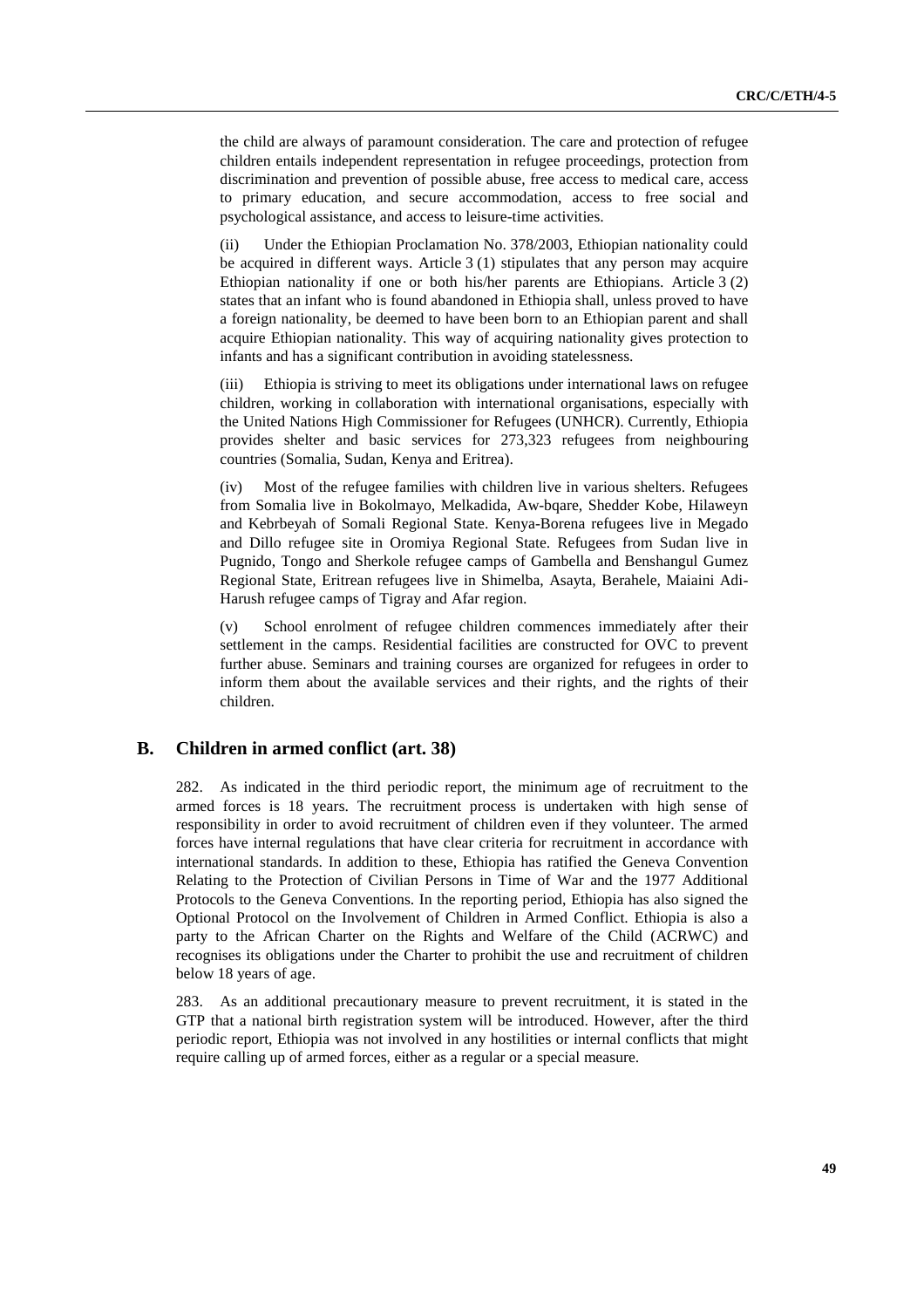### **C. Street children**

284 With reference to the Committee's recommendations contained in paragraphs 69 and 70 (a)-(d) of the concluding observations on the third periodic report, with regard to the lack of sufficient data on street children and increasing number of street children in major urban centres, the following measures are taken:

(i) In 2007, the MOLSA estimated the number of children living on and off the streets at around 150,000, with about 60,000 living in Addis Ababa. The root causes of the problem were identified as poverty, family disintegration, neglect and violence at home, lack of educational opportunity, death of parents and sexual abuses.

(ii) Ethiopia has intensified its campaign against poverty through the implementation of comprehensive poverty reduction strategy. This strategy succeeded in registering constant improvement in the level of poverty from 38.7% of total population in 2004/05 to 29.2% in 2009/10**.** This is a positive development towards the right direction which will have a contribution to addressing the problem of vulnerable children and their families.

(iii) A series of rehabilitation, reintegration and protection measures are taken by the government in collaboration with NGOs, as a result of which, the number of street children has reduced. The main strategies were provision of micro-finance and training opportunities for youth and mothers living on the streets in order to support them to engage in income generating activities and improve their livelihood. Furthermore, the establishment of social services in rural areas reduced the displacement of children from rural to urban areas.

(iv) MOLSA prepared a national plan of action on the Elimination of the Worst Forms of Child Labour in Ethiopia 2010-2014 (NPAEWFCL). The overall goal of the NPAEWFCL is to reduce and eliminate the incidence of the worst forms of child labour by 2014, and to create conducive environment for addressing all other forms of child labour in the long term. The leading agencies of the NPAEWFCL – MOLSA, MOWCYA, MOJ, Human right Commission, Institute of the Ombudsman, the Federal Supreme Court, Federal Police and Prison Administration, and the Public Prosecution Office – have also the mandate to monitor the implementation of the NPAEWFCL. Laws, policies, and guidelines are regularly reviewed and updated in accordance with international instruments and standards, as well as the overall goal of eliminating child labour and its worst forms.

(v) The MOE has initiated a program to increase accessibility of education to working children and children from poor families and vulnerable communities, in line with the goal of achieving Universal Primary Education.

(vi) Different measures are taken to enable youth living in the streets to participate in different income generating activities, such as in the construction of pedestrian pavements using cobblestone. The youth are also resettled with their families in different areas of the country. The Government in collaboration with regional governments, NGOs, religious institutions, community leaders and other stakeholders has initiated reintegration programs. More than 16,100 street children were reintegrated and rehabilitated through this initiative and begun to attend schools in their respective areas.

(vii). Cooperation agreements are entered into between Government and NGO partners to implement programs that aim at reunifying and reintegrating children living and/or working on the streets with their close and extended families. Local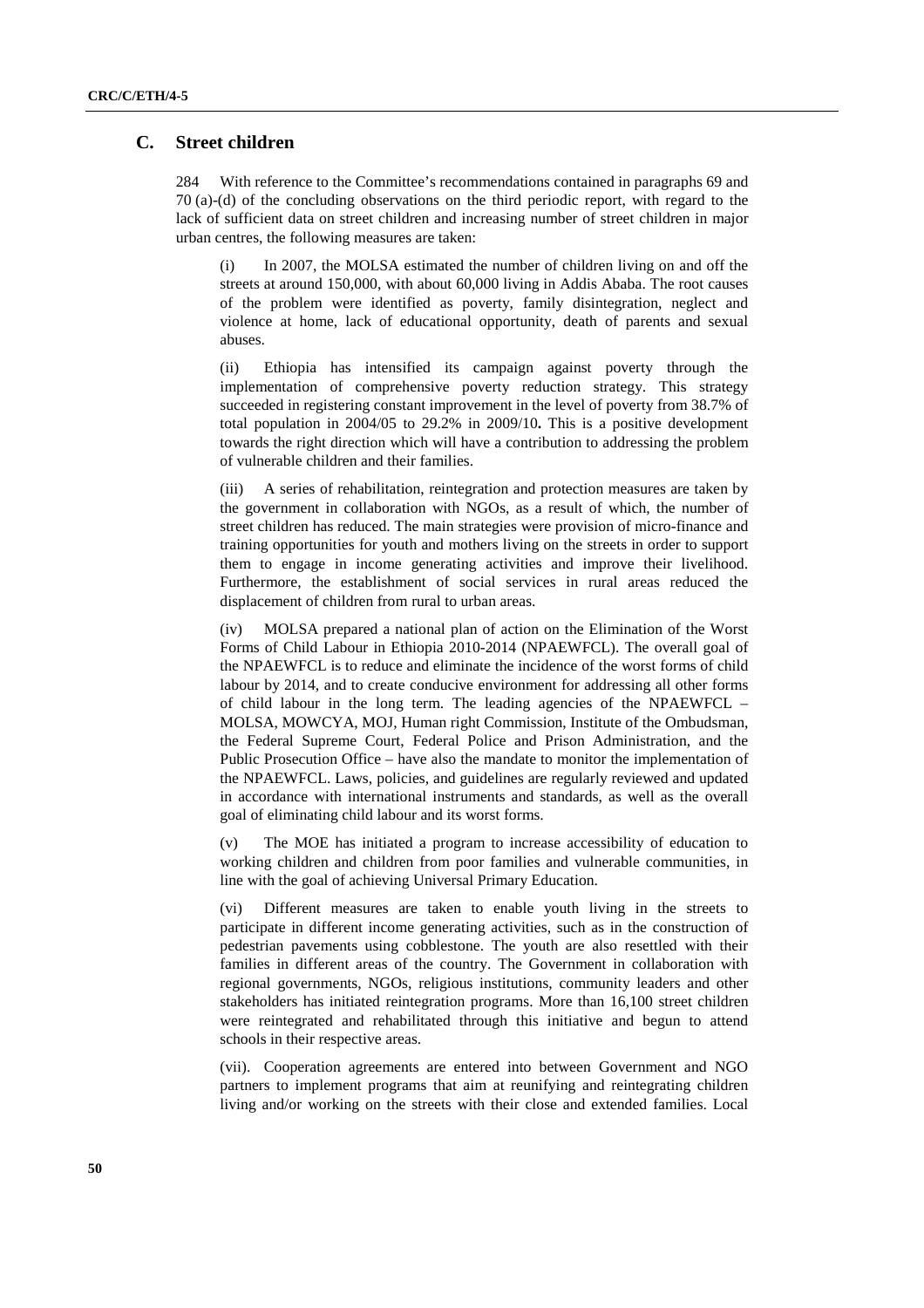administrative units, community organisations and committees are engaged in preventive measures in order to prevent children from living on the streets.

(viii). Services such as guidance and counselling, life skills and peer group support training are provided in view of enhancing psychological rehabilitation. Educational materials and school welfare fees and materials are provided for children with disabilities. Awareness creation has been conducted on child care issues by health extension workers. Vocational and entrepreneurship trainings are also provided for children who were capable of working.

#### **D. Administration of juvenile justice (art. 40)**

285. Pursuant to the Committee's recommendations contained in paragraphs 77 and 78 (a) and (i) of the concluding observations on the third periodic report, the following measures have been taken with regard to juvenile justice:

#### **1. Establishment of a separate system for the administration of juvenile justice**

286. Ethiopia has reformed its laws, took organizational measures to facilitate the effective implementation of the laws and procedures that deal with the special needs and respect the rights of children in conflict with the law. The laws of Ethiopia are, for the most part, complete in providing appropriate treatment of children in conflict with the law, in line with the provisions of the UN CRC. Some of the relevant considerations in this respect include the following:

- Article 9 of the FDRE Constitution incorporates all ratified international instruments, including the CRC into the law of the land. Accordingly, article 36 (3) of the Constitution states that juvenile offenders between the ages of 9 to 15 years, admitted to corrective or rehabilitative institutions shall be kept separately from adults (article 53). The Constitution further prohibits corporal punishment, and cruel and inhuman treatment in institutions responsible for the care of children.
- The Criminal Policy of Ethiopia, developed on the basis of the 4 principles of the CRC, aims to promote recovery and reintegration of children in conflict with the law. It also recognizes the importance of taking steps leading to prevention of re-offending and the use of detention only as a measure of last resort.
- The Criminal Policy calls for the establishment of special institutions at federal and regional levels which will oversee the appropriateness of the measures taking into consideration:
	- Special needs and circumstances of the child;
	- The principle of proportionality;
	- Laws, guidelines &programs to be revised & developed in line with the Constitution, national laws, international instruments & practices;
	- Special investigators, prosecutors & courts created at different levels.

287. The Criminal Code grants discretionary power to the court to decide, on a case-bycase basis, and impose alternative measures, for children 9-15 years of age. Article 53 (2) specifically states that alternative measures shall not be applied unless the child is convicted. Types of alternative measures include reprimand or censure (article 160), school or home arrest (article 161), supervised education (article 159), admission to a curative institution (article 158), admission to a corrective institution (article 162), fines (article 167) and conditional release/probation (article 168).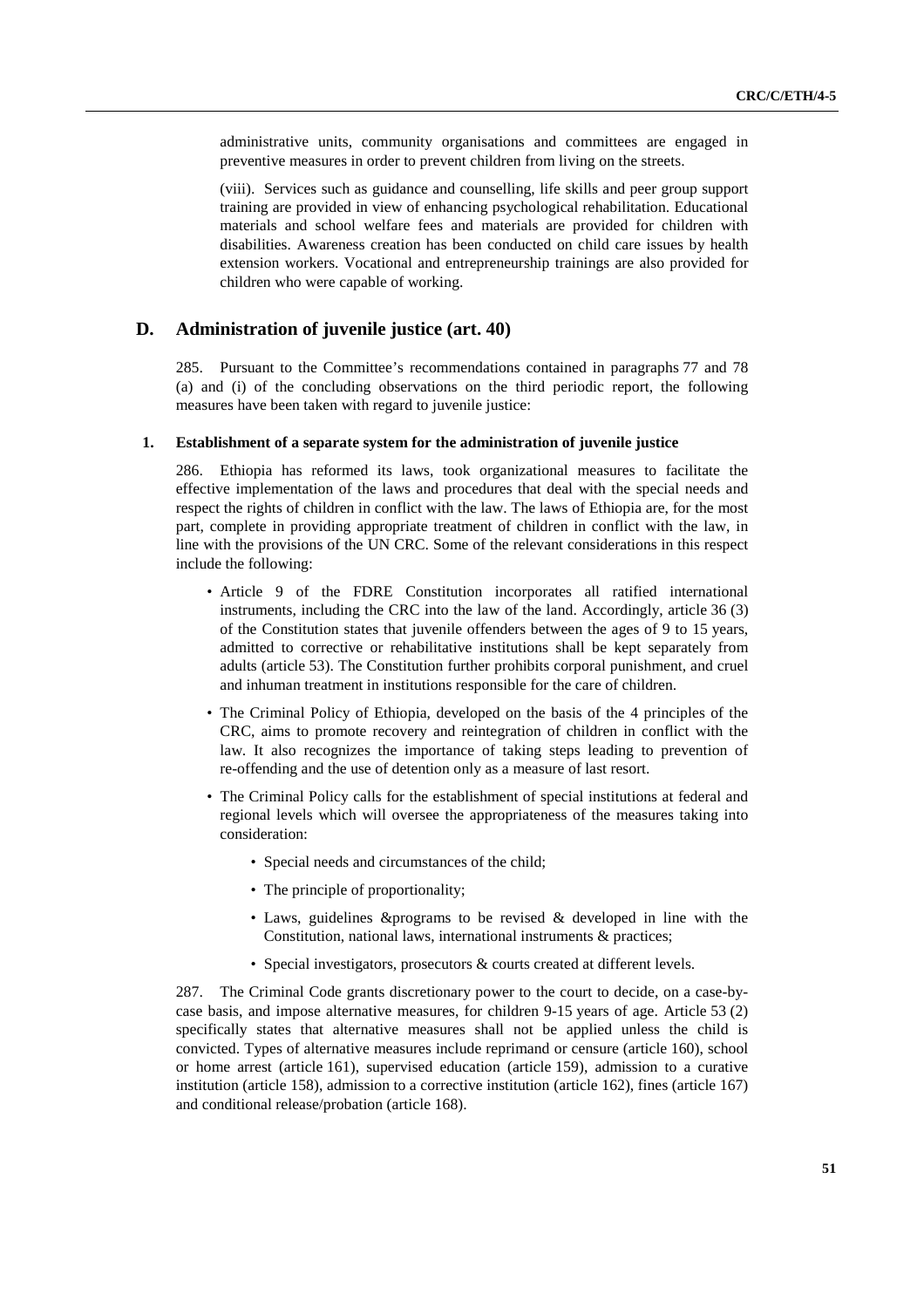288. Federal Prisons Commission Establishment Proclamation No. 365/2003 provides that only infants less than 18 months old, who need close maternal care, may stay in detention with their mothers. The Commission, however, has the duty to provide all that is necessary to the health and care of the infant.

289. The National Youth Policy adopted in 1996 by the then Ministry of Youth, Culture and Sports, and the National Youth Policy Implementation Manual developed in 2005 identify juvenile delinquency, living and working on the street and beggary as some of the social evils that negatively affect youth. The Manual also recommends awareness creation and advocacy activities; continued and sustained study and research; and expanding work creation and deployment as major strategies.

290. The administration of justice, in which the State has sought to provide deferential treatment for matters related to legislation and other measures applicable to children in contact with the law, guarantees the implementation of standards for justice in accordance with articles 30, 37and 40 of the Convention.

291. Child friendly courts which were previously limited to Addis Ababa are now established in the regions of the country. The establishment of these specialized structures has reportedly contributed towards improved treatment of children coming in contact with the justice system as victims, suspects, accused and convicted.

### **2. Children deprived of their liberty (art. 37 (b)-(d))**

292. A number of government institutions and NGOs working on child rights and justice issues have provided capacity building training and support to specialized child protection structures in Addis Ababa and the regional towns. Considering the seriousness of the problem of juvenile justice for children, governmental and NGOs have made various efforts toward the prevention and effective administration of child justice. Accordingly, over the past few years, many initiatives have sought to address child justice at different levels and within different sectors. Such interventions include:

- The MOJ implements a comprehensive Human Rights Training Project aiming to build the capacities of law enforcement and judicial personnel on topics including juvenile justice, and protection in the administration of criminal justice.
- The MOJ and the Federal Supreme Court have been undertaking the "Child Rights Protection Training Development" project aimed at establishing a child sensitive and protective justice system in collaboration with UNICEF as well as a range of actors including the Ethiopian Police College, Federal First Instance Court, Federal Training Centre for Judges and Prosecutors, and ACPF.
- The Child Justice Project Office (CJPO) organizes training on child development, child rights, child abuse and its impact, child friendly services, and juvenile justice issues targeting CPU staff, judges, and staff of child friendly benches as well as personnel of detention facilities, and the juvenile rehabilitation centre. These trainings are organized at federal and regional levels.
- Justice for All and Prison Fellowship-Ethiopia (JFA-PFE), an organization with interventions in over 110 prisons all over the country, has conducted capacity building projects on human rights, leadership, peace, democracy and good governance. FSCE has organized a number of training on social work, child case investigation, child psychology, child rights and child protection, guidance and counselling, and developmental psychology for CPU staff, volunteers working in CPUs and Community Based Correction Centres (CBCC), in Addis Ababa, Adama, and Dire Dawa.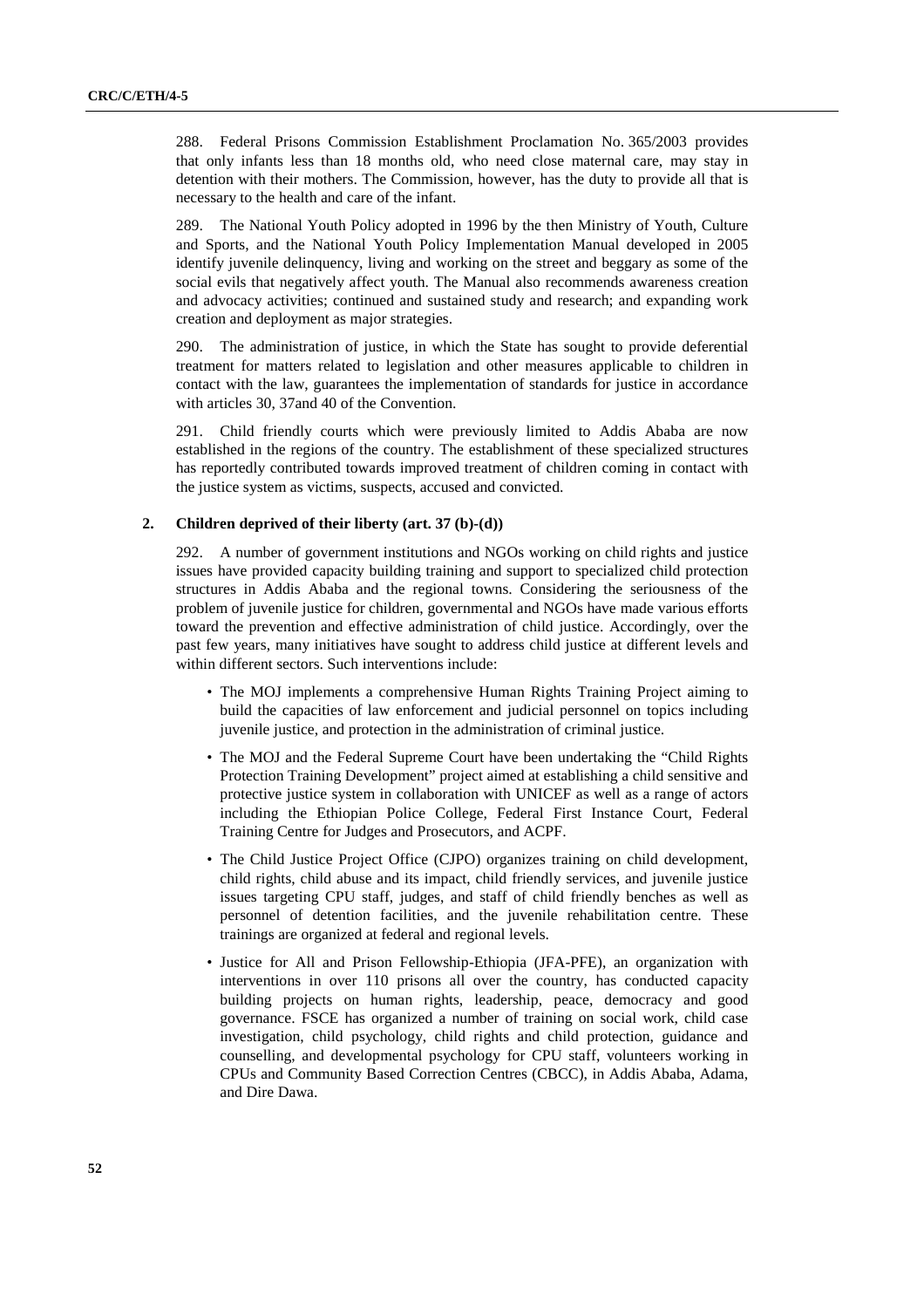- ACPF has organized training on children in conflict with the law and child counselling skills for CPUs in Addis Ababa.
- The Addis Ababa Police Commission, Save the Children Sweden, and FSCE have developed protocols and guidelines for the operation of CPUs, CBCCs and child friendly benches/courts.

293. The capacity building initiatives targeting the personnel of specialized justice system structures have contributed to an increase in the capacity and skills relevant to their activities.

294. The CJPO has developed guidelines for the operation of the Community-Based Correction C Centres (CBCC).

295. The existing specialized justice system structures provide legal aid and related services and linkages to psychosocial service providers for children suspected or accused of criminal offences as well. The specific services provided include:

- Legal and psychosocial services in CPUs: these services include guidance and counselling for children and their parents, material, tutorial and academic support in formal and non-formal education; recreational facilities; basic computer skills training; and library services;
- Social and rehabilitation services in CBCCs: children diverted from CPUs are provided with re-integration support through provision of educational, counselling and recreational services provided by volunteer tutors and social workers. Advice and follow-up are provided by community elders, volunteers and community workers; and
- Legal and social support in the child friendly juvenile benches/courts: these are provided by psychologists and social workers during judicial proceedings.

296. FFIC and CJPO have assigned social workers within the child friendly bench. Legal aid services are made available to children in contact with the justice system through programs implemented by NGOs and professional associations within and outside the justice system. NGOs such as ACPF, Lawyers for Human Rights in Adama, National Bar Association, ANPPCAN-Ethiopia, and APAP, provide legal advice and counselling in Addis Ababa and Adama. Although these initiatives begun in bigger towns, they have the potential to be replicated to other parts of the country.

297. Some initiatives have shown the potential for enhancing community engagement in matters relating to children in contact with the law. These initiatives include:

- Involvement of community leaders in preventing criminal behaviour among children and rehabilitating offenders through CBCCs which are operational in Addis Ababa;
- Involvement of child rights clubs and community based structures at the national and regional levels in the establishment of the CJPO;
- Establishment of community liaisons with law enforcement agencies, especially the police through community policing; and
- The community legal resource centres initiated by APAP in different towns, including in Addis Ababa and Adama.

298. Many of the protection measures identified for "young offenders" under the Criminal Code and the Criminal Procedure Code cannot be meaningfully applied in the absence of the required institutions within the justice system, including separate facilities for children deprived of their liberty, institutional care facilities, etc. However, the Ethiopian justice system has accumulated a wealth of good practices as a result of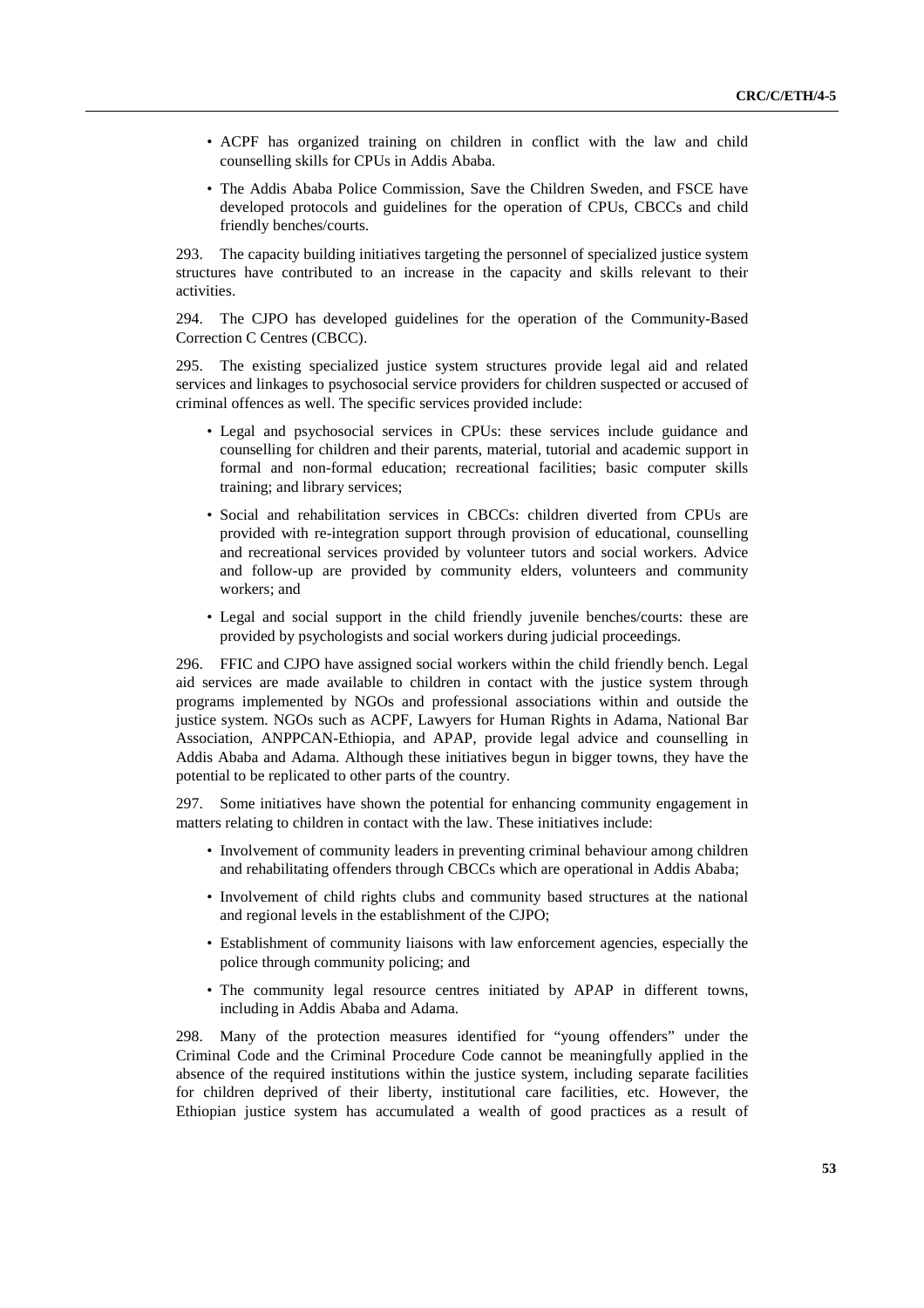government and NGO collaboration in relation to the establishment and operation of specialized law enforcement and judicial units. These include:

- The Community Based Correction Centres (CBCCs) have proved to be effective structures for diversion of children and thus, additional twelve CBCCs are established in Addis Ababa under a pilot project initiated by Forum on Street Children Ethiopia (FSCE) in collaboration with Save the Children Sweden and Addis Ababa Police Commission.
- CPUs are established in regional towns, including Adama and Dire Dawa, through the efforts of various government and non-government actors, and efforts are underway to replicate CBCCs in Adama and Dire Dawa through a project agreement signed between FSCE and the Women and Children's Affairs Bureau of the Dire Dawa City Administration by involving actors including Justice for Children Project Office at the Federal Supreme Court, regional police commissions and social affairs authorities. As a result, the CPUs are now part of the regional police commissions' structure.
- Child Justice Project Office (CJPO) is established and is operational under the Federal Supreme Court. Child friendly benches/ courts are functional in the Federal First Instance Court (FFIC) in Addis Ababa and Dire Dawa as well as in other regional towns including Adama in Oromia Regional State, Hawassa in the SNNPR, Mekelle, and in Bahir Dar. The CJPO plans to replicate the child friendly juvenile benches/courts in the regional judicial structure in Regional First Instance Courts (Woreda Courts) at Bahir Dar.
- Establishment of the Juvenile Remand Home in Addis Ababa to cater for the rehabilitation needs of children aged 9 to 15 years.
- Vocational trainings are given to 520 boys and 230 girls who are in conflict with the law in Oromia region. In addition to recreational facilities, guidance and counselling services are provided to rehabilitate the children without interruptions in their education. Similar services are also provided as preventive measures before detention. Psychosocial services are provided to 961 boys and 639 girls in different towns of Oromia region. Moreover, different trainings were provided to those children who are in contact with the law.
- 1,420 male and 368 female judges received training on child right protection and alternative care guidelines.

### **E. Children in situation of exploitation (arts. 32 and 34)**

299. There were two national action plans relevant to the promotion and protection of children from abuse and exploitation. These are the National Plan of Action for Children (2003-2010) and the National Action Plan on Sexual Abuse and Exploitation of Children (2006-2010).

#### **1. Economic exploitation and child labour (art. 32)**

300. Pursuant to the Committee's recommendations contained in paragraphs 71 and 72 of the concluding observations on the third periodic report (CRC/C/129/Add.8), with regard to high prevalence of child labour, the following measures are taken:

• Ethiopia has ratified the ILO Convention which set the minimum age of employment at 15 years. The revised labour law proclamation No. 377/2003 provides important provisions to protect children younger than 14 years of age not to engage in employment and defines working conditions for young workers who are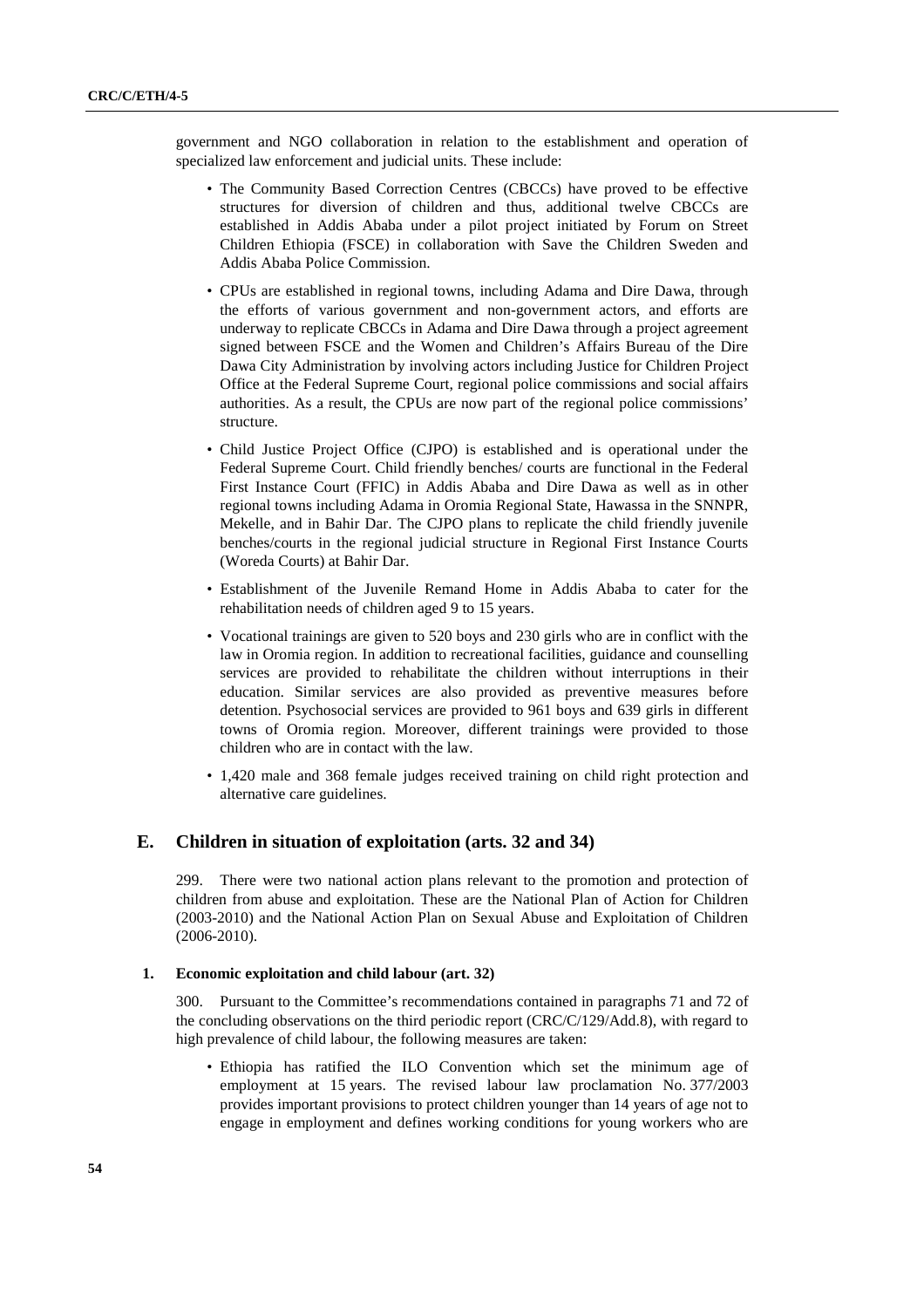between 14-18 years of age. Article 89 (3) of the Labour Proclamation prohibits employment of young persons in occupations which may endanger the life, or health of the young worker. Such occupations include; transport of passengers and goods, works connected with electric power generation and distribution, works involving heavy handling, working under-ground quarries and mining ores, work in sewerage, etc. MOLSA is entrusted with the power to prescribe the list of hazardous activities in which young person should not engage.

- A national Plan of Action (2010-2014) was developed to guide and coordinate a national labour response in the country. Decent work country program implementation plan (2009-2012) is the other instrument developed to bring about conducive working environment for children and women. In addition, there are other policies and plans of action under preparation, including a national plan of action against worst forms of child labour and developmental social welfare policy. The different instruments are expected to meet the needs of youth looking for their first jobs, stimulating and improving the diversity of choice and enhancing their contribution to the country's overall development.
- Several national and regional level sensitization programs are carried out, to create awareness on child labour, by using printed and electronic media, panel discussions and public rallies. About 12,000 children who are victims of labour exploitation in Somali region, have benefited from provisions of school fees and school materials, to help them continue with their education.
- Technical and financial supports are provided for vocational training in order to help youth to acquire skills for future self-reliance. On the other hand, the Government has been engaged in creating educational opportunities which, in turn, will reduce child labour and reduce the extent of large scale economic exploitation of children.
- Personal and professional level skills training are provided to prepare young girls for self-employment and/or access to family income. These measures, which are taken in accordance with the objectives of the ILO Convention No. 182, aim to gradually eliminate the worst forms of child labour.

#### **2. Exploitation and sexual abuse (art. 34)**

301. Pursuant to the Committee's recommendations contained in paragraphs 73 and 74 (a)-(d) of the concluding observations on the third periodic report (CRC/C/129/Add.8), the Government made efforts to implement awareness raising and educational measures, to support physical and psychological recovery of victims through training of professionals, resource allocations, and implementation of a comprehensive policy.

302. The staffs of victim protection structures and law enforcement and judicial structures have been provided with trainings aimed at building their capacities to respond to VAWC. The Ministry of Justice, the Federal Supreme Court, and the Federal Police Commission have developed curricula to sensitize and train police officers, prosecutors, and judges on child rights, ways of responding to reported incidents of VAWC, and handling of child victims. Training centres such as the Federal Training Centre for Prosecutors and Judges, the Federal Police University College, and regional police training centres have also integrated child rights, women's rights and VAWC within their respective curricula. As part of the Business Process Re-engineering (BPR), Prosecutor-led investigation and Real Time Dispatch (RTD) benches have been introduced at the federal and regional levels.

303. The MOJ, with financial support from UNICEF has established a Centre for the Investigation and Prosecution of VAWC within the premises of the Lideta Division Federal First Instance Court in Addis Ababa. However, there is a plan to conduct prosecutor-led investigation of VAWC cases at the sub-city level in Addis Ababa and Dire Dawa cities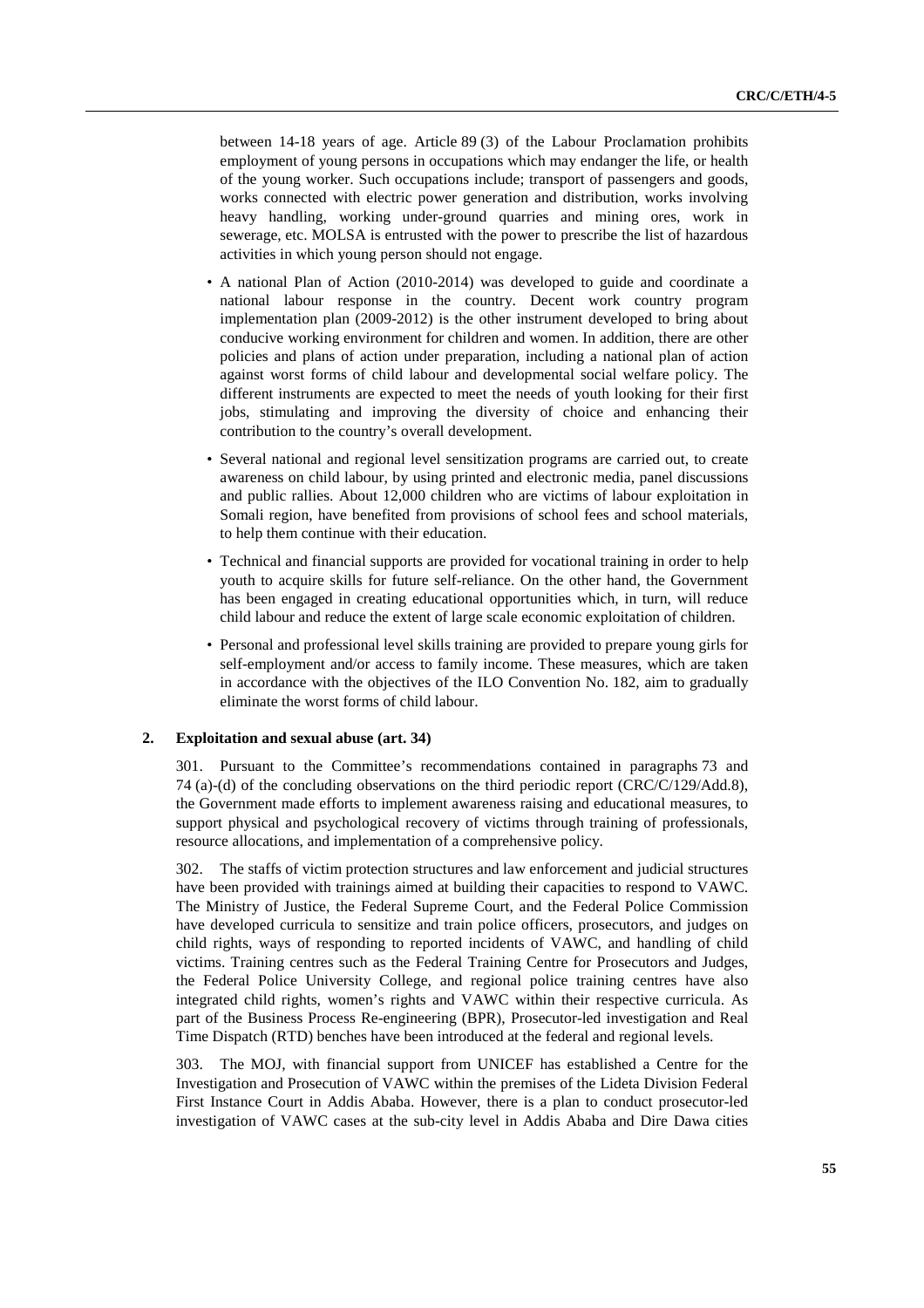and to strengthen the Centre by teams of specialized prosecutors who supervise and monitor whether the investigation of VAWC have been conducted effectively and thoroughly at sub-city level.

304. The efforts made by the formal justice system structures were supplemented by a number of training and capacity building interventions implemented by NGOs.

305. A large number of awareness and sensitization programs which target community members with information on women's rights, child rights and violence related issues have been implemented by government and NGO actors. The MOJ, CJPO, MoWCYA, Ethiopian Human Rights Commission (EHRC), the International Organization for Migration, Ethiopian Women Lawyers' Association (EWLA), Tsotawi Tekat Tekelakay Mahiber (TTTM), Zema Setoch, Network of Ethiopian Women Associations (NEWA), ACPF, ANPPCAN-Ethiopia, APAP, members of the Save the Children Alliance are the main partners in this respect.

306. The Special Prosecution Unit dealing with cases of VAWC under the MOJ has deployed social workers who provide counselling to survivors of violence while they are in preparation for court hearings. Support is provided to child victims and witnesses by experts in a way that is friendly and sensitive to the privacy and personal safety of the persons involved. The Federal First Instance Court (FFIC) and the Child Justice Project Office of the Federal Supreme Court (FSC/CJPO) assigned social workers in the victimfriendly and family courts.

307. The Federal First Instance Court (FFIC) has established a victim-friendly bench that handles cases involving victims of VAWC using a closed-circuit TV to protect child victims from facing the perpetrator and public while testifying in court. The FFIC has also established a family court to adjudicate, among other cases, family disputes affecting the best interests of children, and custody, and adoption proceedings.

308. A Manual on Investigative Interview is developed by the Child Justice Project Office of the Federal Supreme Court. Additionally, a Child Justice Guideline for Dealing with Witness and Surviving Children in the Justice System is developed by the Child Justice Project Office of the Federal Supreme Court.

309. Sexual abuse is widespread in urban centers, especially among vulnerable groups such as orphans and homeless children. In order to alleviate the problem, the Government has developed a national strategy to prevent and mitigate violence against children. In 2006, MOLSA formulated a national plan of action on sexual abuse and exploitation of children (2006-2010) with the overall goal of reducing the impact of commercial sex work on children. The National Steering Committee on Sexual Abuse and Exploitation of Children is also established in 2005 comprising both governmental and non-governmental actors to assist in combating the social catastrophe.

310. Recognizing the prevalence and magnitude of the problem of VAWC and as a result of the 1st Gender Justice in Africa Colloquium held in South Africa in 2006, The Ethiopian Government took a step to establish a National Coordinating Body and developed an "Integrated and Multi-Sectoral Approach to Prevent and Respond to Violence against Children" in coordination within the justice and other key sectors.

311. The gravity of the penalty for the case of child sexual abuse is increased on the revised criminal code of the country. The act of sexual abuse of children in the age group 13-18 years according to the criminal Code articles 626 and 627 criminalize perpetrators with sentences ranging from 3-15 years.

312. Rehabilitation measures have also been organised for victims in different hospitals. MOJ in collaboration with Addis Ababa Health Bureau and other members of the National Coordinating Body is establishing an integrated care and justice centre in Ghandi Hospital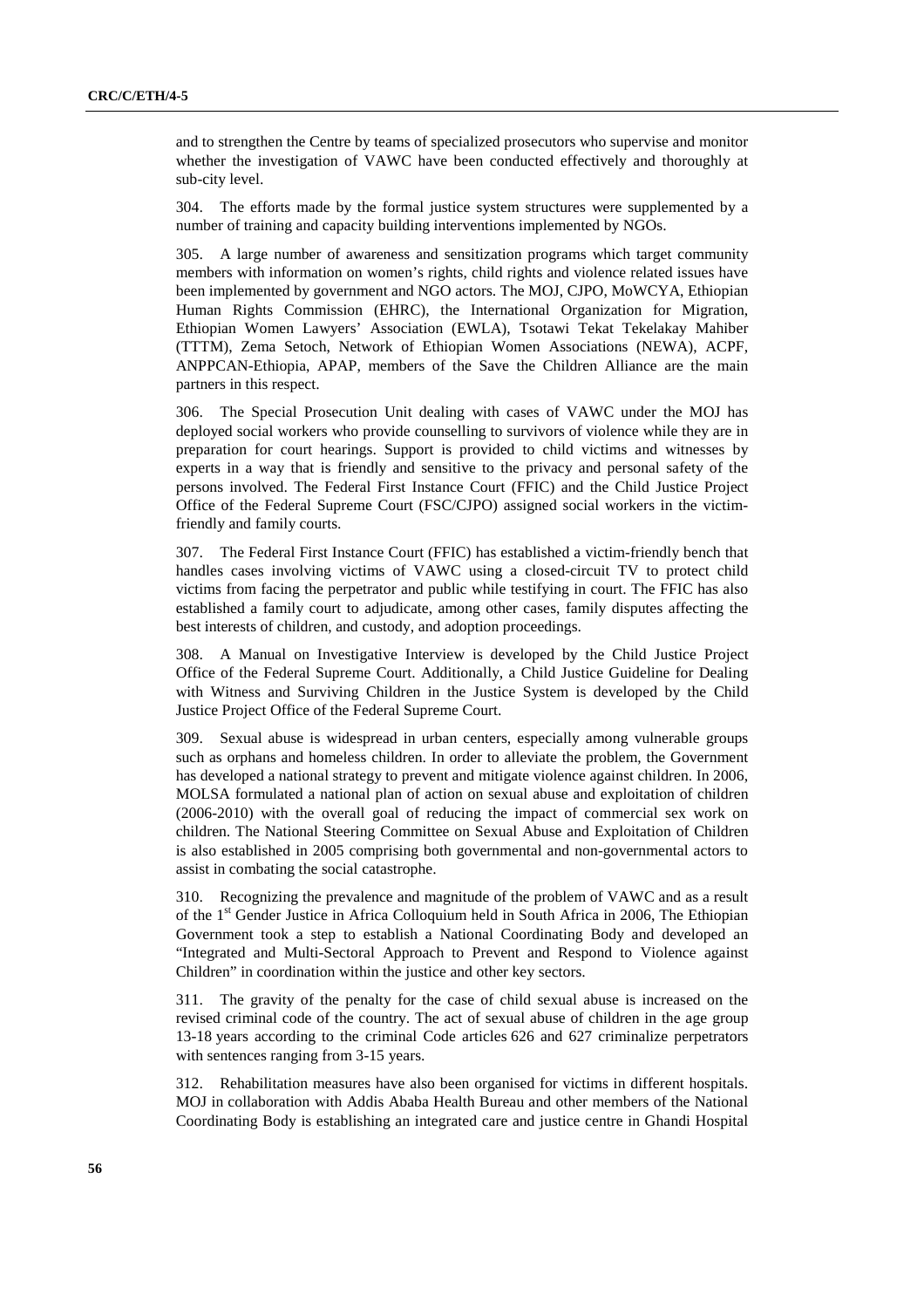where multi-sectoral victim support services including investigating police, prosecutor forensic police, nurses and social workers work together.

#### **3. Sale and child trafficking (art. 35)**

313. Pursuant to the Committee's recommendations contained in paragraphs 75 and 76 (a)-(c) of the concluding observations on the third periodic report (CRC/C/129/Add.8), the Government took the following steps:

- The Criminal Code included provisions that criminalize trafficking of women and children for the purposes of sexual or labor exploitation. It also criminalizes the acts of a person who makes arrangements or provisions of any kind for the procurement of or trafficking of human beings.
- The act of trafficking in women and children is equally punishable regardless of its territorial and cross-border manifestations. The act of illicit trafficking in teenagers or keeping such persons for the purpose of sexual exploitation or similar ills is punishable under the law.
- The country's current context of trafficking makes it difficult to get reliable and comprehensive data. As a result of this the prevalence rate is not available.

314. Measures taken to combat child trafficking and abduction of children includes the following:

- Formulation of a national plan of action for elimination of worst forms of child labour (2010-2016) which was adopted by MOLSA;
- According to article 597 of the criminal code, the penalty for perpetrators of child trafficking is imprisonment for 5-20 years;
- Controlling measures are introduced to check, whether children are travelling with their parents or other legal guardians in public transportation services. This system helps to protect the children from trafficking.

315. Trainings and awareness raising programs are organized for justice personnel, drivers of public service vehicles, the staff and attendants of bus terminals, mediators and police members about the negative consequences of child trafficking. Efforts are also being done to involve them in the preventing and controlling the problem.

316. In the Regional States of Amhara, SNNP and in Addis Ababa, where trafficking is prevalent, the Government has established trafficking checkpoints in selected bus stations. This control mechanism is implemented through offices set up for this purpose and implements steps such as including detaining and reuniting trafficked children with their families.

317. A National Task Force is established in 2004 to take coordinated action with the view to tackle trafficking in women and children from the country. MOLSA and the MOE have worked in partnership with the International Organization for Migration (IOM) in prevention and several counter-trafficking activities. Women and Children's Trafficking Monitoring Directorate was also established at the Ministry of Foreign Affairs, which has also agreed to designate Labor Attaches within the Ethiopian embassies abroad to deal with the growing problem.

318. 120 male and 30 female border security members working in border areas are trained on child trafficking. In addition, training is provided on alternative child care methods to different stakeholders.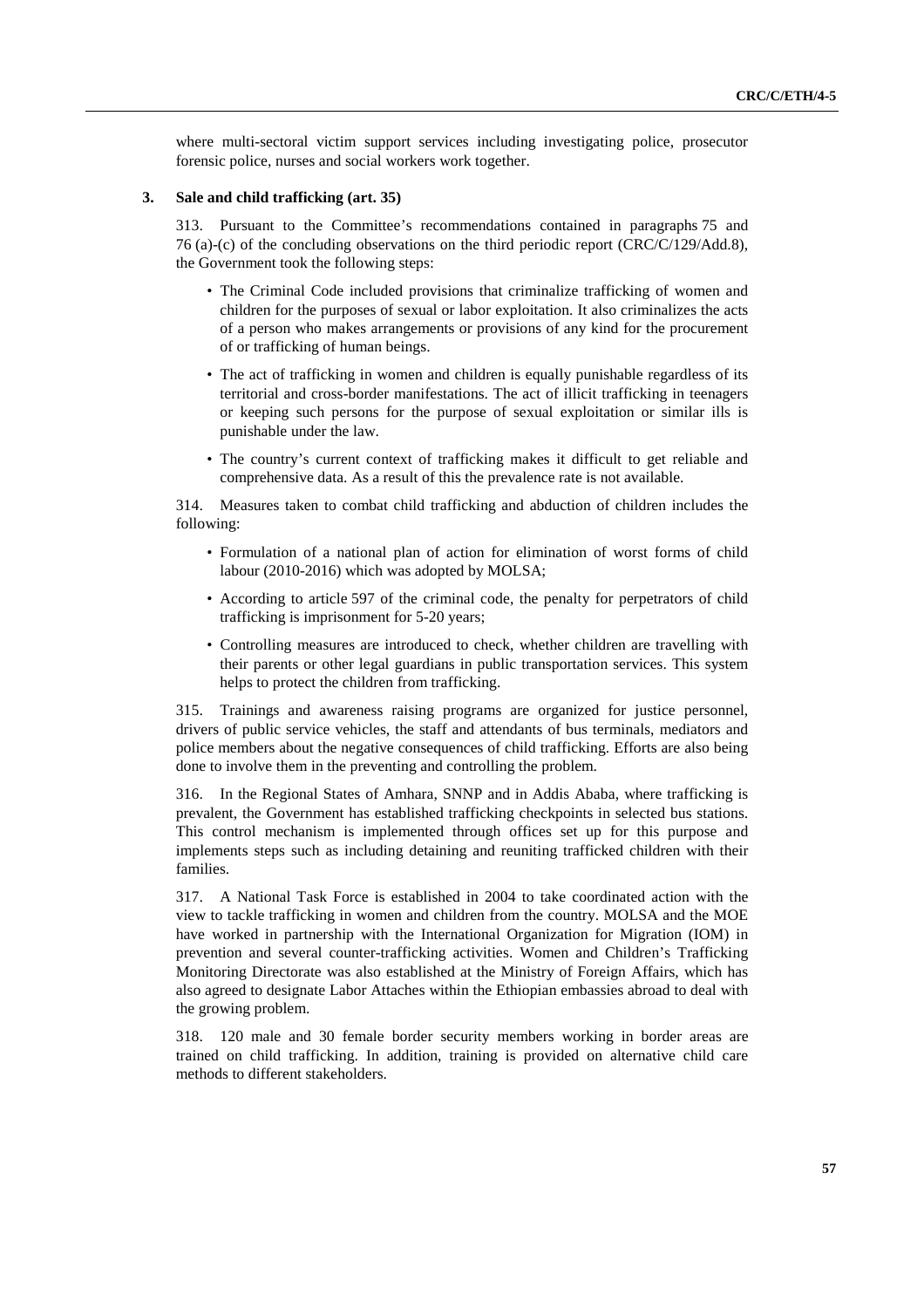### Table 1 **Budget allocation for state sectors**

| <b>Sector</b>           | 2005/06        | 2006/07        | 2007/08          | 2008/09        | 2009/10        |
|-------------------------|----------------|----------------|------------------|----------------|----------------|
| Education               | 2,744,244,304  | 3,447,568,231  | 4,040,477,393    | 5,288,294,332  | 6,755,966,147  |
| Health                  | 529,660,215    | 1,256,651,821  | 2,238,143,097    | 1,997,154,236  | 3,786,096,503  |
| Culture and sport       | 43,996,473     | 122,878,879    | 129,138,022      | 162,905,262    | 193,965,452    |
| Social and labor affair | 22,385,252     | 13,260,588     | 15,102,008       | 14,612,941     | 17,684,360     |
| Water                   |                | 1,034,417,690  | 1,125,896,468    | 1,352,033,609  | 1,869,986,024  |
| Justice                 | 511,914,079    | 554,904,091    | 699, 545, 757    | 914,589,057    | 1,177,350,678  |
| Agriculture             | 4,384,237,045  | 3,911,852,671  | 4, 341, 597, 355 | 9,334,490,245  | 9,802,589,452  |
| Disaster prevention     |                | 669,972,882    | 623,158,193      | 11,871,755     | 921,665,299    |
| <b>Grand Total</b>      | 28,031,758,089 | 32,348,361,410 | 41,933,557,362   | 54,605,376,152 | 71,281,521,463 |

*Source*: MOFED.

#### Table 2

### **Number of orphaned children**

| Orphaned children              | <b>Boys</b> | Girls      | Total      |
|--------------------------------|-------------|------------|------------|
| Rural                          | 2,388,196   | 2,503,343  | 4,891,539  |
| Urban                          | 17,308,654  | 16,206,656 | 33,515,310 |
| Children with disabilities     | 126,195     | 106,390    | 232,585    |
| Child headed households        | 166,773     | 100,279    | 267,052    |
| Father only alive              | 405,771     | 397,406    | 803,177    |
| Mother only alive              | 1,258,016   | 1,215,832  | 2,473,848  |
| Both parents deceased          | 271,965     | 265,536    | 537,501    |
| Orphaned children              | 6,365       | 664        | 7,029      |
| <b>Total orphaned children</b> | 19,696,850  | 18,709,999 | 38,406,849 |

*Source*: National Census, 2007.

### Table 3

## **Planned cost of ESDP III in million Birr**

| Sub program                                                     | Capital  | Recurrent | Total    | Percentage Share |
|-----------------------------------------------------------------|----------|-----------|----------|------------------|
| <b>Primary Education</b>                                        | 11,866.0 | 16,161.7  | 28,027.7 | 54.76            |
| Secondary Education                                             | 2,895.1  | 1,893.3   | 4.788.4  | 9.36             |
| <b>Technical and Vocational Education</b><br>and Training/TVET/ | 1,729.7  | 1,269.8   | 2,999.5  | 5.86             |
| <b>Higher Education</b>                                         | 4,106.9  | 8,830.8   | 12,937.6 | 25.28            |
| Other, including contingency/                                   | 1,242.0  | 3,748.1   | 4,990.1  | 4.74             |
| <b>Total</b>                                                    | 21,839.7 | 31,903.6  | 53,743.3 | 100.0            |

*Source*: ESDP IV.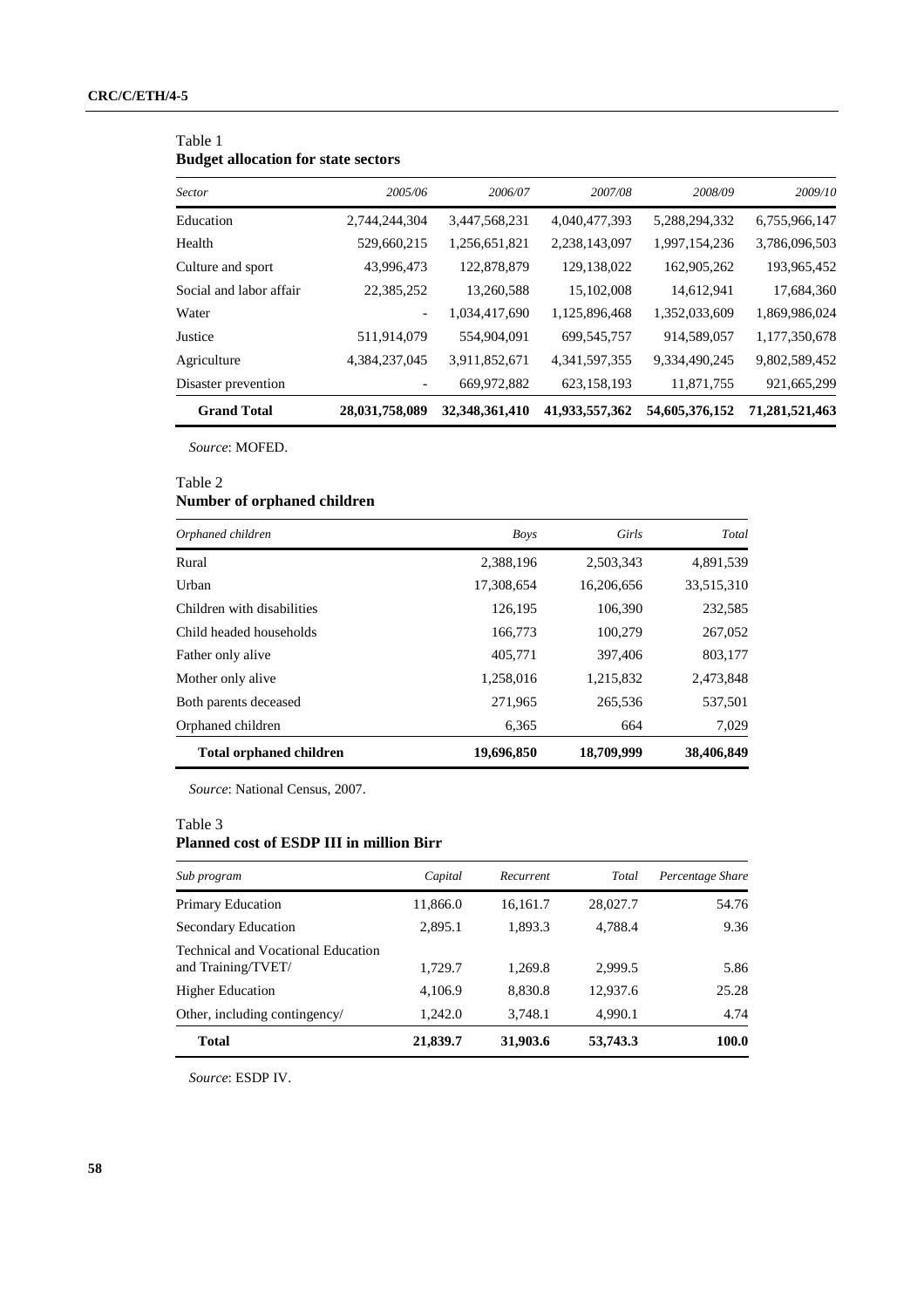### Table 4 **Certified primary teachers (grades 1-8)**

|                   |        |                       | % Qualified Teacher   |                       |                       |                       |  |  |  |
|-------------------|--------|-----------------------|-----------------------|-----------------------|-----------------------|-----------------------|--|--|--|
|                   |        |                       | Diploma and Above     |                       |                       |                       |  |  |  |
| 1.3<br>Level Year |        | 1998 E.C<br>(2005/06) | 1999 E.C<br>(2006/07) | 2000 E.C<br>(2007/08) | 2001 E.C<br>(2008/09) | 2002 E.C<br>(2009/10) |  |  |  |
| $1st$ Cycle (1-4) |        | 97.6                  | 96.3                  | 97.3                  | 89.4                  | 15.5                  |  |  |  |
|                   | Male   | 97.2                  | 96.4                  | 97.0                  | 90.8                  | 14.6                  |  |  |  |
|                   | Female | 98.2                  | 96.3                  | 97.5                  | 92.3                  | 16.6                  |  |  |  |
| $2nd$ Cycle (5-8) |        | 59.4                  | 53.4                  | 66.3                  | 71.6                  | 77.8                  |  |  |  |
|                   | Male   | 58.6                  | 52.2                  | 64.1                  | 69.6                  | 82.4                  |  |  |  |
|                   | Female | 62.6                  | 56.8                  | 72.5                  | 76.8                  | 76.8                  |  |  |  |

*Source*: EMIS 2009/10.

### Table 5

### **Certified secondary school teachers (grades 9-12)**

| 1.4<br>National Data | Total secondary<br>school teachers |        |              | Total degree and above<br>graduate teachers |        |              | % Qualified teachers |        |       |
|----------------------|------------------------------------|--------|--------------|---------------------------------------------|--------|--------------|----------------------|--------|-------|
|                      | Male                               | Female | <b>Total</b> | Male                                        | Female | <b>Total</b> | Male                 | Female | Total |
| Total                | 41.315                             | 4.745  | 46.060       | 30,948                                      |        | 4.692 35.639 | 74.9                 | 98.9   | 77.4  |

*Source*: EMIS 2009/10.

### Table 6

## **Enrolment of children with special educational needs**

| 1.5                              | Secondary (9-10) |        |       | $Secondary (11-12)$ |        |       |
|----------------------------------|------------------|--------|-------|---------------------|--------|-------|
| Disability                       | Male             | Female | Total | Male                | Female | Total |
| Visually impaired                | 284              | 159    | 443   | 100                 | 41     | 141   |
| Physically impaired              | 1,500            | 981    | 2,481 | 197                 | 74     | 271   |
| Hearing impaired                 | 242              | 149    | 391   | 48                  | 19     | 67    |
| Children with mental retardation | 200              | 113    | 313   | 13                  | 9      | 22    |
| Others                           | 158              | 85     | 243   | 28                  | 7      | 35    |
| <b>Total</b>                     | 2,384            | 1,487  | 3,871 | 386                 | 150    | 536   |

*Source*: EMIS 2009/10.